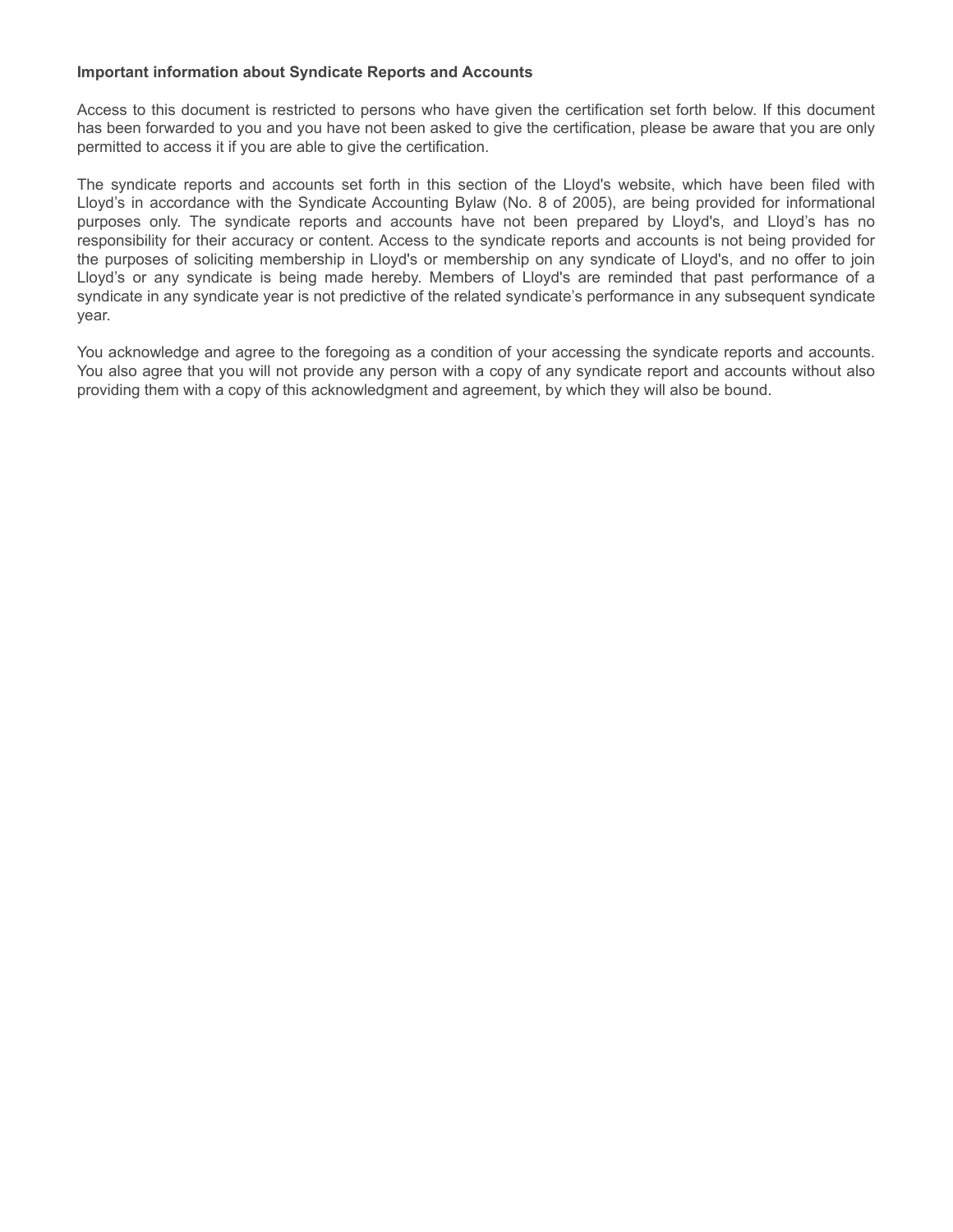# RenaissanceRe

# RenaissanceRe Syndicate<br>1458

Syndicate Annual Report and Accounts<br>For the year ended 31 December 2021

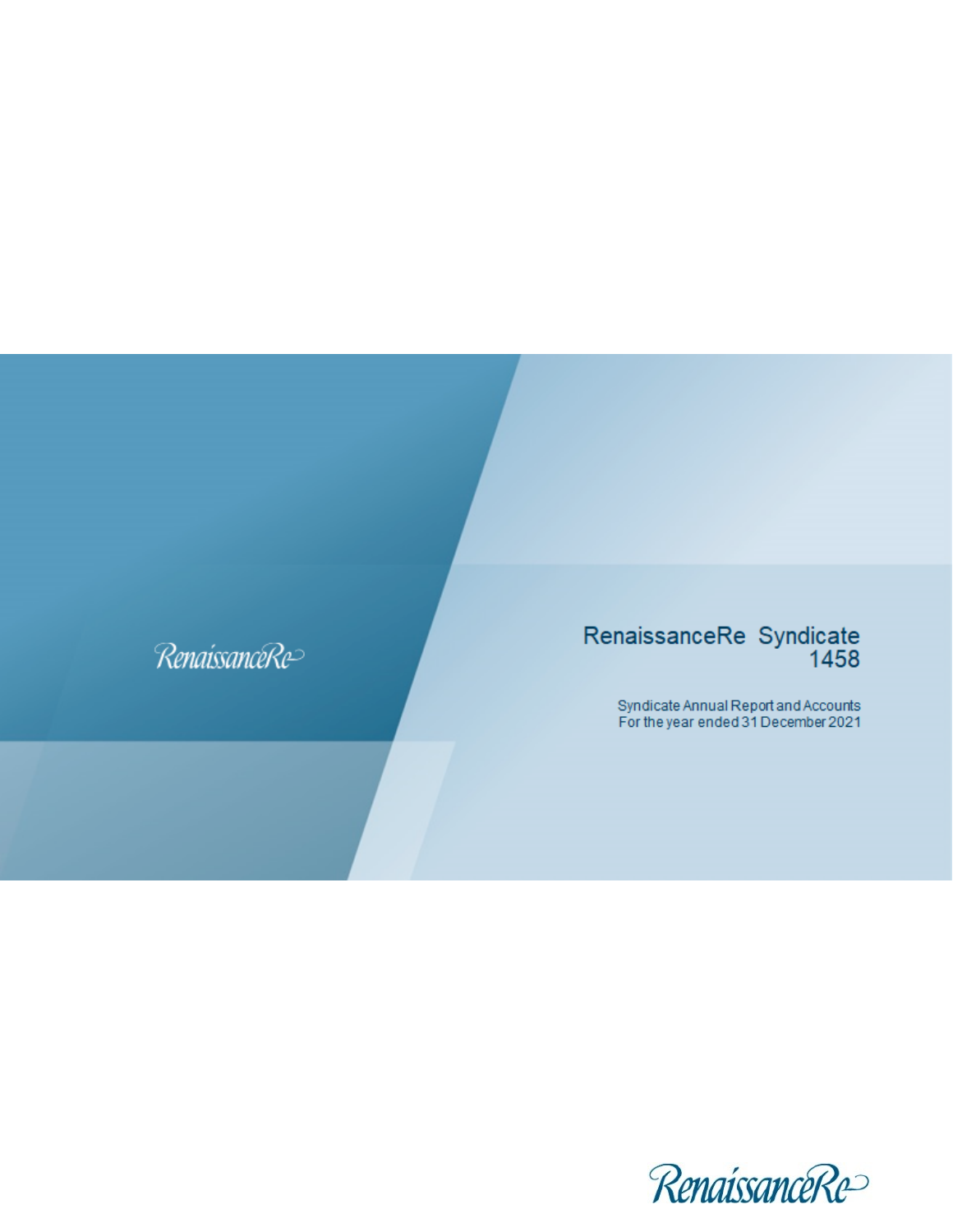# **Table of contents**

| Managing agent's report                        | 1               |
|------------------------------------------------|-----------------|
| Statement of managing agent's responsibilities | $\overline{7}$  |
| Independent auditor's report                   | 8               |
| Income statement                               | 12 <sup>°</sup> |
| Statement of changes in member's balances      | 14              |
| Statement of financial position                | 15              |
| Statement of cash flows                        | 17              |
| Notes to the financial statements              | 18              |

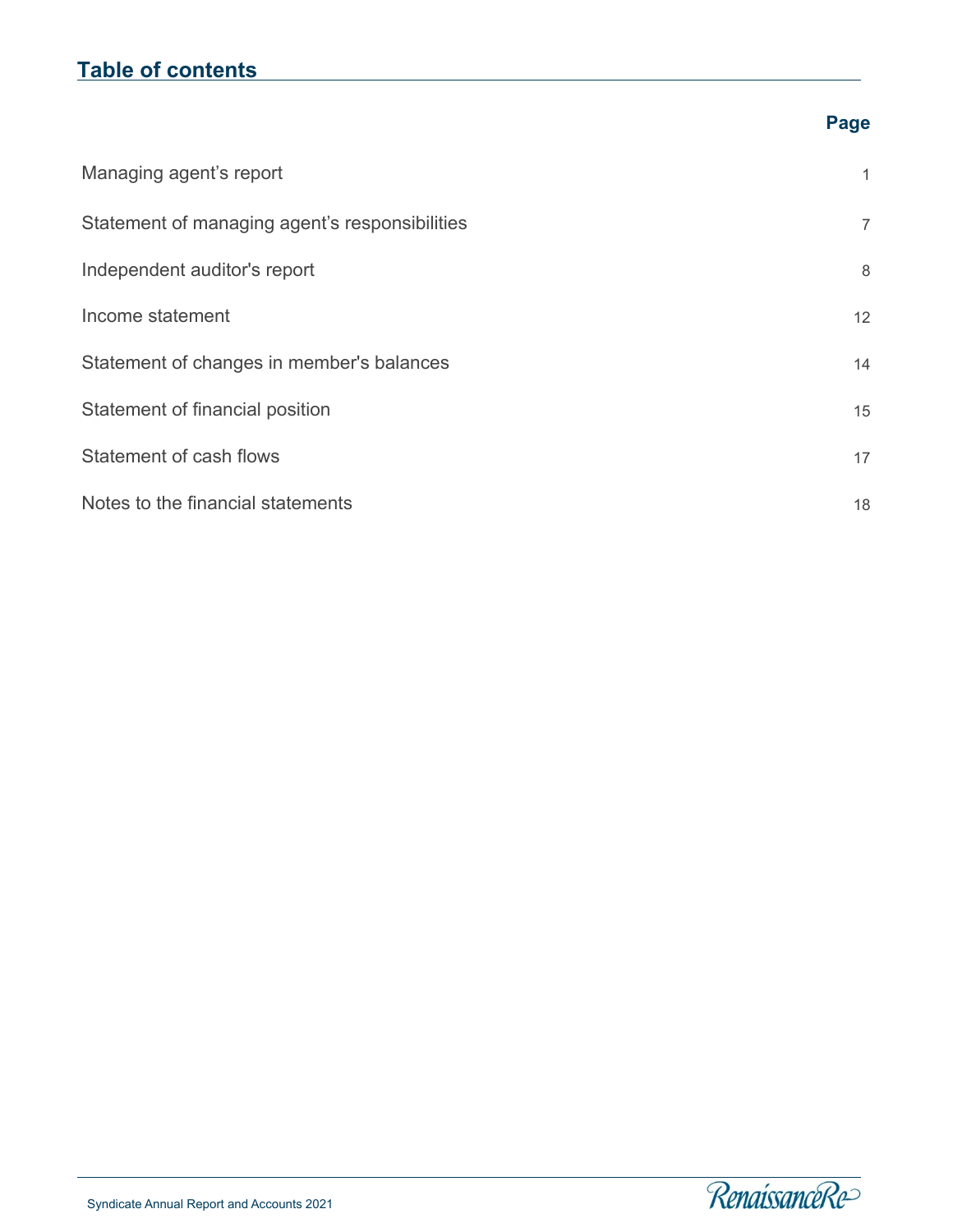# <span id="page-3-0"></span>**Managing agent's report**

The Syndicate's managing agent, RenaissanceRe Syndicate Management Limited ("RSML" or the "Agency"), is a company registered in England and Wales. The directors of RSML present their report for the year ended 31 December 2021.

This annual report is prepared using the annual basis of accounting as required by Statutory Instrument No 1950 of 2008, The Insurance Accounts Directive (Lloyd's Syndicate and Aggregate Accounts) Regulations 2008.

#### **Principal activity**

There have not been any significant changes to the Syndicate's principal activity during the year. The Syndicate's principal activity continued to be the transaction of general insurance and reinsurance business across property, casualty and specialty lines.

The Syndicate capacity (expressed as gross premium written net of acquisition costs) for the 2021 year of account was £711.0m and continued to show growth. The capacity for the 2020 year of account was £529.8m.

#### **Change in presentation currency**

With effect from 1 January 2021, the presentational currency of the Syndicate changed from Sterling to US dollars. This is to align the presentation of the report and accounts with the functional currency of the Syndicate and to align with the way that the business of the Syndicate is managed.

#### **Effects of Coronavirus Pandemic**

Management has considered the impact of the ongoing Coronavirus Pandemic on the Syndicate's credit, liquidity and operational risks. Management has concluded that the pandemic does not pose a material risk to the Syndicate. With regards to Operational risk, the office has opened in accordance with applicable rules and regulations. Management believes that the employees have adjusted well to date, benefiting from prior and enhanced investments in technology, systems and training, which have enabled management to maintain robust oversight of the Syndicate and keep the employees connected during the ongoing COVID-19 pandemic.

#### **Results**

l

During the year ended 31 December 2021, the Syndicate generated an underwriting profit of \$21.0m (2020 - loss of \$26.7m) before deduction of administrative expenses of \$59.9m (2020 - \$39.2m) and addition of investment loss of \$13.5m (2020 - investment return of \$33.1m). The overall result, after the inclusion of administrative expenses, profits/losses on exchange and investment income, is a loss of \$46.4m (2020 - loss of \$37.4m).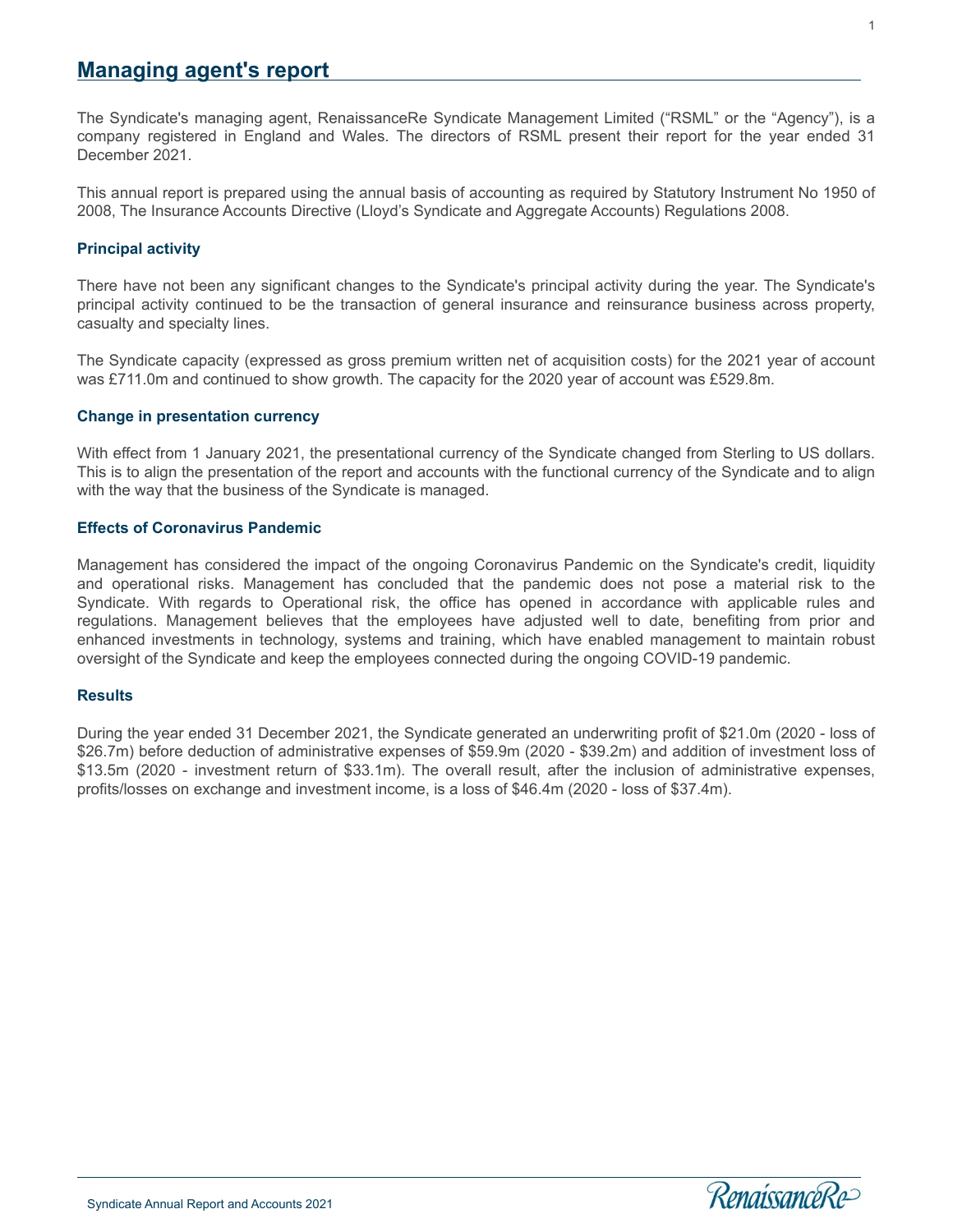#### **Business Review**

#### **Review of the business of the Syndicate**

The Syndicate's key financial performance indicators during the year were as follows:

|                             | 2021           | 2020    | Change     |
|-----------------------------|----------------|---------|------------|
|                             | $\mathcal{S}m$ | \$m     | %          |
| Gross premiums written      | 1,133.2        | 954.8   | 18.7 %     |
| Loss for the financial year | (46.4)         | (37.4)  |            |
| Combined ratio              | 106.2 %        | 117.0 % | $(10.8)\%$ |
| Investment return           | $(1.4)\%$      | 3.8%    | (5.2)%     |

*Note: The combined ratio is the ratio of net claims incurred and net operating expenses to net premiums earned. A lower combined ratio represents better performance. The investment return is the total investment return (inclusive of realised and unrealised gains and losses) divided by the average amount of funds available for investment during the year.*

Gross premiums written for the year was \$1,133.2m and represented an 18.7% increase on 2020 gross premiums written. The growth in gross premiums is primarily from Property lines.

Outward reinsurance premiums for the year was \$341.3m and represented a 37.3% decrease on 2020. Outwards reinsurance premiums in 2020 were impacted by the purchase of an Adverse Development Cover protecting the Casualty classes on the syndicate for the 2017 and prior underwriting years. No such cover was purchased in 2021. The year on year decrease was also impacted by the non-renewal of the RenaissanceRe Europe AG ("RREAG") whole account quota share for the 2021 underwriting year.

The Syndicate's combined ratio for the year was 106.2% (2020 - 117.0%). The 2021 results were impacted by Weather Related Large Loss Events (e.g. Hurricane Ida, Winter Storm Uri and PCS 2176 Wind and Thunderstorm) occurring during the year. The 2020 results were also impacted by the Weather Related Large Loss Events (e.g. Hurricane Laura, Hurricane Sally and PCS 2016 Wind and Thunderstorm) as well as incurred losses on the Coronavirus Pandemic and the greater level of ceded spend relating to the purchase of the Adverse Development Cover.

#### **Review of financial position**

Financial investments as at 31 December 2021 are \$908.7m compared to \$844.7m as at the prior year with the increase attributable to the growth in the business.

Reinsurers' share of claims outstanding as at 31 December 2021 are \$995.6m compared to \$903.0m as at the prior year. The increase in reinsurers' share of claims outstanding is primarily from recoveries on Casualty and Specialty quota share contracts in line with the growth in the underlying assumed book. Part of the credit risk arising on recoverables from reinsurers is mitigated by collateral held in trust for certain balances, as disclosed in the notes 19 to the financial statements.

Debtors arising from insurance and reinsurance operations as at 31 December 2021 is \$480.2m compared to \$437.6m as at the prior year. There have been no collection issues in the year and the increase is attributable to the growth in gross written premiums.

Gross technical provisions have increased to \$2,493.5m from \$2,215.2m. This includes an increase in unearned premiums and claims outstanding, principally as IBNR, attributed to increased gross premiums in the year. In addition, the claims outstanding also includes the reserves for the Weather Related Large Loss Events incurred during the financial year.

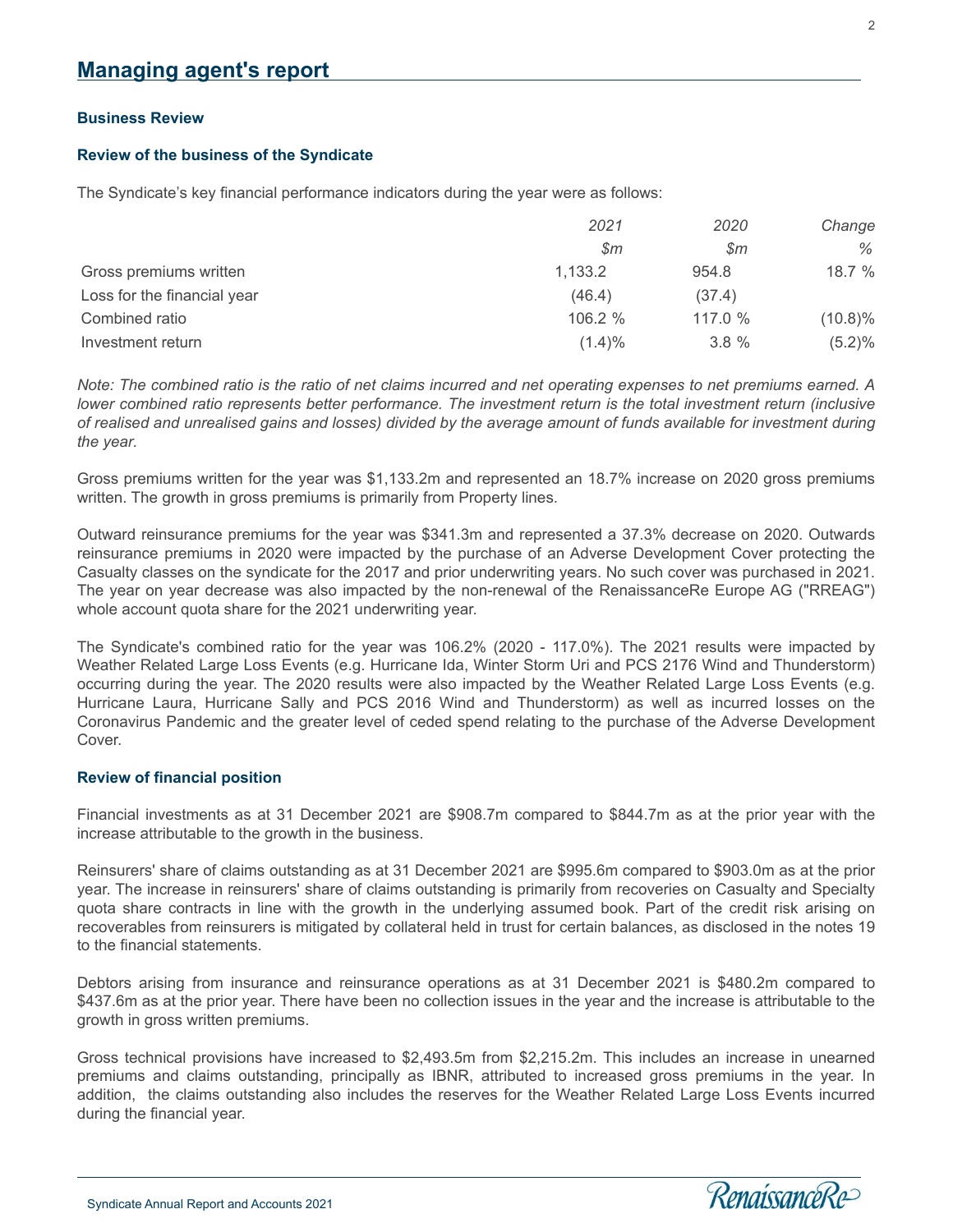#### **Principal risks and uncertainties**

RSML's risk strategy is based on the integrated management of capital and risk. The risk management tools utilised by RSML allow for the determination of capital to support the risks assumed on an individual basis. The Syndicate's risk tolerance is set by the RSML Board and is reviewed on an ongoing basis as part of the risk management process. RSML has an established Risk Management Function ("RMF") that coordinates the execution of risk management processes across the company by ensuring RSML has an effective and efficient risk management framework which enables risks to be captured, measured and managed appropriately. RSML also has a Risk Committee which oversees the activities of the RMF, ensuring that there is a robust risk management framework in place and monitoring adherence to agreed risk appetite and tolerance levels. The Risk Committee and the RMF are key elements of RSML's governance structure that, as a whole, is designed to provide for clear ownership and accountability for risk throughout the company. Material risk related matters are reported to the Executive Committee and RSML Board, whilst the controls in place to mitigate these risks are monitored for ongoing effectiveness.

The principal risks and uncertainties facing the Syndicate are set out below, including reference to the notes where additional information in relation to these risks are provided in the financial statements:

#### **Regulatory risk [Note 19 (b)]**

Regulatory risk is the risk of loss and / or damaging of reputation owing to a breach of regulatory requirements or failure to respond to regulatory change. The Agency is required to comply with the requirements of the Prudential Regulation Authority ("PRA"), Financial Conduct Authority ("FCA") and Lloyd's. Lloyd's requirements include those imposed on the Lloyd's market by overseas regulators, particularly in respect of US situs business. RSML has a Compliance team that monitors regulatory developments and assesses the impact on RSML policy. Further, those responsible for satisfying regulatory requirements are well-versed in those requirements.

#### **Underwriting risk [Note 19 (a)-(c)]**

Underwriting risk is the risk that is assumed into or ceded from the Syndicate as a result of its underwriting activities during the time period of interest, in particular the risk of incurring claims in excess of expectations and the associated reduction in profits and/or erosion of capital. Risk related to previously earned premium, including that on expired underwriting contracts, is considered as part of reserve risk. Underwriting and reserve risks are the most material components of RSML's risk management framework. RSML has articulated the underwriting risk tolerance of the Syndicate as well as associated processes and policies in the Underwriting Risk Policy. Further, annually the Syndicate articulates its business plan, setting out targets for volumes, pricing, line sizes and retentions by class of business. Performance against the business plan is monitored on an ongoing basis.

#### **Reserve risk [Note 19 (a)-(c)]**

The Syndicate's claims and claim expense reserves reflect its estimates, using actuarial and statistical projections at a given point in time, of the expectations of the ultimate settlement and administration costs of claims incurred. Although the Syndicate uses actuarial and computer models as well as historical reinsurance and insurance industry loss statistics, it also relies heavily on management's experience and judgement to assist in the establishment of appropriate claims and claim expense reserves.

Reserve risk is the risk that claims and claim expense reserves subsequently prove to be insufficient to cover eventual claims. Deterioration in reserves can originate from frequency of claims being more than expected, severity of claims being higher than expected and difference between timing of claims payments versus expected. Reserve risk relates to all business earned at the valuation date. Risk relating to claims on unearned and future business is considered as part of underwriting risk. Reserve adequacy is monitored through quarterly review of reserves by the RSML Actuarial Function as well as through an annual assessment performed by the Syndicate's Independent Actuary.

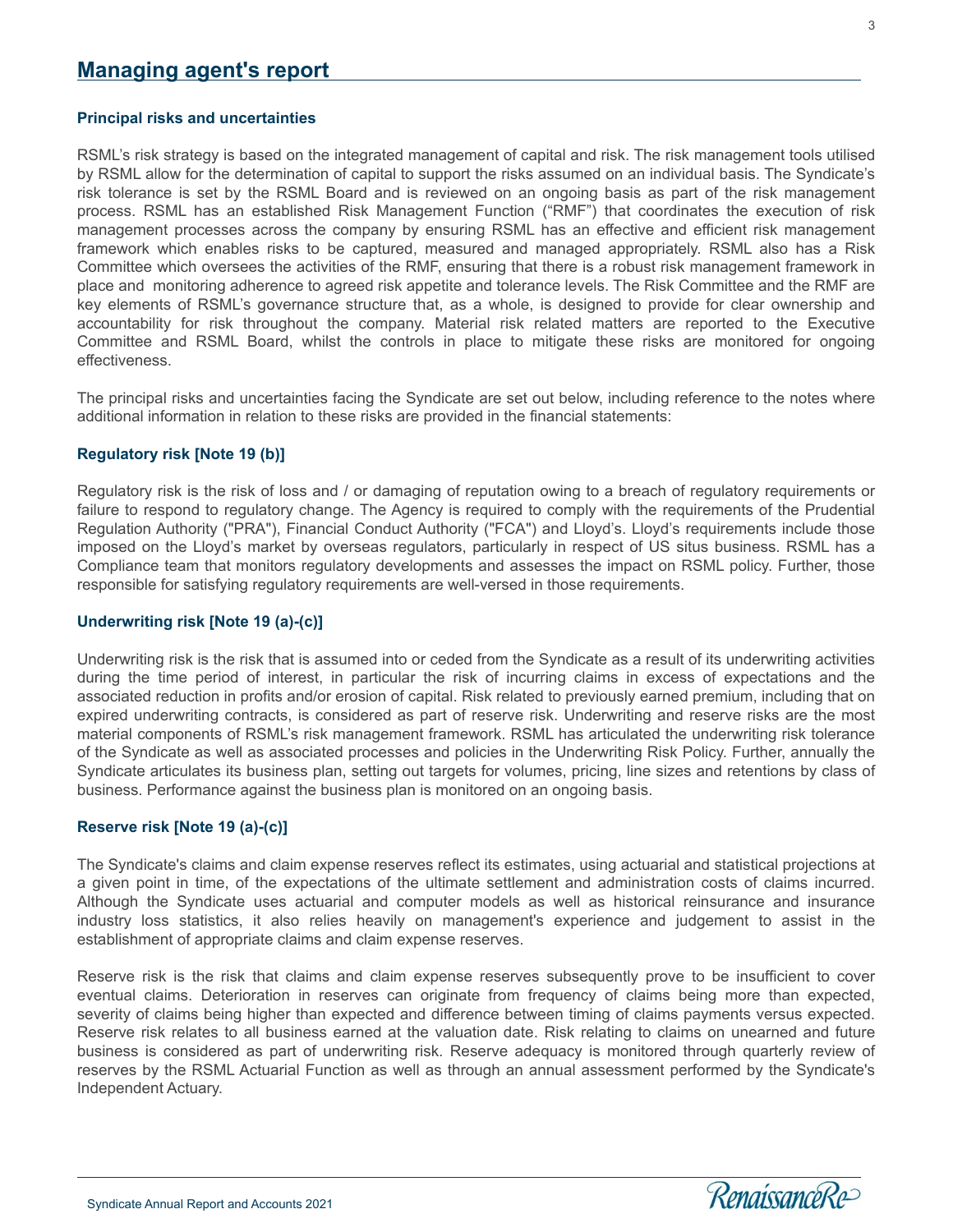#### **Credit risk [Note 19 (d)(1)]**

Credit risk is the risk of loss in the value of financial assets due to counterparties failing to meet part or all of their obligations or failing to meet them in a timely manner, as well as adverse changes in the market value of assets caused by changed perceptions of the creditworthiness of counterparties. For Syndicate 1458, key counterparties with whom we are exposed to credit risk include reinsurers, brokers, insureds, reinsureds, coverholders and investment counterparties. RSML has articulated the credit risk appetite of the Syndicate as well as associated processes and policies in the Credit Risk Policy. Further, the Syndicate has established counterparty credit rating guidelines providing a suggested maximum limit to be exposed to individual reinsurers based on their credit rating. The guidelines also provide some perspective which should facilitate the reinsurance purchasing process and credit risk management and monitoring process. Aged receivable reports are produced on a regular basis and monitored by the Finance Committee. Also, the Syndicate holds collateral which mitigates the credit risk of reinsurers' share of claims outstanding and reinsurance debtors of certain reinsurers. In relation to credit risk on the investment portfolio, the Syndicate manages credit risk by maintaining an investment portfolio which is typically positioned in high quality fixed incomes securities.

#### **Liquidity risk [Note 19 (d)(2)]**

Liquidity risk is the risk that the Syndicate, although solvent, might not have sufficient available liquid resources to enable it to meet its obligations as they fall due, or could secure them only at excessive cost. The liquidity objective is to preserve capital and provide adequate liquidity to support the Syndicate's underwriting and day-to-day operations. RSML has articulated the liquidity risk appetite of the Syndicate as well as associated processes and policies in the Liquidity Risk Policy. Also, Syndicate liquidity is formally reviewed quarterly by the Finance Committee, as well as on an ongoing basis by the Finance Director.

#### **Market risk [Note 19 (d)(3)]**

Market risk is the risk of financial loss due to movements in market factors. For the Syndicate, this can manifest through investment market movements, including movements in interest rates, movements in foreign exchange rates, resulting in mismatches between currencies in which assets and liabilities are denominated, and changes in credit ratings or investment prices. RSML has articulated the market risk appetite of the Syndicate as well as associated processes and policies in the Market Risk Policy. In addition, the Finance Committee is responsible for reviewing, among other things, investment performance and currency matching on a quarterly basis.

#### **Operational risk**

Operational risk is the risk that errors caused by people, processes or systems lead to losses to the Syndicate. RSML seeks to manage this risk through the use of of the three lines of defense model in conjunction with detailed procedures manuals and a structured programme of monitoring and testing of processes and systems.

#### **Climate change**

l

Natural catastrophes including extreme weather are a material risk that impacts the business of the Syndicate. Climate change is expected to increase the frequency and or severity of future extreme weather events. Some of our principal economic exposures arise from our coverages for natural disasters and catastrophes.

We believe that this potential increase in severe weather, coupled with currently projected demographic trends in catastrophe-exposed regions, contributes to factors that will increase the average economic value of expected losses, increase the number of people exposed per year to natural disasters and in general exacerbate disaster risk, including risks to infrastructure, global supply chains and agricultural production. Accordingly, we expect an increase in both the frequency and magnitude of claims, especially from properties located in coastal areas.

The consideration of the impacts of climate change is integral to our ERM process. We have taken measures to mitigate losses related to climate change through our underwriting process and by continuously monitoring and adjusting our risk management models to reflect the higher level of risk that we think will persist. We have been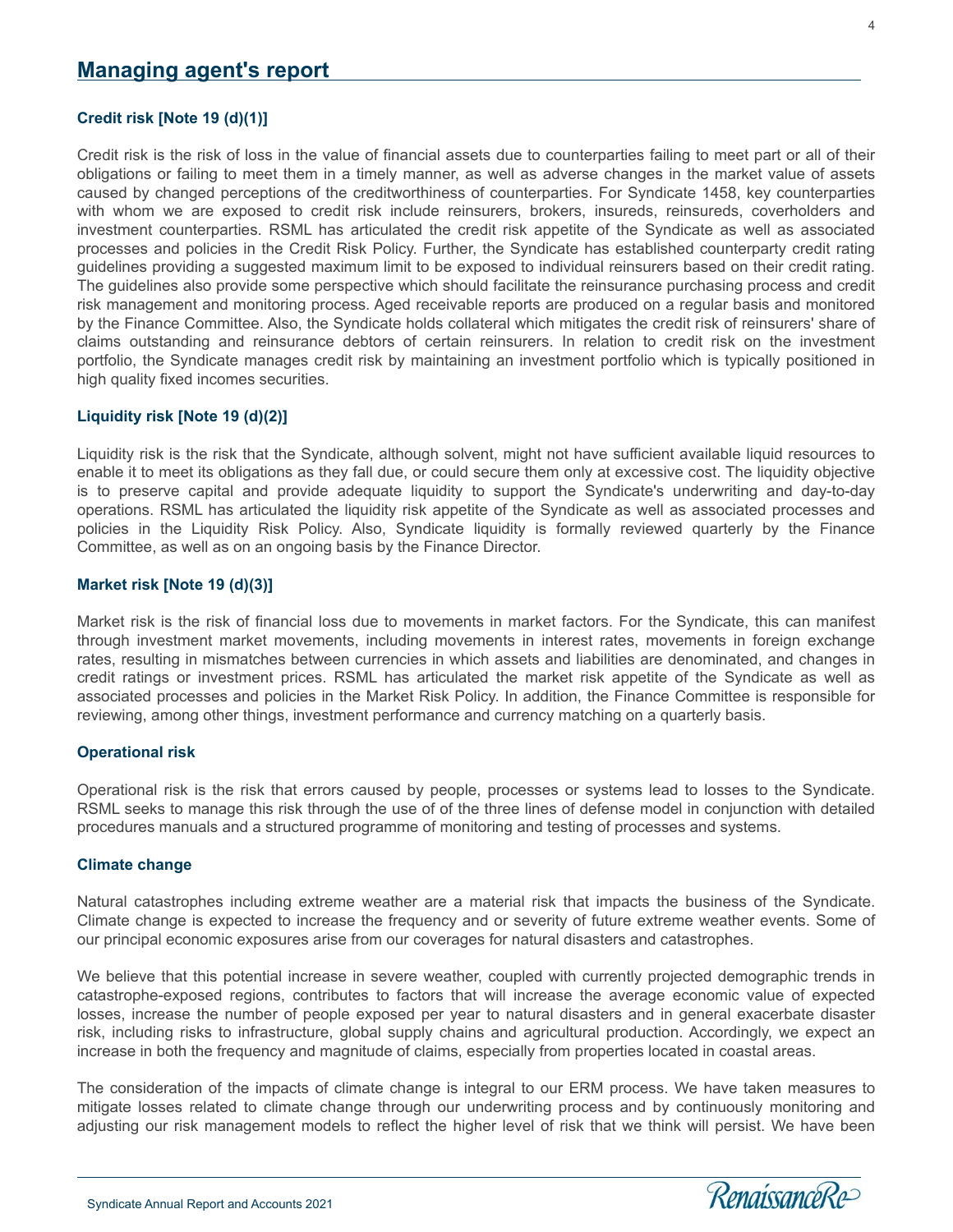# **Managing agent's report**

progressively integrating the consideration of the financial risk from climate change into our governance frameworks, risk management processes, and business strategies over the last several years. We voluntarily report against the Task Force on Climate-Related Financial Disclosures ("TCFD") through our annual ClimateWise submission to provide a detailed insight into our management of climate change risks and opportunities.

Our board of directors and its committees are actively engaged in the oversight of environmental, social and governance initiatives and receive regular updates from management on progress and developments.

We structure our investment portfolio to emphasize the preservation of capital and the availability of liquidity to meet our claims obligations, to be well diversified across market sectors and to generate relatively attractive returns on a risk-adjusted basis over time. To further the sustainability of our investment portfolio, we consider certain environmental, social and governance factors within our investment strategy. In addition to the impacts that environmental incidents have on our business, there has been a proliferation of governmental and regulatory scrutiny related to climate change and greenhouse gases, which will also affect our business.

#### **Future developments**

The Syndicate will continue to underwrite insurance and reinsurance business, seeking opportunities to grow a diversified portfolio with ongoing focus on bottom line profitability, and to further develop key strategic relations and the brand. During 2022 the Syndicate expects to continue to grow across the property, casualty and specialty portfolios, through increased capacity of £722.3m for the 2022 year of account.

#### **Events after the end of the reporting period: Situation in Ukraine**

On 24 February 2022, Russia launched an invasion into Ukraine. There is uncertainty associated with the scale, duration and impact of this situation. We continue to monitor the current developments in relation to the Russian invasion of Ukraine though it is too early to determine if the Syndicate will have any loss exposure arising from this situation.

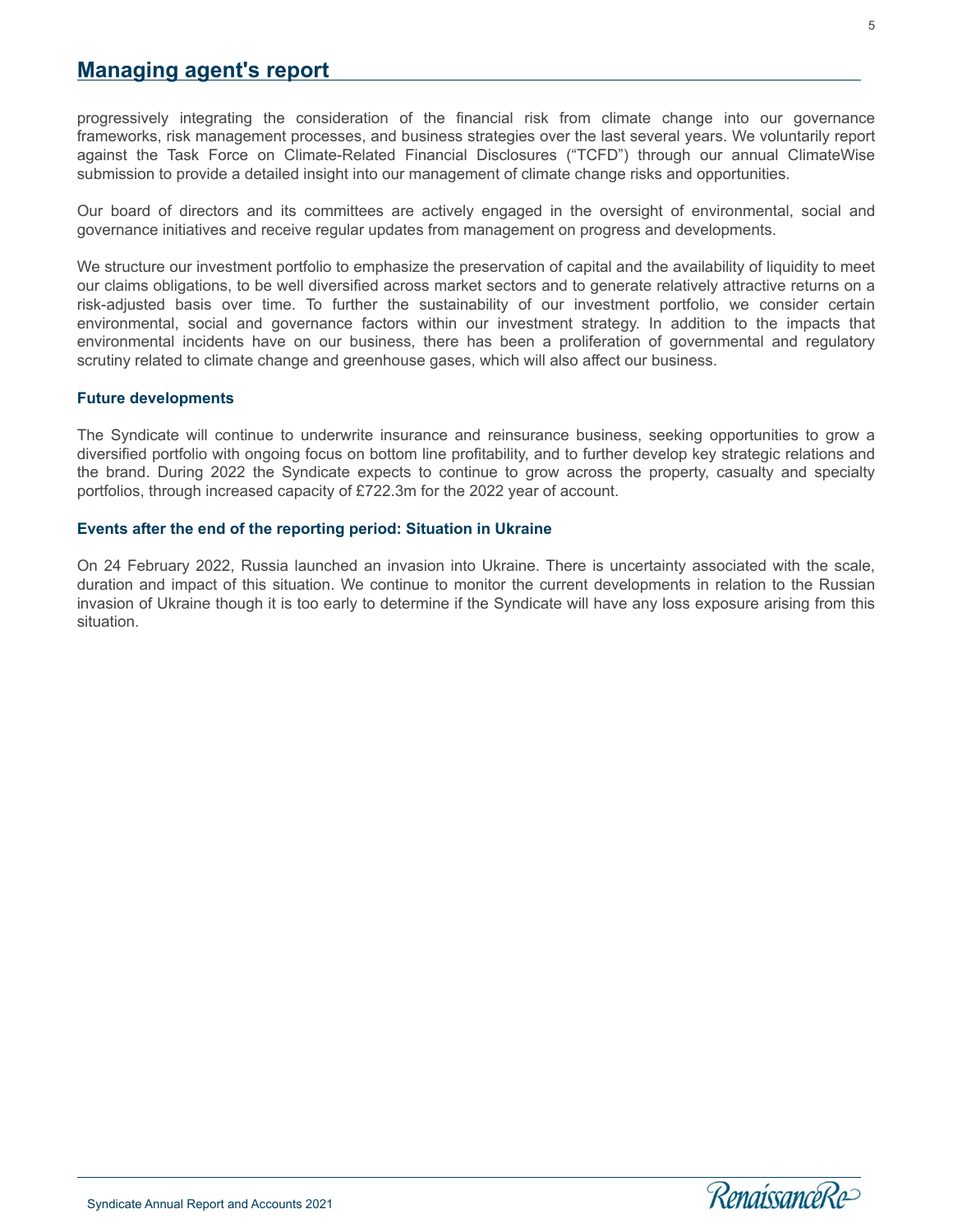# **Managing agent's report**

#### **Directors**

Details of the Directors of RSML that served during the year and up to the date of signing of the Syndicate annual accounts are as follows:

P M Billingham H R T Brennan H A Brown (appointed 1 April 2021) S Creedon E J Cruttenden R A Curtis B M Dalton R J Lang C S McMenamin R J Murphy D D Upadhyaya

#### **Company Secretary**

L D Barran

#### **Registered office**

18th Floor 125 Old Broad Street London EC2N 1AR

#### **Disclosure of information to the auditors**

In the case of each of the persons who are directors of the managing agent at the time the report is approved:

- So far as the director is aware, there is no relevant audit information, being information needed by the Syndicate auditor in connection with the auditor's report, of which the auditor is unaware; and
- Having made enquiries of fellow directors of the Agency and the Syndicate's auditor, each director has taken all the steps that he or she ought to have taken as a director to become aware of any relevant audit information and to establish that the Syndicate's auditor is aware of that information.

#### **Reappointment of auditors**

Ernst & Young LLP are the Syndicate auditors for the 2021 report and accounts. The Managing Agent intends to appoint PriceWaterhouse Coopers LLP as their auditor commencing in 2022.

On behalf of the Board

D D Upadhyaya **Director** 

3 March 2022

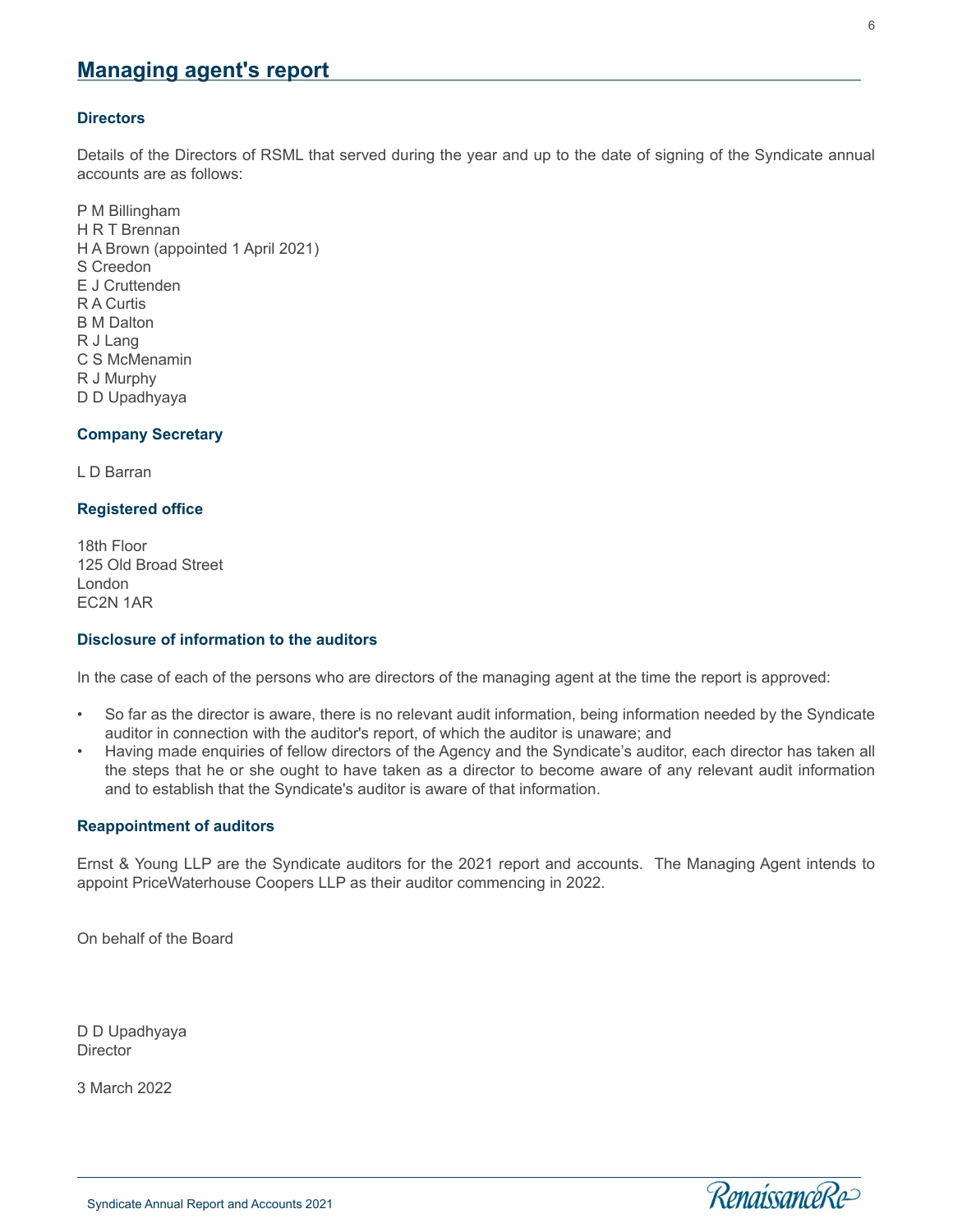<span id="page-9-0"></span>The managing agent is responsible for preparing the Syndicate annual accounts in accordance with applicable law and regulations.

The Insurance Accounts Directive (Lloyd's Syndicate and Aggregate Accounts) Regulations 2008 requires the managing agent to prepare Syndicate annual accounts at 31 December each year in accordance with United Kingdom Generally Accepted Accounting Practice (United Kingdom Accounting Standards and applicable law). The Syndicate annual accounts are required by law to give a true and fair view of the state of affairs of the Syndicate as at that date and of its profit or loss for that year.

In preparing the Syndicate annual accounts, the managing agent is required to:

- Select suitable accounting policies and then apply them consistently;
- Make judgements and estimates that are reasonable and prudent;
- State whether applicable UK Accounting Standards have been followed, subject to any material departures disclosed and explained in the notes to the Syndicate accounts; and
- Prepare the Syndicate annual accounts on the basis that the Syndicate will continue to write future business unless it is inappropriate to presume that the Syndicate will do so.

The managing agent is responsible for keeping adequate accounting records which disclose with reasonable accuracy at any time the financial position of the Syndicate and enable it to comply with the Insurance Accounts Directive (Lloyd's Syndicate and Aggregate Accounts) Regulations 2008. It is also responsible for safeguarding the assets of the Syndicate and hence for taking reasonable steps for the prevention and detection of fraud and other irregularities.

The managing agent is responsible for the maintenance and integrity of the corporate and financial information included on the business' website. Legislation in the United Kingdom governing the preparation and dissemination of annual accounts may differ from legislation in other jurisdictions.

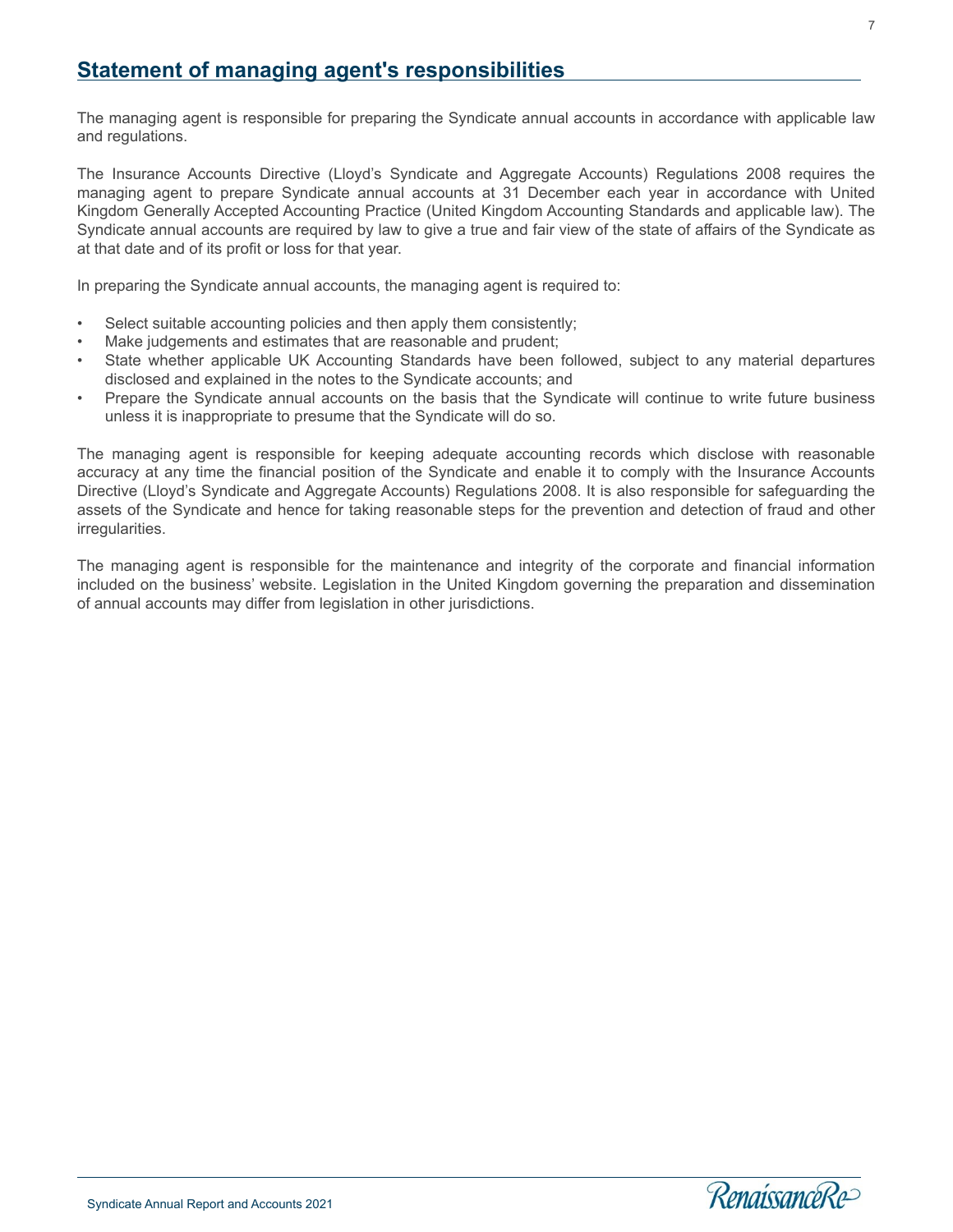8

# <span id="page-10-0"></span>**Independent auditor's report to the member of Syndicate 1458**

#### **Opinion**

We have audited the syndicate annual accounts of Syndicate 1458 ('the syndicate') for the year ended 31 December 2021, which comprise the Income Statement, the Statement of Changes in Member's Balances, the Statement of Financial Position, the Statement of Cash Flows and the related notes 1 to 19, including a summary of significant accounting policies. The financial reporting framework that has been applied in their preparation is applicable law and United Kingdom Accounting Standards, including FRS 102 'The Financial Reporting Standard applicable in the UK and Republic of Ireland' and FRS 103 'Insurance Contracts' (United Kingdom Generally Accepted Accounting Practice).

In our opinion, the syndicate annual accounts:

- qive a true and fair view of the syndicate's affairs as at 31 December 2021 and of its loss for the year then ended;
- have been properly prepared in accordance with United Kingdom Generally Accepted Accounting Practice (UK GAAP); and
- have been prepared in accordance with the requirements of The Insurance Accounts Directive (Lloyd's Syndicate and Aggregate Accounts) Regulations 2008.

#### **Basis for opinion**

We conducted our audit in accordance with International Standards on Auditing (UK) (ISAs (UK)) and applicable law. Our responsibilities under those standards are further described in the Auditor's responsibilities for the audit of the syndicate annual accounts section of our report. We are independent of the syndicate in accordance with the ethical requirements that are relevant to our audit of the syndicate annual accounts in the UK, including the FRC's Ethical Standard as applied to other entities of public interest, and we have fulfilled our other ethical responsibilities in accordance with these requirements.

We believe that the audit evidence we have obtained is sufficient and appropriate to provide a basis for our opinion.

#### **Conclusions relating to going concern**

In auditing the syndicate annual accounts, we have concluded that the managing agent's use of the going concern basis of accounting in the preparation of the syndicate annual accounts is appropriate.

Based on the work we have performed, we have not identified any material uncertainties relating to events or conditions that, individually or collectively, may cast significant doubt on the syndicate's ability to continue as a going concern for a period of at least twelve months from when the syndicate annual accounts are authorised for issue.

Our responsibilities and the responsibilities of the managing agent with respect to going concern are described in the relevant sections of this report. However, because not all future events or conditions can be predicted, this statement is not a guarantee as to the syndicate's ability to continue as a going concern.

#### **Other information**

l

The other information comprises the information included in the annual report set out on pages 1 to 7, other than the syndicate annual accounts and our auditor's report thereon. The directors of the managing agent are responsible for the other information contained within the annual report.

Our opinion on the syndicate annual accounts does not cover the other information and, except to the extent otherwise explicitly stated in this report, we do not express any form of assurance conclusion thereon.

Our responsibility is to read the other information and, in doing so, consider whether the other information is materially inconsistent with the syndicate annual accounts or our knowledge obtained in the course of the audit or otherwise appears to be materially misstated. If we identify such material inconsistencies or apparent material misstatements, we are required to determine whether this gives rise to a material misstatement in the syndicate annual accounts themselves. If, based on the work we have performed, we conclude that there is a material misstatement of the other information, we are required to report that fact. We have nothing to report in this regard.

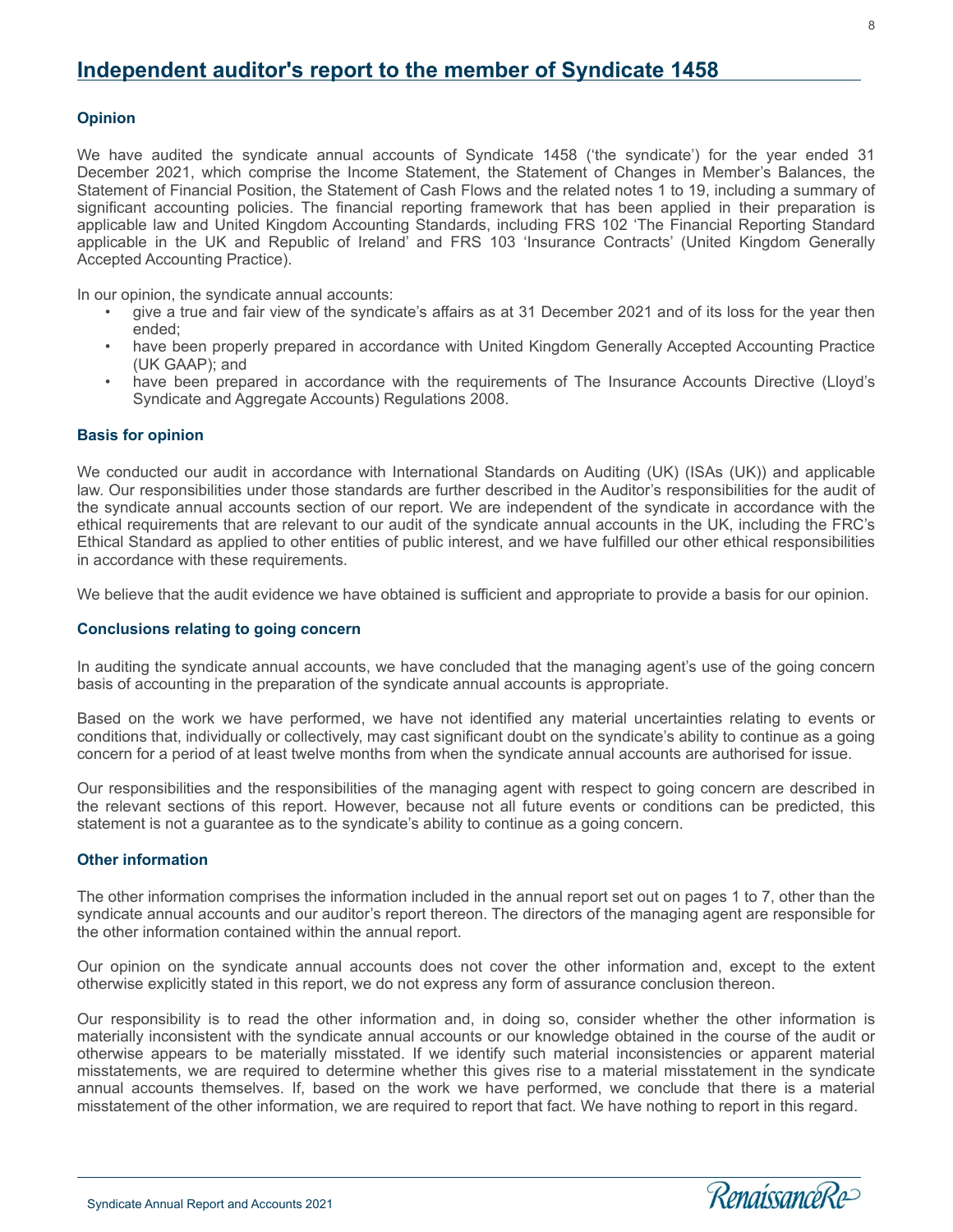# **Independent auditor's report to the member of Syndicate 1458**

#### **Opinions on other matters prescribed by The Insurance Accounts Directive (Lloyd's Syndicate and Aggregate Accounts) Regulations 2008**

In our opinion, based on the work undertaken in the course of the audit:

- the information given in the managing agent's report for the financial year in which the syndicate annual accounts are prepared is consistent with the syndicate annual accounts; and
- the managing agent's report has been prepared in accordance with applicable legal requirements.

#### **Matters on which we are required to report by exception**

In the light of the knowledge and understanding of the syndicate and its environment obtained in the course of the audit, we have not identified material misstatements in the managing agent's report.

We have nothing to report in respect of the following matters where The Insurance Accounts Directive (Lloyd's Syndicate and Aggregate Accounts) Regulations 2008 requires us to report to you, if in our opinion:

- the managing agent in respect of the syndicate has not kept adequate accounting records; or
- the syndicate annual accounts are not in agreement with the accounting records; or
- certain disclosures of the managing agents' emoluments specified by law are not made; or
- we have not received all the information and explanations we require for our audit.

#### **Responsibilities of the managing agent**

As explained more fully in the Statement of Managing Agent's Responsibilities set out on page 7, the managing agent is responsible for the preparation of the syndicate annual accounts and for being satisfied that they give a true and fair view, and for such internal control as the managing agent determines is necessary to enable the preparation of the syndicate annual accounts that are free from material misstatement, whether due to fraud or error.

In preparing the syndicate annual accounts, the managing agent is responsible for assessing the syndicate's ability to continue in operation, disclosing as applicable, matters related to its ability to continue in operation and using the going concern basis of accounting unless the managing agent either intends to cease to operate the syndicate, or has no realistic alternative but to do so.

#### **Auditor's responsibilities for the audit of the syndicate annual accounts**

Our objectives are to obtain reasonable assurance about whether the syndicate annual accounts as a whole are free from material misstatement, whether due to fraud or error, and to issue an auditor's report that includes our opinion. Reasonable assurance is a high level of assurance, but is not a guarantee that an audit conducted in accordance with ISAs (UK) will always detect a material misstatement when it exists. Misstatements can arise from fraud or error and are considered material if, individually or in the aggregate, they could reasonably be expected to influence the economic decisions of users taken on the basis of these syndicate annual accounts.

#### **Explanation as to what extent the audit was considered capable of detecting irregularities, including fraud**

Irregularities, including fraud, are instances of non-compliance with laws and regulations. We design procedures in line with our responsibilities, outlined above, to detect irregularities, including fraud. The risk of not detecting a material misstatement due to fraud is higher than the risk of not detecting one resulting from error, as fraud may involve deliberate concealment by, for example, forgery or intentional misrepresentations, or through collusion. The extent to which our procedures are capable of detecting irregularities, including fraud, is detailed below. However, the primary responsibility for the prevention and detection of fraud rests with both those charged with governance of the managing agent and management.

Our approach was as follows:

l

• We obtained a general understanding of the legal and regulatory frameworks that are applicable to the syndicate and determined that the most significant are direct laws and regulations related to elements of Lloyd's Byelaws and Regulations, and the financial reporting framework (UK GAAP), and requirements

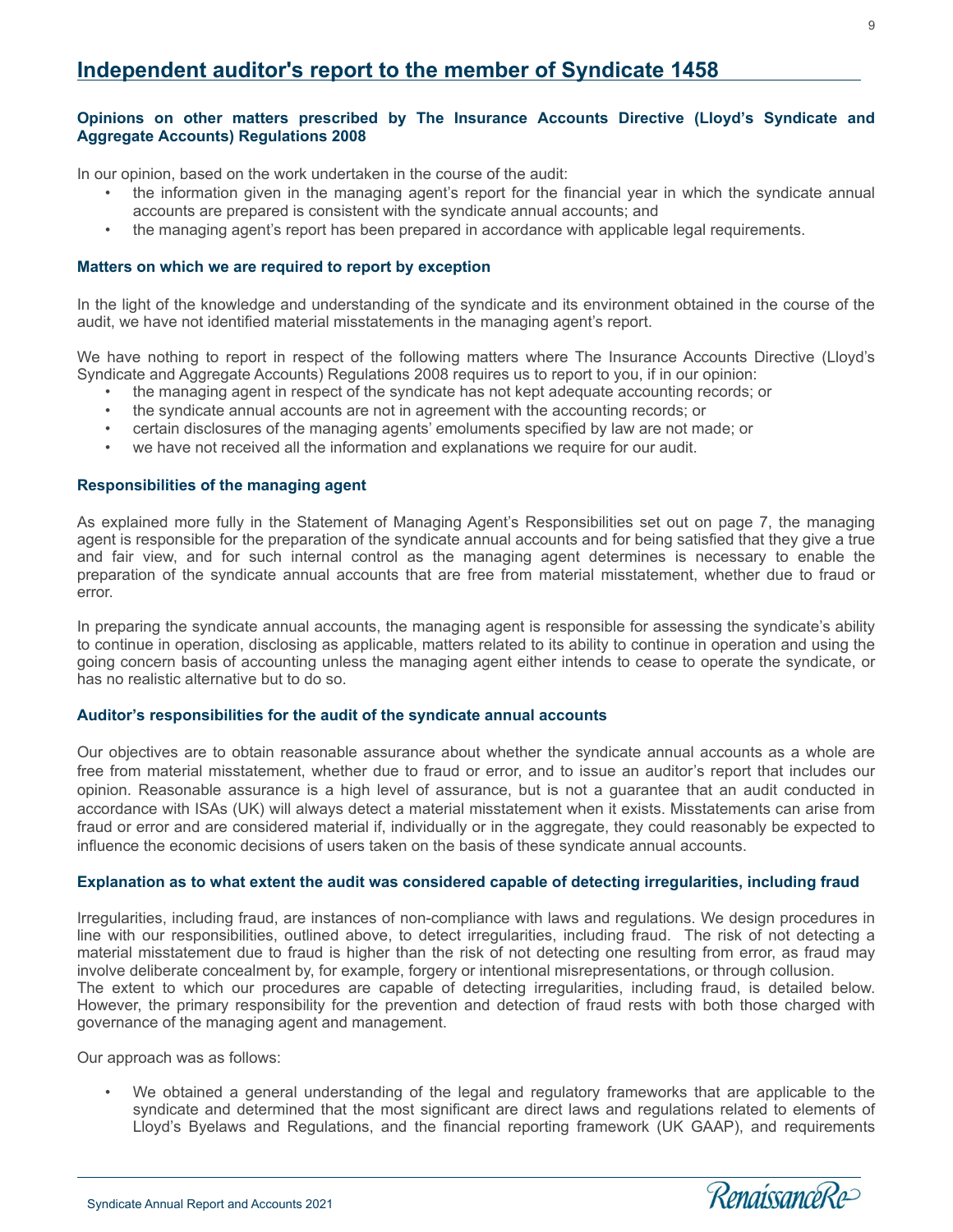# **Independent auditor's report to the member of Syndicate 1458**

referred to by Lloyd's in the instructions. Our considerations of other laws and regulations that may have a material effect on the syndicate annual accounts included permissions and supervisory requirements of Lloyd's of London, the Prudential Regulation Authority ('PRA') and the Financial Conduct Authority ('FCA').

- We obtained a general understanding of how the syndicate is complying with those frameworks by making enquiries of management, internal audit, and those responsible for legal and compliance matters of the syndicate. In assessing the effectiveness of the control environment, we also reviewed significant correspondence between the syndicate, Lloyd's of London and other UK regulatory bodies; reviewed minutes of the Board and Risk Committee of the managing agent; and gained an understanding of the managing agent's approach to governance.
- For direct laws and regulations, we considered the extent of compliance with those laws and regulations as part of our procedures on the related syndicate annual accounts' items.
- For both direct and other laws and regulations, our procedures involved: making enquiries of the directors of the managing agent and senior management for their awareness of any non-compliance of laws or regulations, enquiring about the policies that have been established to prevent non-compliance with laws and regulations by officers and employees, enquiring about the managing agent's methods of enforcing and monitoring compliance with such policies, and inspecting significant correspondence with Lloyd's, the FCA and the PRA.
- The syndicate operates in the insurance industry which is a highly regulated environment. As such the Senior Statutory Auditor considered the experience and expertise of the engagement team to ensure that the team had the appropriate competence and capabilities, which included the use of specialists where appropriate.
- We assessed the susceptibility of the syndicate's annual accounts to material misstatement, including how fraud might occur by considering the controls that the managing agent has established to address risks identified by the managing agent, or that otherwise seek to prevent, deter or detect fraud. We also considered areas of significant judgement, including complex transactions, performance targets, external pressures and their potential to influence management to manage earnings or influence the perceptions of stakeholders. The fraud risk was considered to be higher regarding the valuation of gross claims provisions (comprising Incurred But Not Reported and Additional Case Reserves) and revenue recognition (comprising the determination of estimated premium income and writing and earnings patterns). Our procedures included:
	- Auditing accounting estimates for evidence of management bias in the valuation of key estimates such as the gross claims provisions and revenue recognition;
	- Evaluating the business rationale for significant and/or unusual transactions; and
	- Testing the appropriateness of journal entries recorded in the general ledger relating in particular to judgemental areas to provide reasonable assurance that the syndicate annual accounts were free from fraud or error.

A further description of our responsibilities for the audit of financial statements is located on the Financial Reporting Council's website at https://www.frc.org.uk/auditorsresponsibilities. This description forms part of our auditor's report.

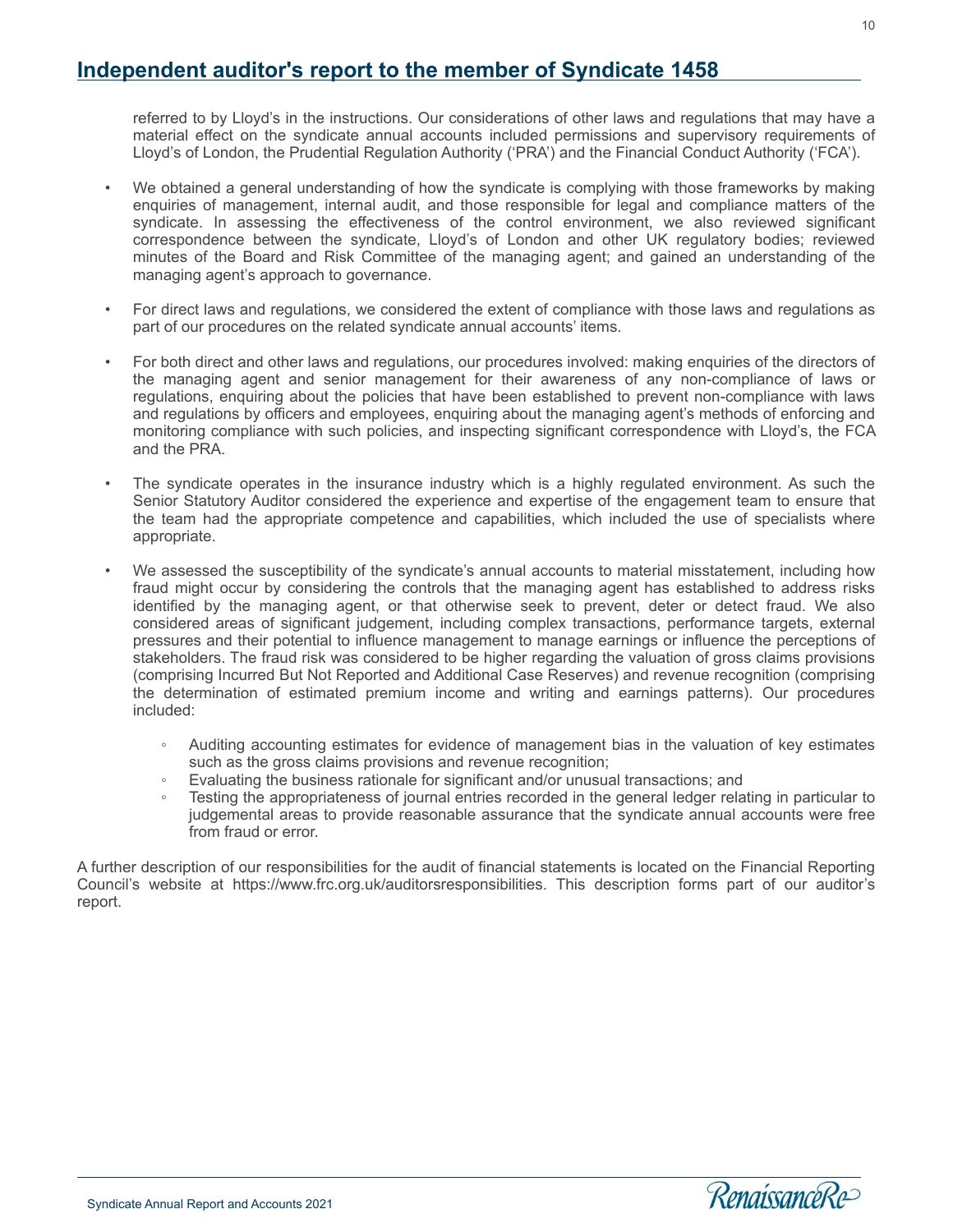# **Independent auditor's report to the member of Syndicate 1458**

#### **Use of our report**

This report is made solely to the syndicate's members, as a body, in accordance with The Insurance Accounts Directive (Lloyd's Syndicate and Aggregate Accounts) Regulations 2008. Our audit work has been undertaken so that we might state to the syndicate's members those matters we are required to state to them in an auditor's report and for no other purpose. To the fullest extent permitted by law, we do not accept or assume responsibility to anyone other than the syndicate and the syndicate's members as a body, for our audit work, for this report, or for the opinions we have formed.

Benjamin Gregory (Senior Statutory Auditor) for and on behalf of Ernst & Young LLP, Statutory Auditor

London 3 March 2022

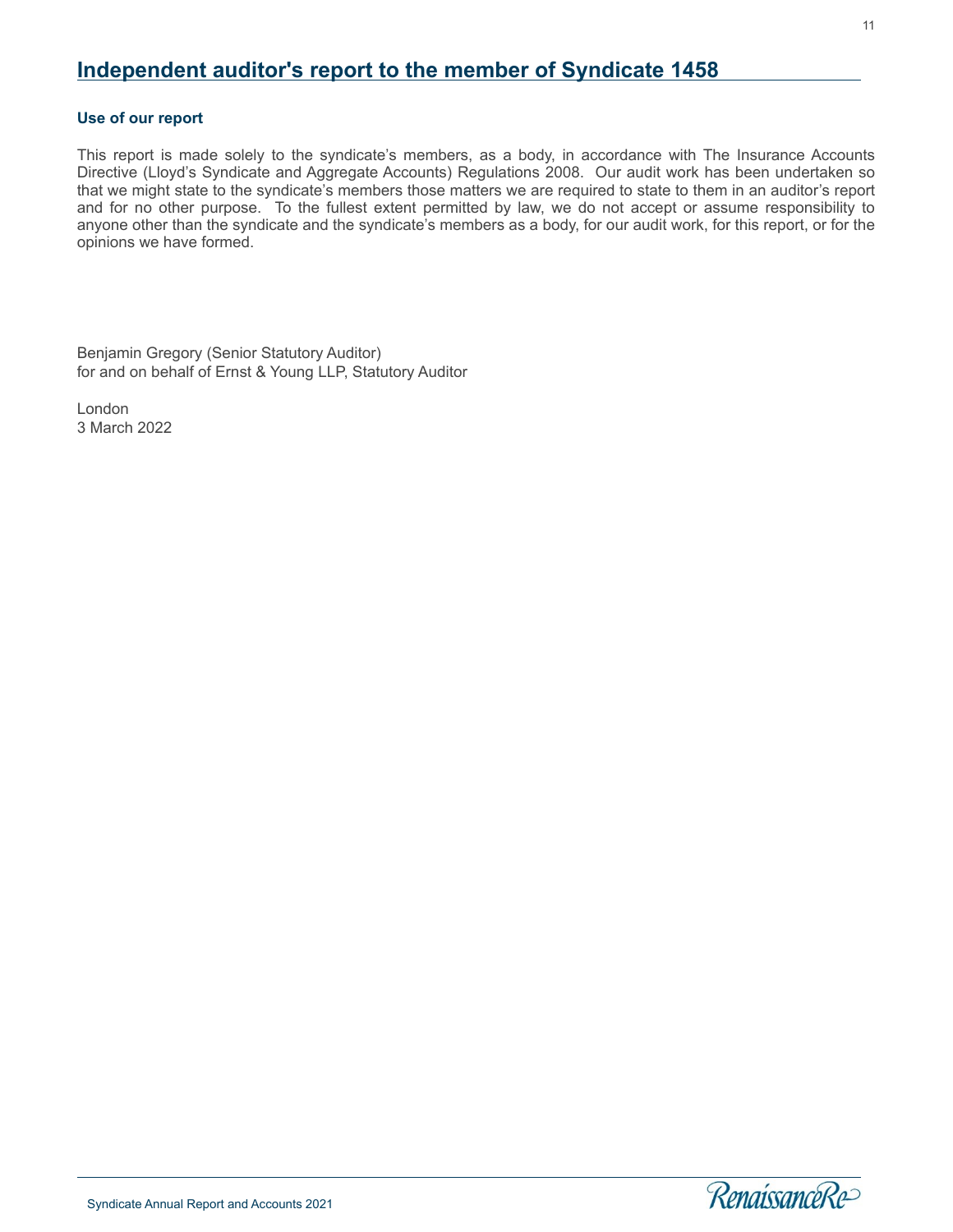# <span id="page-14-0"></span>**Income statement Technical account - General business For the year ended 31 December 2021**

|                                                                           |                | 2021            | 2020            |
|---------------------------------------------------------------------------|----------------|-----------------|-----------------|
|                                                                           | <b>Notes</b>   | \$              | Restated*<br>\$ |
| Gross premiums written                                                    | $\overline{2}$ | 1,133,189,377   | 954,815,934     |
| Outward reinsurance premiums                                              |                | (341, 291, 141) | (544,007,604)   |
| Net premiums written                                                      |                | 791,898,236     | 410,808,330     |
| Change in provision for unearned premiums                                 |                |                 |                 |
| - Gross amount                                                            |                | (120, 478, 193) | (27, 581, 176)  |
| - Reinsurers' share                                                       |                | (49, 332, 119)  | 3,355,308       |
| Change in the net provision for unearned<br>premiums                      | 4              | (169, 810, 312) | (24, 225, 868)  |
| Earned premiums, net of reinsurance                                       |                | 622,087,924     | 386,582,462     |
| Allocated investment return transferred from the<br>non-technical account |                | (13, 490, 311)  | 33,078,074      |
| Claims paid                                                               |                |                 |                 |
| - Gross amount                                                            | 3              | (477, 025, 652) | (405, 407, 907) |
| - Reinsurers' share                                                       | 3              | 122, 135, 158   | 130,126,094     |
| Net claims paid                                                           |                | (354, 890, 494) | (275, 281, 813) |
| Change in claims outstanding                                              |                |                 |                 |
| - Gross amount                                                            |                | (164, 511, 864) | (350, 329, 210) |
| - Reinsurers' share                                                       |                | 92,076,492      | 349,832,488     |
| Change in the net provision for claims                                    |                | (72, 435, 372)  | (496, 722)      |
| Claims incurred, net of reinsurance                                       | 3              | (427, 325, 866) | (275, 778, 535) |
| Net operating expenses                                                    | 6              | (233, 622, 751) | (176, 702, 812) |
| Balance on technical account - general business                           |                | (52, 351, 004)  | (32,820,811)    |

*\*The 2020 comparative has been restated to align with the updated presentational currency of US dollars. See note 1.3.*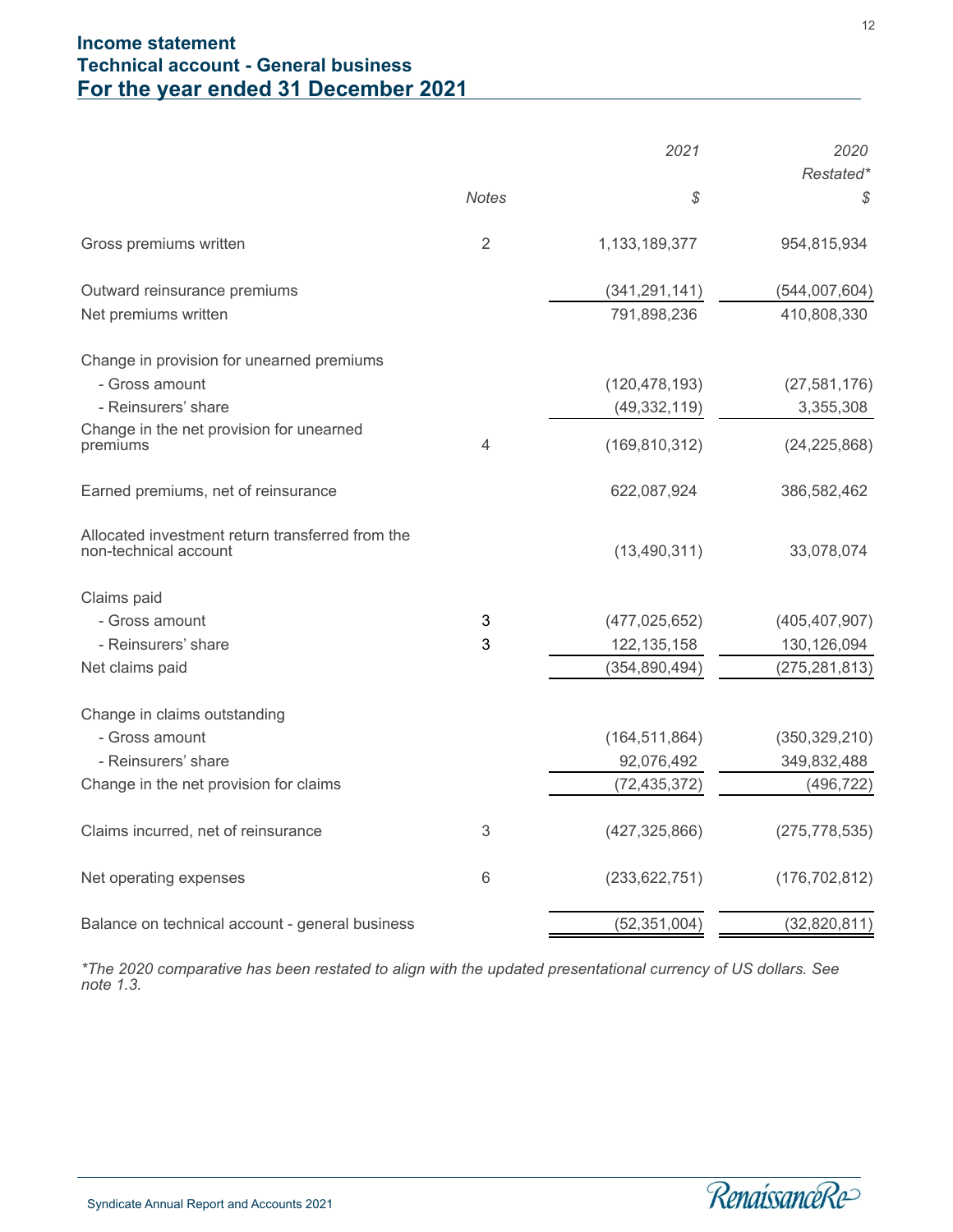|              | 2021           | 2020<br>Restated |
|--------------|----------------|------------------|
| <b>Notes</b> | \$             | S                |
|              | (52, 351, 004) | (32,820,811)     |
| 10           | 12,029,146     | 25, 142, 692     |
| 10           | (24, 785, 295) | 8,502,052        |
| 10           | (734, 162)     | (566, 670)       |
|              | 13,490,311     | (33,078,074)     |
|              | 5,998,835      | (4,605,700)      |
|              |                | (37,426,511)     |
|              |                | (46,352,169)     |

There is no other comprehensive income or expense not already reported in the Income Statement, thus no Statement of Comprehensive Income has been prepared.

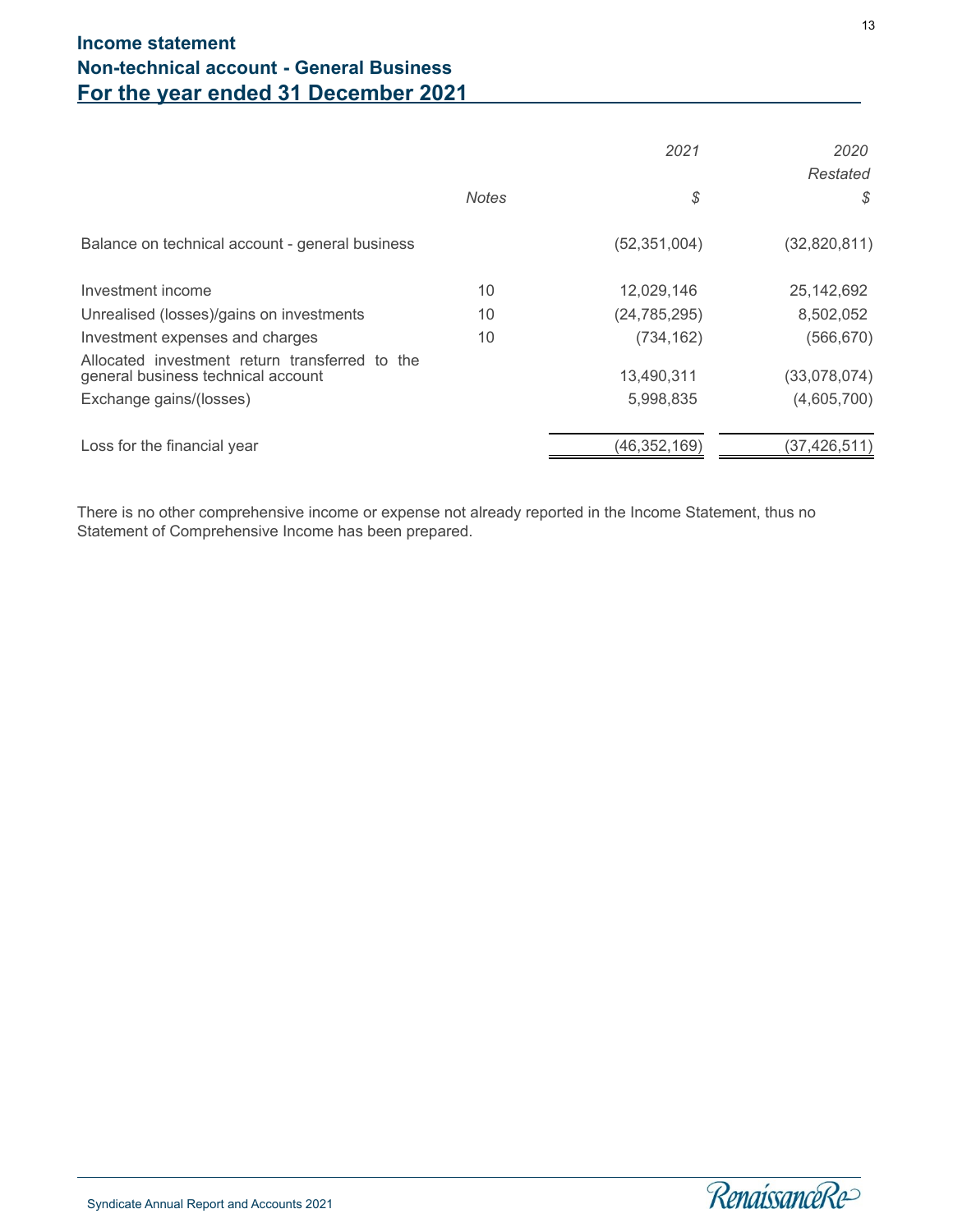# <span id="page-16-0"></span>**Statement of changes in member's balances For the year ended 31 December 2021**

|                                         | Member's balances |
|-----------------------------------------|-------------------|
|                                         | S                 |
| At 1 January 2021                       | (75, 717, 449)    |
| Loss for the financial year             | (46, 352, 169)    |
| 2018 year of account payment of profit  | (3,891,418)       |
| At 31 December 2021                     | (125, 961, 036)   |
|                                         | Member's balances |
|                                         | Restated          |
|                                         | S                 |
| At 1 January 2020                       | (82, 549, 265)    |
| Loss for the financial year             | (37, 426, 511)    |
| 2017 year of account settlement of loss | 44,258,327        |
| At 31 December 2020                     | (75, 717, 449)    |

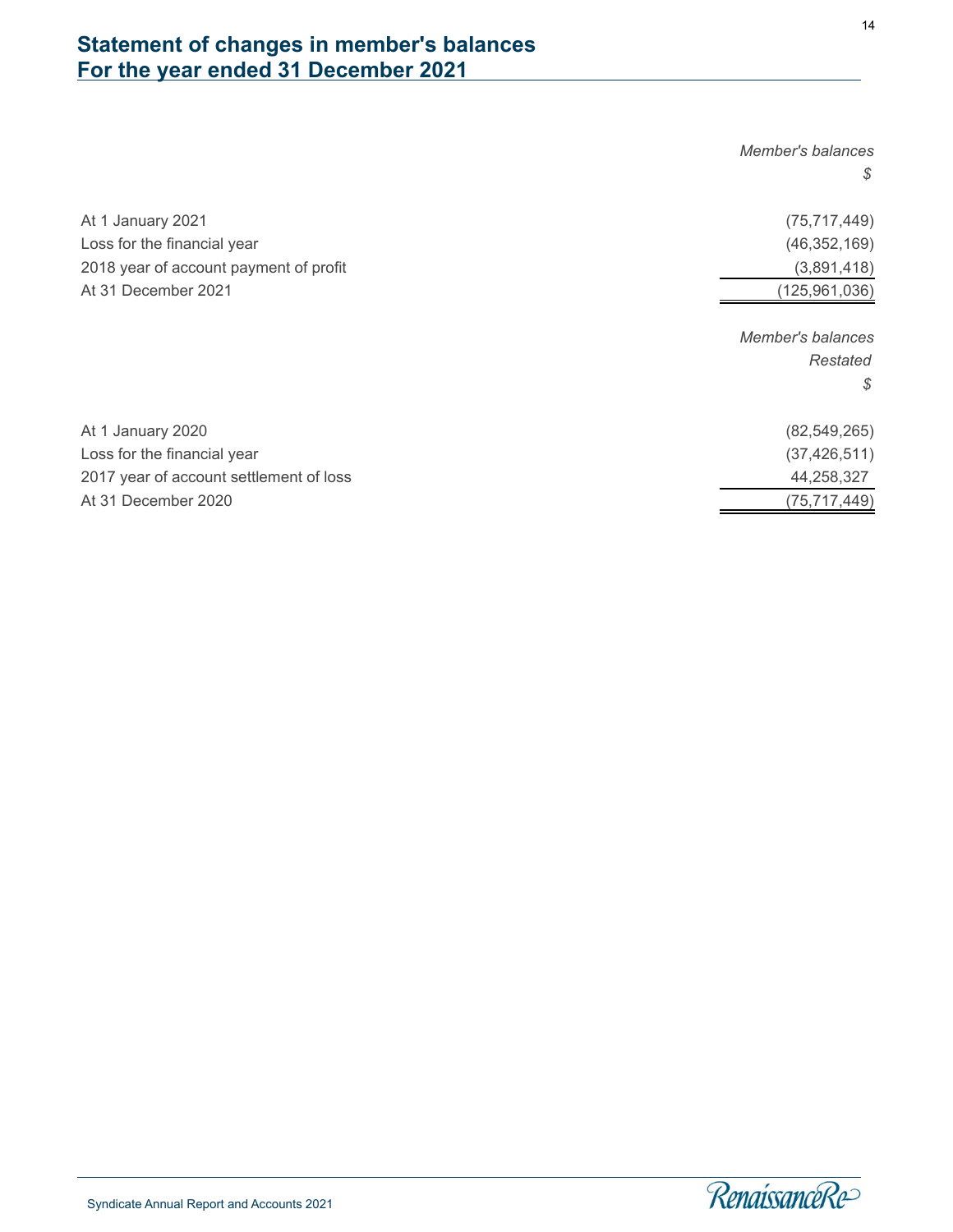<span id="page-17-0"></span>

|                                                                |              | 2021                      | 2020                     |
|----------------------------------------------------------------|--------------|---------------------------|--------------------------|
|                                                                |              |                           | <b>Restated</b>          |
|                                                                | <b>Notes</b> | \$                        | \$                       |
| <b>ASSETS</b>                                                  |              |                           |                          |
| Investments                                                    |              |                           |                          |
| <b>Financial investments</b>                                   | 11           | 908,706,451               | 844,718,977              |
| Deposits with ceding undertakings                              |              | 64,574,922                | 41,283,528               |
|                                                                |              | 973,281,373               | 886,002,505              |
| Reinsurers' share of technical provisions                      |              |                           |                          |
| Provision for unearned premiums                                | 4            | 106,942,944               | 156,701,753              |
| Claims outstanding                                             | 3            | 995,571,133               | 903,014,794              |
|                                                                |              | 1,102,514,077             | 1,059,716,547            |
| <b>Debtors</b>                                                 |              |                           |                          |
| Debtors arising out of direct insurance                        |              |                           |                          |
| operations                                                     |              | 14,657,358                | 16,196,101               |
| Debtors arising out of reinsurance operations<br>Other debtors | 12           | 465,590,585               | 421,446,835              |
|                                                                |              | 12,295,288<br>492,543,231 | 9,026,744<br>446,669,680 |
|                                                                |              |                           |                          |
| Cash and other assets                                          |              |                           |                          |
| Cash at bank and in hand                                       | 14           | 5,711,693                 | 11,173,079               |
| Other assets                                                   | 13           | 42,914,562                | 38,695,603               |
|                                                                |              | 48,626,255                | 49,868,682               |
| Prepayments and accrued income                                 |              |                           |                          |
| Accrued interest                                               |              | 2,492,497                 | 2,637,277                |
| Deferred acquisition costs                                     | 5            | 142,469,559               | 110,282,449              |
|                                                                |              | 144,962,056               | 112,919,726              |
| <b>Total assets</b>                                            |              | 2,761,926,992             | 2,555,177,140            |
|                                                                |              |                           |                          |

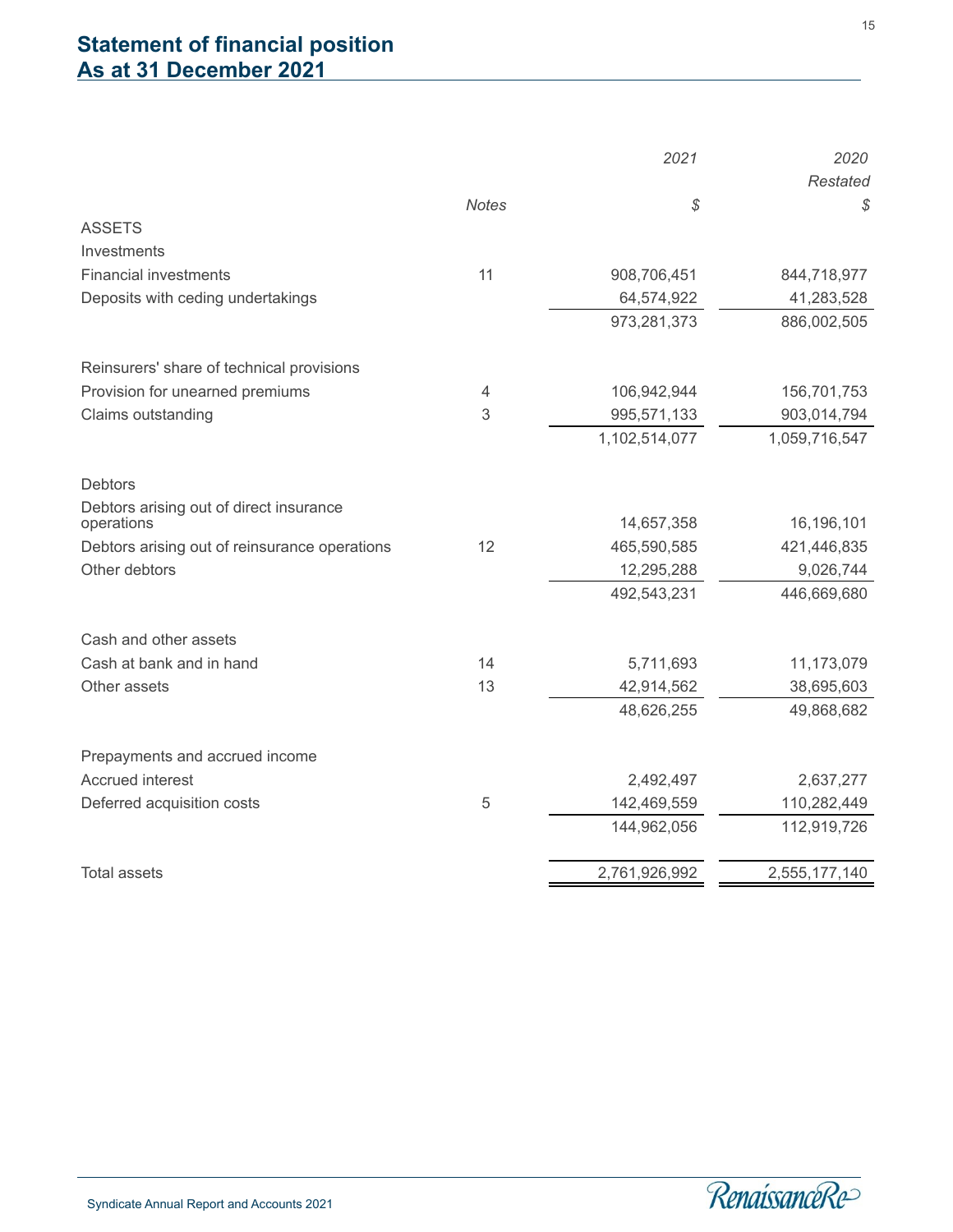# **Statement of financial position (cont'd) As at 31 December 2021**

|                                                         |              | 2021            | 2020           |
|---------------------------------------------------------|--------------|-----------------|----------------|
|                                                         |              |                 | Restated       |
|                                                         | <b>Notes</b> | \$              | \$             |
| MEMBER'S BALANCES AND LIABILITIES                       |              |                 |                |
| <b>Member's balances</b>                                |              |                 |                |
| Profit and loss account                                 |              | (125, 961, 036) | (75, 717, 449) |
| Total member's balances                                 |              | (125, 961, 036) | (75, 717, 449) |
| <b>Liabilities</b>                                      |              |                 |                |
| <b>Technical provisions</b>                             |              |                 |                |
| Provision for unearned premiums                         | 4            | 578,011,024     | 460,486,284    |
| Claims outstanding                                      | 3            | 1,915,469,011   | 1,754,687,976  |
|                                                         |              | 2,493,480,035   | 2,215,174,260  |
| Deposits received from reinsurers                       |              | 3,872,148       | 3,857,006      |
| Creditors                                               |              |                 |                |
| Creditors arising out of direct insurance<br>operations |              | 1,623,224       | 527,710        |
| Creditors arising out of reinsurance operations         |              | 336,648,814     | 305,508,827    |
| Other creditors                                         | 15           | 24,400,826      | 67,710,021     |
|                                                         |              | 362,672,864     | 373,746,558    |
| Accruals and deferred income                            |              | 27,862,981      | 38,116,765     |
| <b>Total liabilities</b>                                |              | 2,887,888,028   | 2,630,894,589  |
| Total member's balances and liabilities                 |              | 2,761,926,992   | 2,555,177,140  |

The financial statements on pages 12 to 49 were approved by the board of directors on 2 March 2022 and were signed on its behalf by:

D D Upadhyaya **Director** 

3 March 2022

l



16

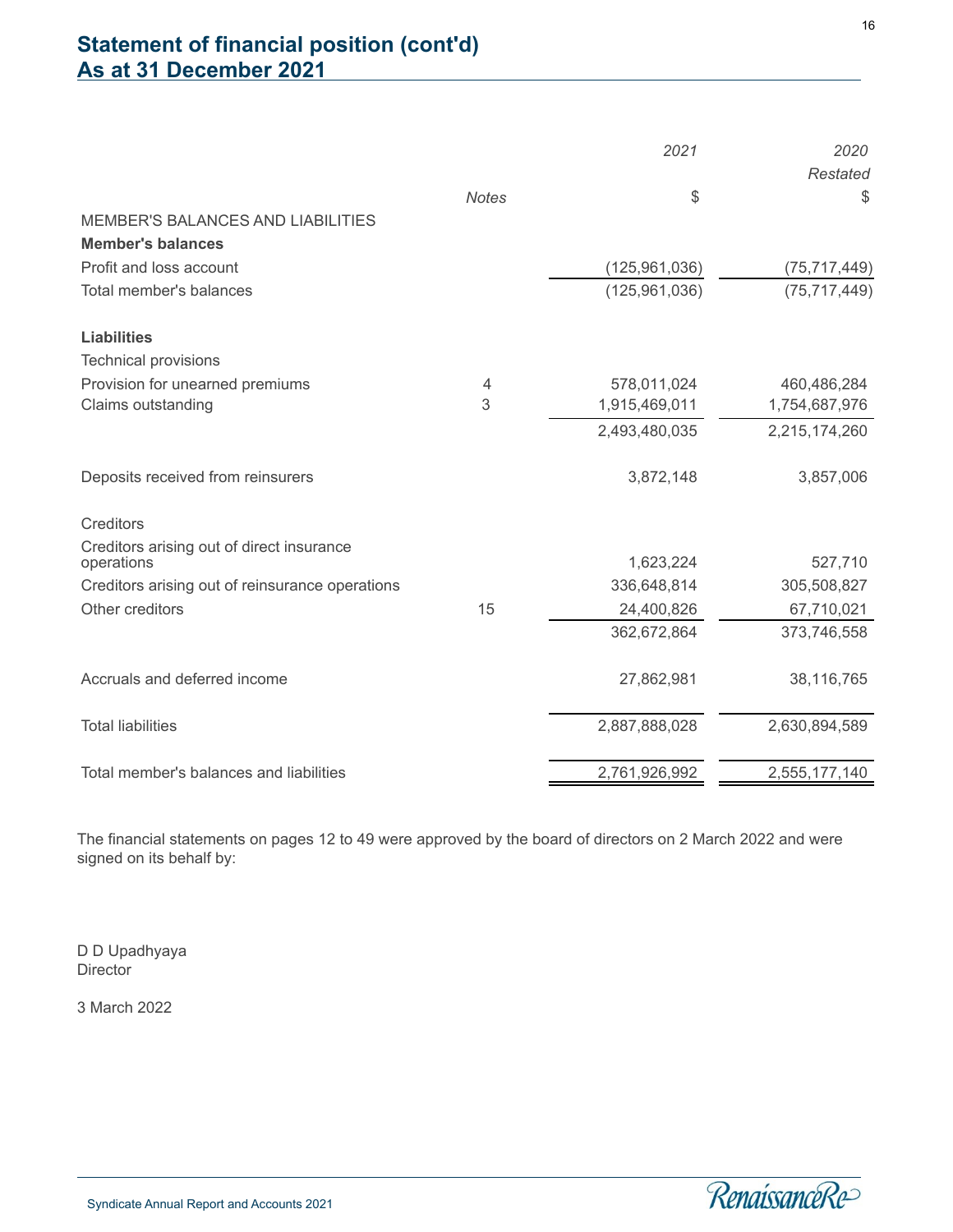# <span id="page-19-0"></span>**Statement of cash flows For the year ended 31 December 2021**

|                                                                              |              | 2021            | 2020            |
|------------------------------------------------------------------------------|--------------|-----------------|-----------------|
|                                                                              |              |                 | Restated        |
|                                                                              | <b>Notes</b> | \$              | \$              |
| Loss on ordinary activities                                                  |              | (46, 352, 169)  | (37, 426, 511)  |
| Movement in general insurance unearned<br>premiums and outstanding claims    |              | 278,320,958     | 391,796,582     |
| Movement in reinsurers' share of unearned<br>premiums and outstanding claims |              | (42, 797, 531)  | (354, 305, 725) |
| Investment return                                                            |              | (9,658,645)     | (6,800,962)     |
| Movements in other assets/liabilities                                        |              | (122, 810, 642) | (16, 132, 405)  |
| Realised/unrealised losses/(gains) on cashflow                               |              | 18,668,362      | (38, 892, 465)  |
| Currency exchange differences                                                |              | 331,717         | (663, 729)      |
| Net cash inflow/(outflow) from operating activities                          |              | 75,702,050      | (62, 425, 215)  |
| Investing activities                                                         |              |                 |                 |
| Investment income received                                                   |              | 9,658,645       | 6,800,962       |
| Purchase of debt and equity instruments                                      |              | (766, 327, 384) | (783, 491, 161) |
| Sales of debt and equity instruments                                         |              | 665,520,689     | 748,096,397     |
| Net cash outflow from investing activities                                   |              | (91, 148, 050)  | (28, 593, 802)  |
| Financing activities                                                         |              |                 |                 |
| Payment of profit to member's personal reserve<br>funds                      |              | (3,891,418)     | 44,258,327      |
| Net cash (outflow)/inflow from financing activities                          |              | (3,891,418)     | 44,258,327      |
|                                                                              |              |                 |                 |
| Net decrease in cash and cash equivalents                                    |              | (19, 337, 418)  | (46, 760, 690)  |
| Foreign exchange on cash and cash equivalents                                |              | (331, 717)      | 663,729         |
| Cash and cash equivalents at 1 January                                       |              | 68,571,638      | 114,668,599     |
| Cash and cash equivalents at 31 December                                     | 14           | 48,902,503      | 68,571,638      |

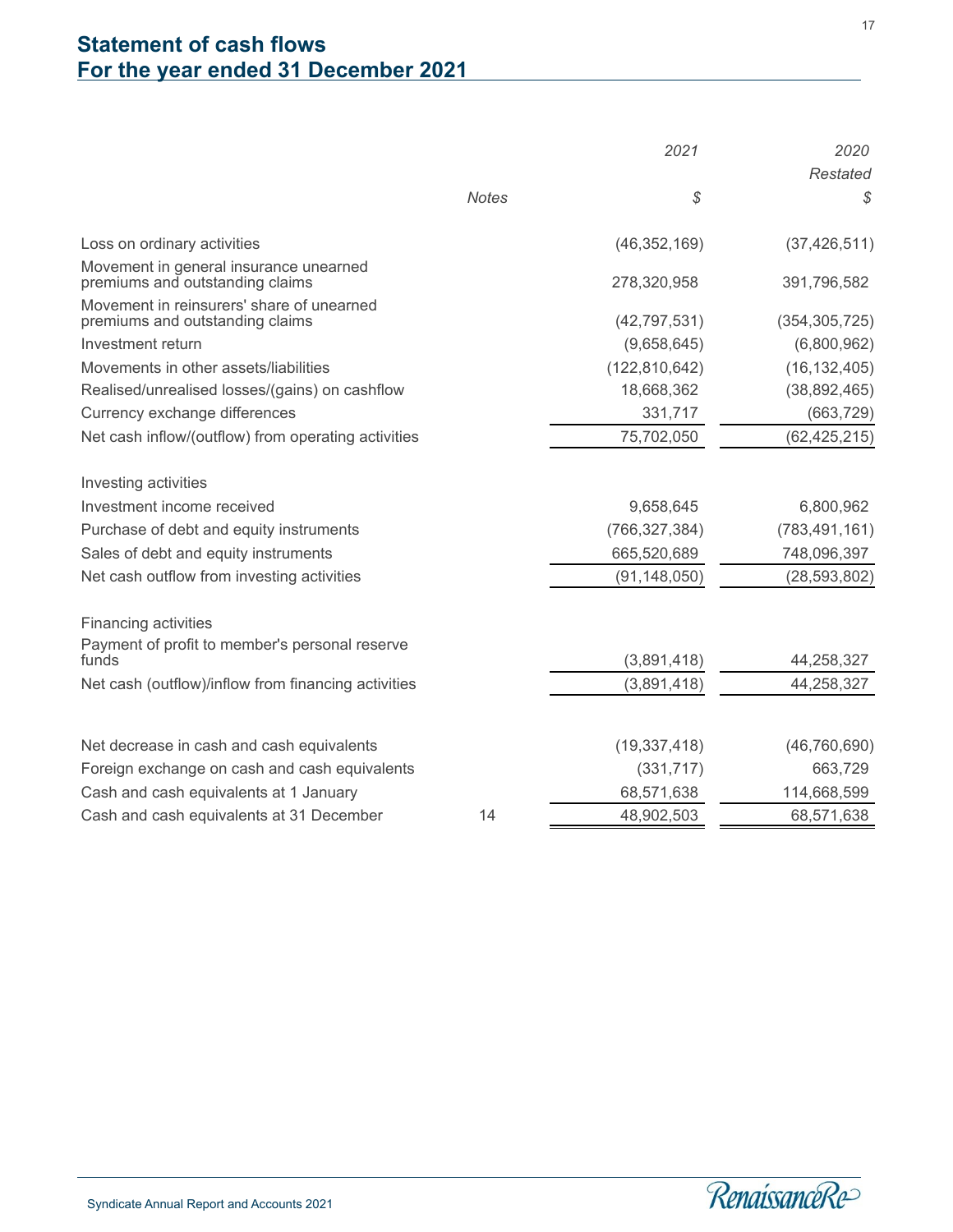### <span id="page-20-0"></span>**1. Accounting policies**

#### **1.1 Statement of compliance**

The financial statements have been prepared in compliance with The Insurance Accounts Directive (Lloyd's Syndicate and Aggregate Accounts) Regulations 2008 and FRS 102 and FRS 103, being applicable UK GAAP accounting standards, and in accordance with the provisions of Schedule 3 of the Large and Medium-sized Companies and Groups (Accounts and Reports) Regulations relating to insurance companies.

The financial statements are prepared under the historical cost convention except for certain financial instruments which are measured at fair value.

#### **1.2 Basis of preparation**

The financial statements for the year ended 31 December 2021 were approved for issue by the board of directors on 2 March 2022.

During the year, the presentational currency for the Syndicate has been changed from Sterling to US dollars which is the functional currency of the Syndicate.

As permitted by FRS 103 the Syndicate continues to apply the existing accounting policies that were applied prior to this standard for its insurance contracts.

The directors of the managing agent have prepared the annual accounts on the basis that the Syndicate will continue to write future business. The ability of the Syndicate to meets its obligations as they fall due is underpinned by the support provided by the Lloyd's solvency process and its chain of security for any members who are unable to meet their underwriting liabilities. Funds at Lloyd's are explained further in note 17.

#### **1.3 Changes in presentational currency**

With effect from 1 January 2021, the presentational currency of the Syndicate changed from Sterling to US dollars. This is to align the presentation of the report and accounts with the functional currency of the Syndicate and to align with the way that the business of the Syndicate is managed. The Directors believe that the presentation currency change will give stakeholders a clearer understanding of the Syndicate's financial performance and financial position over time. As a result, the 2020 comparative information throughout these financial statements has been restated to align with the updated presentational currency of US dollars. Previously:

- Assets and liabilities were translated from US dollars to Sterling at the closing rate of exchange. This rate was 1.367 as at 31 December 2020;
- The income statement was translated from US dollars to Sterling at the average rate of exchange. For the year to 31 December 2020 this was 1.2837; and
- Currency translation differences of £0.2m for the year ended 31 December 2020 were recognised in the statement of comprehensive income and statement of changes in member's balances. As a result of the change in presentational currency to US dollars, there is no other comprehensive income or expense not already reported in the restated income statement.

#### **1.4 Judgements and key sources of estimation uncertainty**

The preparation of the financial statements requires management to make judgements, estimates and assumptions that affect the amounts reported for assets and liabilities as at the balance sheet date and the amounts reported for revenues and expenses during the year. However, the nature of estimation means that actual outcomes could differ from those estimates. The Syndicate's key sources of estimation uncertainty, discussed below, are claims provisions and related recoveries and ultimate premiums.



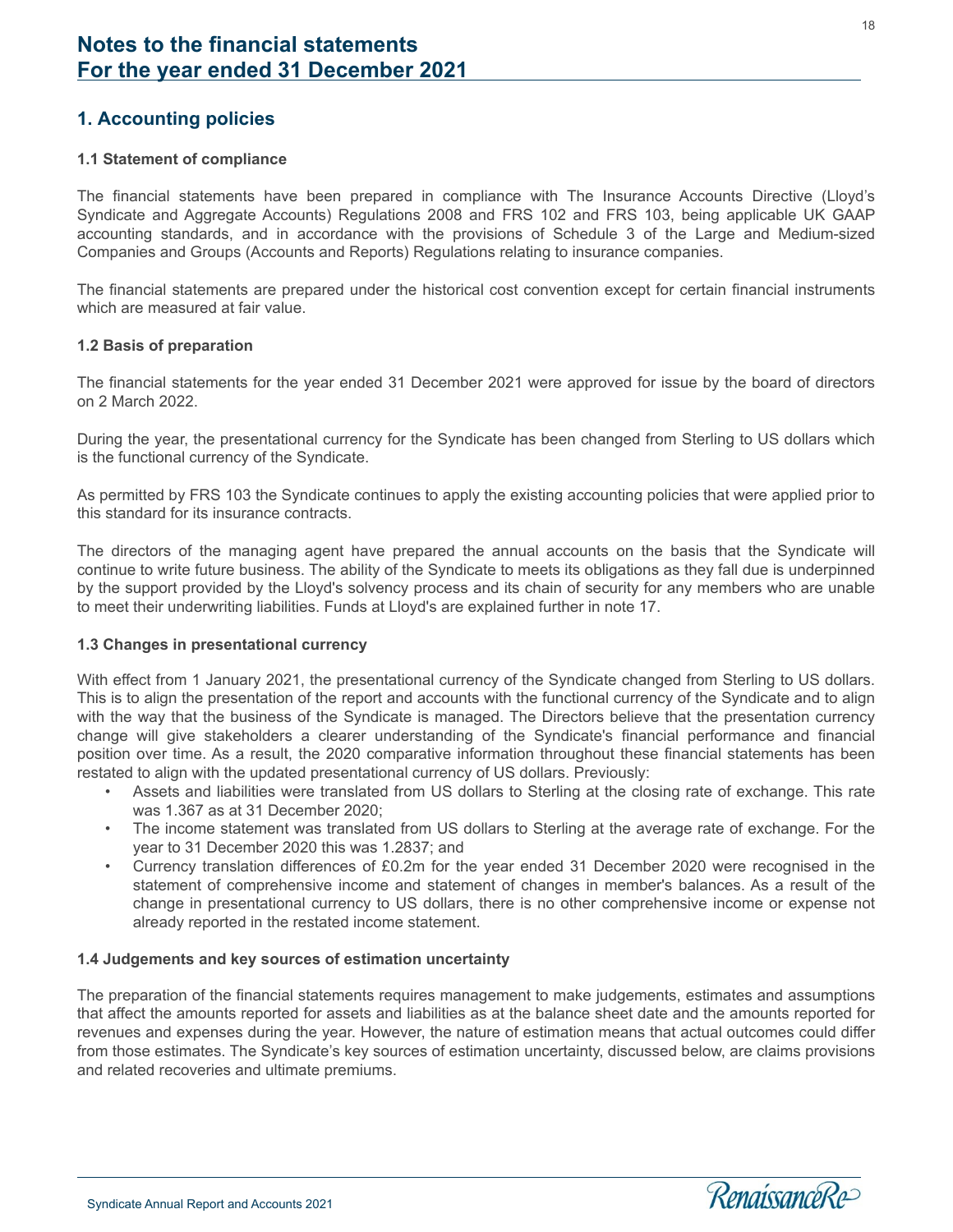#### **1.5 Significant accounting policies**

#### **Financial investments**

As permitted by FRS 102, the Syndicate has elected to apply the recognition and measurement provisions of IAS 39 (as adopted under International Accounting Standards in conformity with the requirements of the Companies Act 2006) - *Financial Instruments* to account for all of its financial instruments.

The Syndicate classifies its financial investments as financial assets at fair value through profit or loss. The Syndicate determines the classification of its financial assets at initial recognition. Financial assets are initially recognised at fair value.

The classification depends on the purpose for which the investments were acquired or originated. In general, financial assets are classified as fair value through profit or loss as the Syndicate's documented investment strategy is to manage financial investments acquired on a fair value basis.

All regular way purchases and sales of financial assets are recognised on the trade date, i.e., the date the Syndicate commits to purchase or sell the asset. Regular way purchases or sales of financial assets require delivery of assets within the time frame generally established by regulation or convention in the market place.

Financial assets at fair value through profit or loss has a sub category namely those designated at fair value through profit or loss at initial recognition. For these investments, the following criteria must be met:

- The designation eliminates or significantly reduces the inconsistent treatment that would otherwise arise from measuring the assets or liabilities or recognising gains or losses on a different basis; or
- The assets and liabilities are part of a group of financial assets, financial liabilities or both which are managed and their performance evaluated on a fair value basis, in accordance with a documented risk management or investment strategy.

These investments are initially recorded at fair value. Subsequent to initial recognition, these investments are remeasured at fair value at each reporting date. Fair value adjustments and realised gains and losses are recognised in the income statement.

#### **Deposits with ceding undertakings**

Deposits with ceded undertakings are primarily premium deposits retained and loss deposits provided on assumed business. Deposits with ceded undertakings are measured at cost less allowance for impairment as appropriate.

#### **Cash and cash equivalents**

Cash and cash equivalents in the statement of financial position comprise cash at banks and in hand and short term deposits with an original maturity date of three months or less. For the purpose of the cash flow statement, cash and cash equivalents consist of cash and cash equivalents as defined above.

#### **Fair value of financial assets**

The Syndicate uses the following hierarchy for determining the fair value of financial instruments by valuation technique:

- Level 1: The unadjusted quoted price in an active market for identical assets or liabilities that the entity can access at the measurement date.
- Level 2: Inputs other than quoted prices included within Level 1 that are observable (i.e. developed using market data) for the asset or liability, either directly or indirectly.
- Level 3: Inputs are unobservable (i.e. for which market data is unavailable) for the asset or liability.

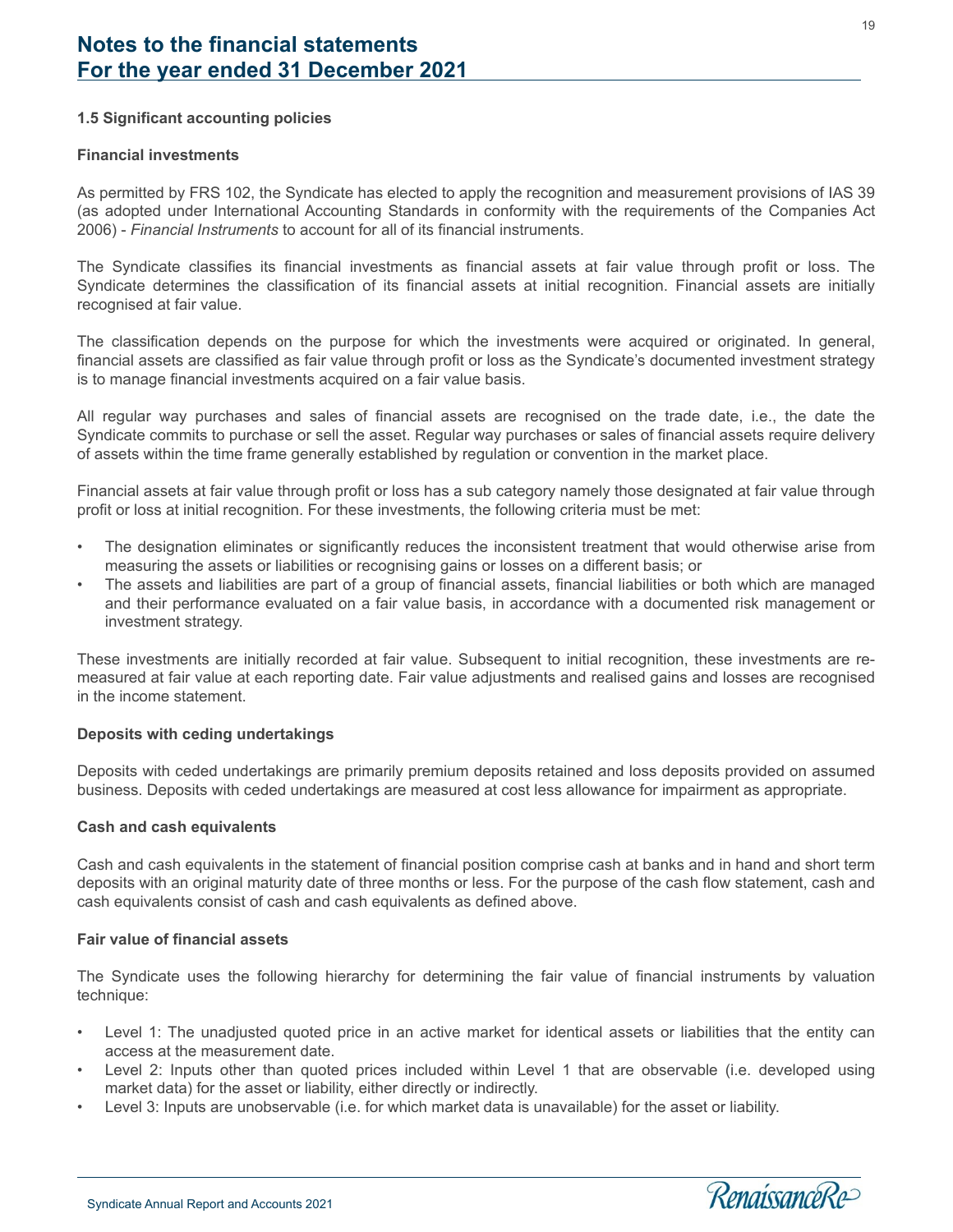See note 11 for details of financial instruments classified by fair value hierarchy.

#### **Offsetting of financial instruments**

Financial assets and financial liabilities are offset and the net amount is reported in the statement of financial position if, and only if:

- There is currently enforceable legal right to offset the recognised amounts; and
- There is an intention to settle on a net basis, to realise the assets and settle the liabilities simultaneously.

#### **Financial liabilities**

The Syndicate's financial liabilities include trade and other payables and insurance payables. All financial liabilities are recognised initially at fair value. Subsequent to initial recognition, these are re-measured at fair value at each reporting date.

#### **Investment return**

Investment return comprises all investment income, realised investment gains and losses and movements in unrealised gains and losses, net of investment expenses, charges and interest.

Unrealised and realised gains and losses on financial investments are recognised based on the appropriate classification of financial investments and are covered in detail under the accounting policy for financial investments.

An allocation of actual investment return on investments supporting the general insurance technical provision and associated member's balances is made from the non-technical account to the technical account. Investment return has been wholly allocated to the technical account as all investments relate to the technical account.

#### **Insurance contracts - Product classification**

Insurance contracts are those contracts when the Syndicate (the insurer/reinsurer) has accepted significant insurance risk from another party (the policyholder/reinsured) by agreeing to compensate the policyholder if a specified uncertain future event (the re/insured event) adversely affects the policyholders. As a general guideline, the Syndicate determines whether it has significant insurance risk, by comparing benefits paid with benefits payable if the insured event did not occur. Insurance contracts can also transfer financial risk.

Once a contract has been classified as an insurance contract, it remains an insurance contract for the remainder of its lifetime, even if the insurance risk reduces significantly during this period, unless all rights and obligations are extinguished or expire.

#### **Gross Premiums**

l

Gross premiums written relate to business incepted during the year, together with any differences between booked premiums for prior years and those previously accrued, and include estimates of premiums due but not yet receivable or notified to the company.

Premiums for excess of loss business are fully recognised at inception. Premiums for proportional and delegated underwriting business are recognised based on the application of a writing pattern to initial estimates of ultimate premiums. In relation to estimation of ultimate premiums, the premium written is initially based on the estimated premium income ('EPI') of each contract. EPI estimates are regularly monitored and reviewed for appropriateness by underwriters and judgements are made to the estimates where it is deemed appropriate. Over time, premiums are adjusted to match the actual reported risk premium. Subsequent differences arising on estimates of ultimate premiums are recorded in the period in which they are determined. Premiums are shown gross of commissions, brokerage and taxes / duties levied on them.

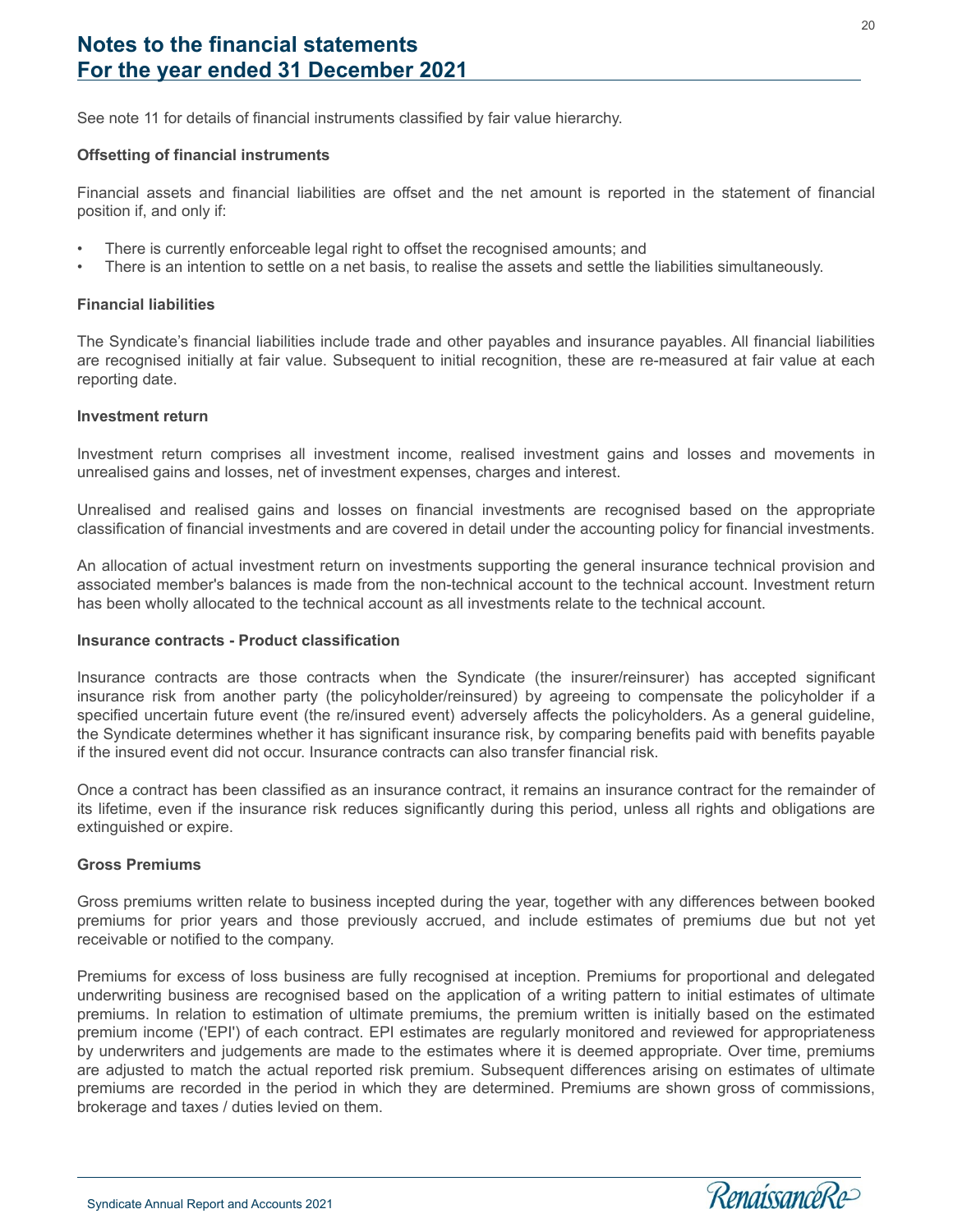Due to the nature of the Lloyd's business and settlement patterns for the underlying business it is also not uncommon for some contracts to take a number of years to finalise and settle, and such remain a receivable on the balance sheet. The amount of estimated future premium that remains in insurance receivables relating to years of account that are more than three years developed is not material.

Reinstatement premiums are estimated in accordance with the contract terms and recorded based upon paid losses and case reserves.

#### **Reinsurance premiums**

Outwards reinsurance premiums comprise ceded premiums on contracts in force during the financial year.

The provision for ceded unearned premiums represents the portion of ceded premiums written that relate to unexpired terms of policies in force at the balance sheet date. For quota-share contracts, outwards reinsurance premiums are accounted for and earned in the same accounting period as the premiums for the related direct or inwards business being reinsured.

#### **Profit commission**

Profit commission is charged by the managing agent at a rate of 5% of the profit on a year of account basis. This is charged to the Syndicate as it is incurred but does not become payable until after the appropriate year closes, normally at 36 months.

#### **Claims provisions and related recoveries**

Gross claims incurred comprise the estimated cost of all claims occurring during the year, whether reported or not, including claims handling costs and adjustments to claims outstanding from previous years.

The provision for claims and claim expenses includes estimates for unpaid claims and claim expenses on reported losses as well as an estimate of losses incurred but not reported ("IBNR"). The provision is based on individual claims, case reserves and other reserve estimates reported by insureds and ceding companies as well as management estimates of ultimate losses. Inherent in the estimates of ultimate losses are expected trends in claims severity and frequency and other factors which could significantly vary as claims are settled.

The directors of RSML consider that the provision for gross claims and related reinsurance recoveries are fairly stated on the basis of the information currently available to them. However, ultimate losses may vary materially from the amounts provided in the financial statements. Ultimate loss estimates are reviewed regularly and, as experience develops and new information becomes known, the reserves are adjusted as necessary. Such adjustments, if any, are reflected in the financial statements in the period in which they become known and are accounted for as changes in estimates.

When reserving for attritional losses on our property, casualty and specialty reinsurance and insurance lines of business the Syndicate considers several actuarial techniques such as the expected loss ratio method and the Bornhuetter-Ferguson actuarial method. For classes of business and underwriting years where the Syndicate has limited historical claims experience, attritional losses are generally initially determined based on the expected loss ratio method. Unless the Syndicate has credible claims experience or unfavorable development, it generally selects an ultimate loss based on its initial view of the loss. The selected ultimate losses are determined by multiplying the initial expected loss ratio by the earned premium.

The determination of when reported losses are sufficient and credible to warrant selection of an ultimate loss ratio different from the initial expected loss ratios also require judgement. The Syndicate generally makes adjustment for reported loss experience indicating unfavourable variances from initial expected loss ratios sooner than reported loss experience indicating favourable variances. This is because the reporting of losses in excess of expectations tend to have greater credibility than an absence or lower than expected level of reported losses. Over time, as a

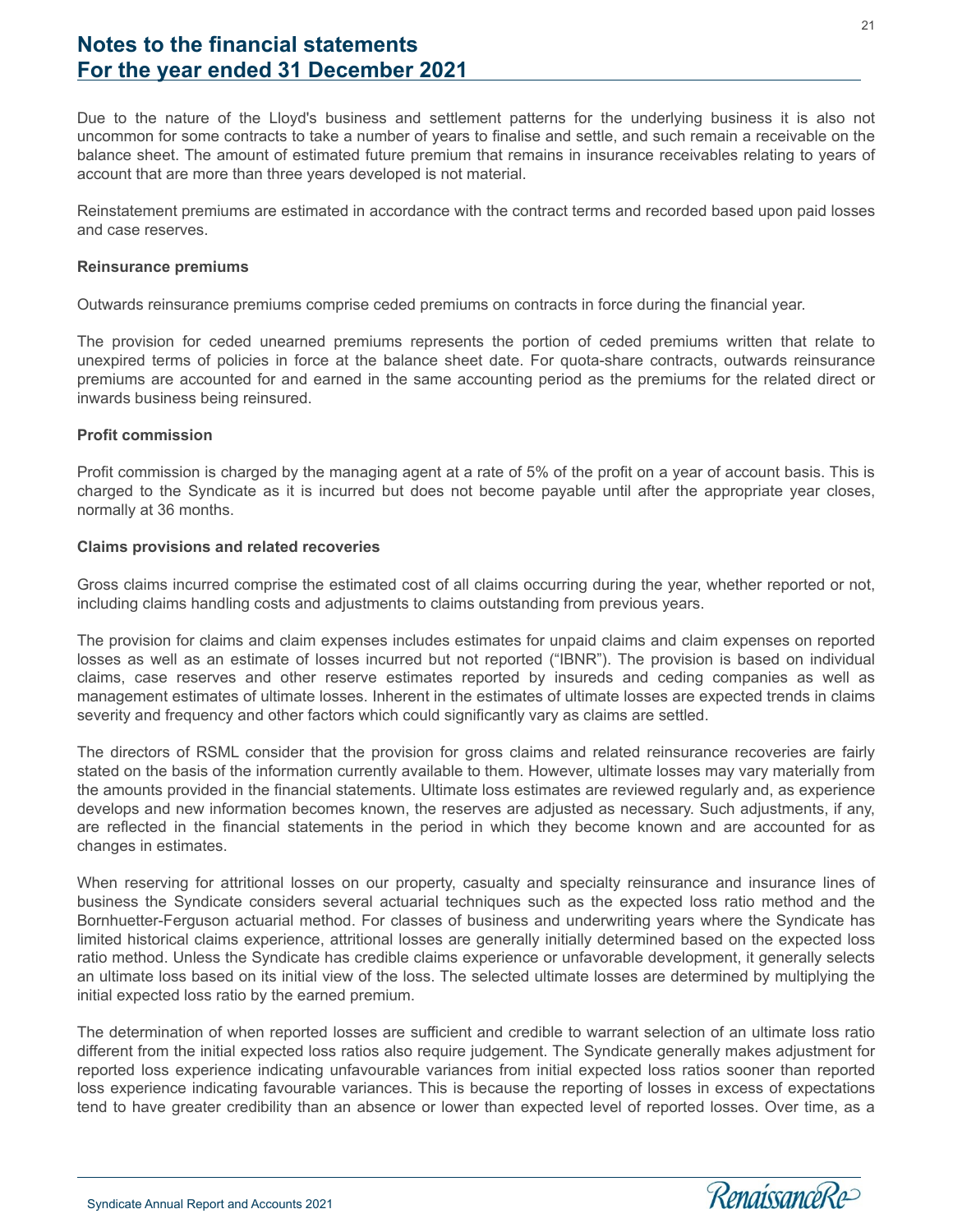greater number of claims are reported and the credibility of reported losses improves, actuarial estimates of IBNR are typically based on the Bornhuetter-Ferguson actuarial method.

The Bornhuetter-Ferguson actuarial method allows for greater weight to be applied to expected results in periods where little or no actual experience is available, and, hence, is less susceptible to the potential pitfall of being excessively swayed by one year or one quarter of actual paid and/or reported loss data. This method uses initial expected loss ratio expectations to the extent that losses are not paid or reported, and it assumes that past experience is not fully representative of the future. As the Syndicate's reserves for claims and claim expenses develop, and actual claims experience becomes available, this method places less weight on expected experience and places more weight on actual experience. This experience, which represents the difference between expected reported claims and actual reported claims is reflected as a change in estimate. The Syndicate re-evaluates its actuarial reserving techniques on a periodic basis.

The utilisation of the Bornhuetter-Ferguson actuarial method requires the Syndicate to estimate an expected ultimate claims and claim expense ratio and select an expected loss reporting pattern. The Syndicate selects its estimates of the expected ultimate claims and claim expense ratios and expected loss reporting patterns by reviewing industry results for similar business and adjusting for the terms of the coverages it offers. The estimated expected claims and claim expense ratio at a given point in time may differ to what would be expected based on the selected loss reporting pattern due to reported losses. The estimate of IBNR is the product of the premium we have earned, the initial expected ultimate claims and claim expense ratio and the percentage of estimated unreported losses.

Reserving for most of the Syndicate's property catastrophe insurance and reinsurance business does not involve the use of traditional actuarial techniques. Rather, claims and claim expense reserves are estimated by management after a catastrophe occurs by completing an in-depth analysis of the individual contracts which may potentially be impacted by the catastrophe event.

Amounts recoverable from reinsurers are estimated in a manner consistent with the claim liability associated with the reinsured policies. These amounts recoverable from reinsurers are recorded net of a bad debt provision for estimated uncollectable recoveries, if applicable.

The Syndicate establishes a provision for unallocated loss adjustment expenses ("ULAE") when the related reserve for claims and claim expenses is established. ULAE are expenses that cannot be associated with a specific claim but are related to claims paid or in the process of settlement, such as internal costs of the claims function, and are included in the reserve for claims and claim expenses. The determination of the ULAE provision is subject to judgment.

#### **Provision for unearned premiums**

Unearned premiums are those proportions of premiums written in a year that relate to periods of risk after the reporting date. In respect of general insurance business, written premiums are recognised and earned over the period of the policy on a time apportionment basis having regard where appropriate, to the incidence of the risk. The proportion attributable to subsequent periods is deferred as a provision for unearned premiums.

Unearned reinsurance premiums are deferred over the term of the underlying direct insurance policies for risksattaching contracts and over the term of the reinsurance contract for losses-occurring contracts.

Reinstatement premiums are earned when written.

#### **Unexpired risks provision**

l

A provision for unexpired risks is made where claims and related expenses arising after the end of the financial year in respect of contracts incepted before that date, are expected to exceed the unearned premiums and premium receivable under these contracts, after the deduction of any acquisition costs deferred. The provision for unexpired

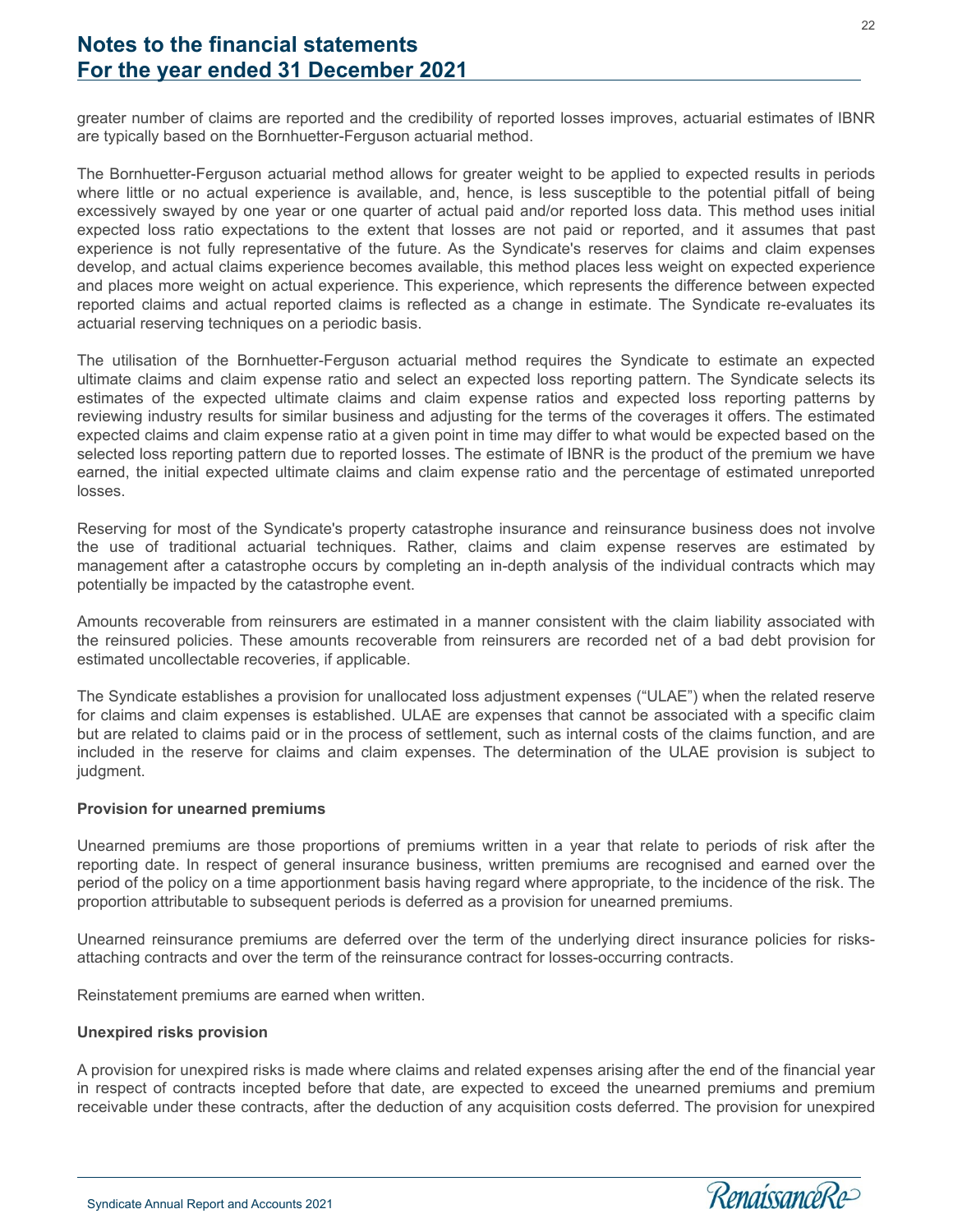risks is calculated by reference to years of account. As at 31 December 2021 and 31 December 2020, the Syndicate did not have an unexpired risks provision.

#### **Deferred acquisition costs**

Acquisition costs comprise costs arising from the conclusion of insurance contracts.

Deferred acquisition costs are costs arising from conclusion of insurance contracts that are incurred during the reporting period but which relate to a subsequent reporting period and which are carried forward to subsequent reporting periods.

Deferred acquisition costs and reinsurers' share of deferred acquisition costs are amortised over the period in which the related premiums are earned.

#### **Reinsurance assets**

The Syndicate cedes insurance risk in the normal course of business for all of its businesses. Reinsurance assets represent balances due from reinsurance companies. Amounts recoverable from reinsurers are estimated in a manner consistent with the outstanding claims provision or settled claims associated with the reinsurer's policies and are in accordance with the related reinsurance contract.

Reinsurance assets are reviewed for impairment at each reporting date, or more frequently, when an indication of impairment arises during the reporting year. Impairment occurs when there is objective evidence as a result of an event that occurred after initial recognition of the reinsurance asset that the Syndicate may not receive all outstanding amounts due under the terms of the contract and the event has a reliably measurable impact on the amounts that the Syndicate will receive from the reinsurer. The impairment loss is recorded in the income statement.

Ceded reinsurance arrangements do not relieve the Syndicate from its obligations to policyholders.

#### **Insurance receivables**

Insurance receivables are recognised and measured on initial recognition of gross premiums written less acquisition costs and losses payable.

The carrying value of insurance receivables is reviewed for impairment whenever events or circumstances indicate that the carrying amount may not be recoverable, with the impairment loss recorded in the income statement. There were no such impairments recognised in 2021 or 2020.

#### **Insurance payables**

Insurance payables are recognised and measured on initial recognition of outwards reinsurance premiums written net of reinsurance commissions and profit participation and losses receivable.

#### **Foreign currencies**

l

The Syndicate's functional and presentational currency is US dollars.

Transactions denominated in currencies other than the functional currency are initially recorded in the functional currency at the relevant transactional rates of exchange in effect on the date in which the related transaction occurred. Monetary assets and liabilities (which include all assets and liabilities arising from insurance contracts including unearned premiums and deferred acquisition costs) denominated in foreign currencies are retranslated into the functional currency at the rate of exchange at the reporting date. Non-monetary assets and liabilities in a foreign currency are translated using the exchange rate as at the date of the initial transaction and are not

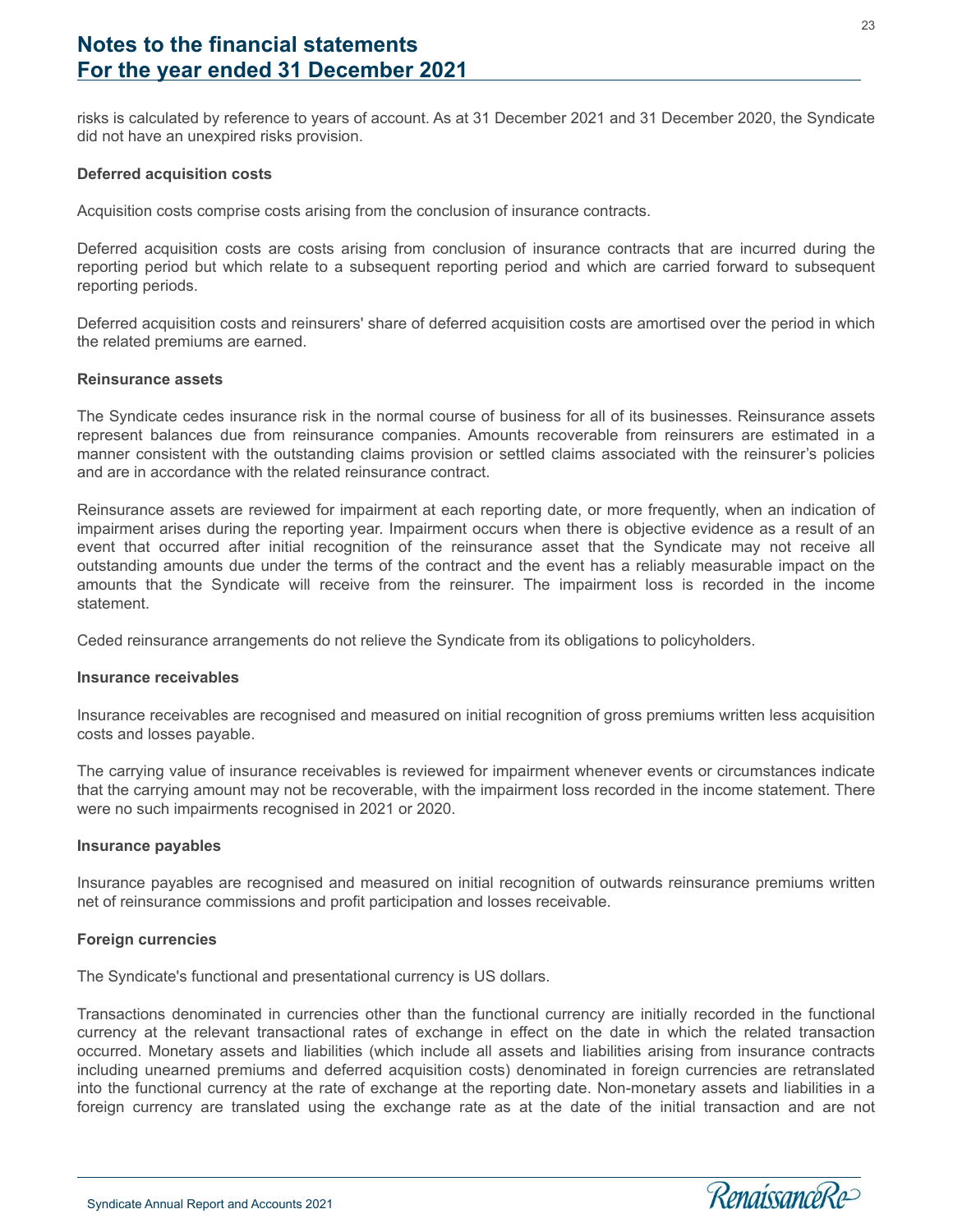subsequently retranslated. Exchange differences arising from the retranslation to functional currency are recorded in the non-technical account.

#### **Taxation**

Under schedule 19 of the Finance Act 1993 managing agents are not required to deduct basic rate income tax from trading income. In addition, all UK basic-rate income tax deducted from Syndicate investment income is recoverable by managing agents and consequently the distribution made to members or their members' agents is gross of tax. Capital appreciation falls within trading income and is also distributed gross of tax.

No provision has been made for any United States Federal Income Tax payable on underwriting results or investment earnings. Any payments on account made by the Syndicate are included in the statement of financial position under the heading 'other debtors'.

No provision has been made for any overseas tax payable by the member on underwriting results.

#### **Pension costs**

RSML operates a defined contribution pension scheme. Pension contributions relating to Syndicate staff are charged to the Syndicate and included within net operating expenses.

#### **Collateral**

The Syndicate receives and pledges collateral in the form of cash or non-cash assets in respect of reinsurance arrangements in order to reduce the credit risk of these transactions. The amount and type of collateral required where the Syndicate receives collateral depends on an assessment of the credit risk of the counterparty.

All collateral received and held in trust by third parties is not recognised in the statement of consolidated financial position, unless the counterparty defaults on its obligations under the relevant agreement.

All collateral pledged by the Syndicate is retained in the statement of financial position, unless the Syndicate defaults on its obligations under the relevant agreement.

#### **Retroactive reinsurance contracts**

FRS 103 does not provide guidance on how to account for retroactive reinsurance contracts and an accounting policy choice therefore exists between balance sheet and reinsurance accounting, subject to the stated policy being consistently applied. The Syndicate's policy in respect of retroactive reinsurance is that: i) gains and losses arising are recognised in the income statement immediately at the date of purchase; and ii) premiums ceded and claims reimbursed are presented on a gross basis. This policy has been applied in respect of the Adverse Development Cover protecting the Casualty classes on the Syndicate for the 2017 and prior underwriting years.

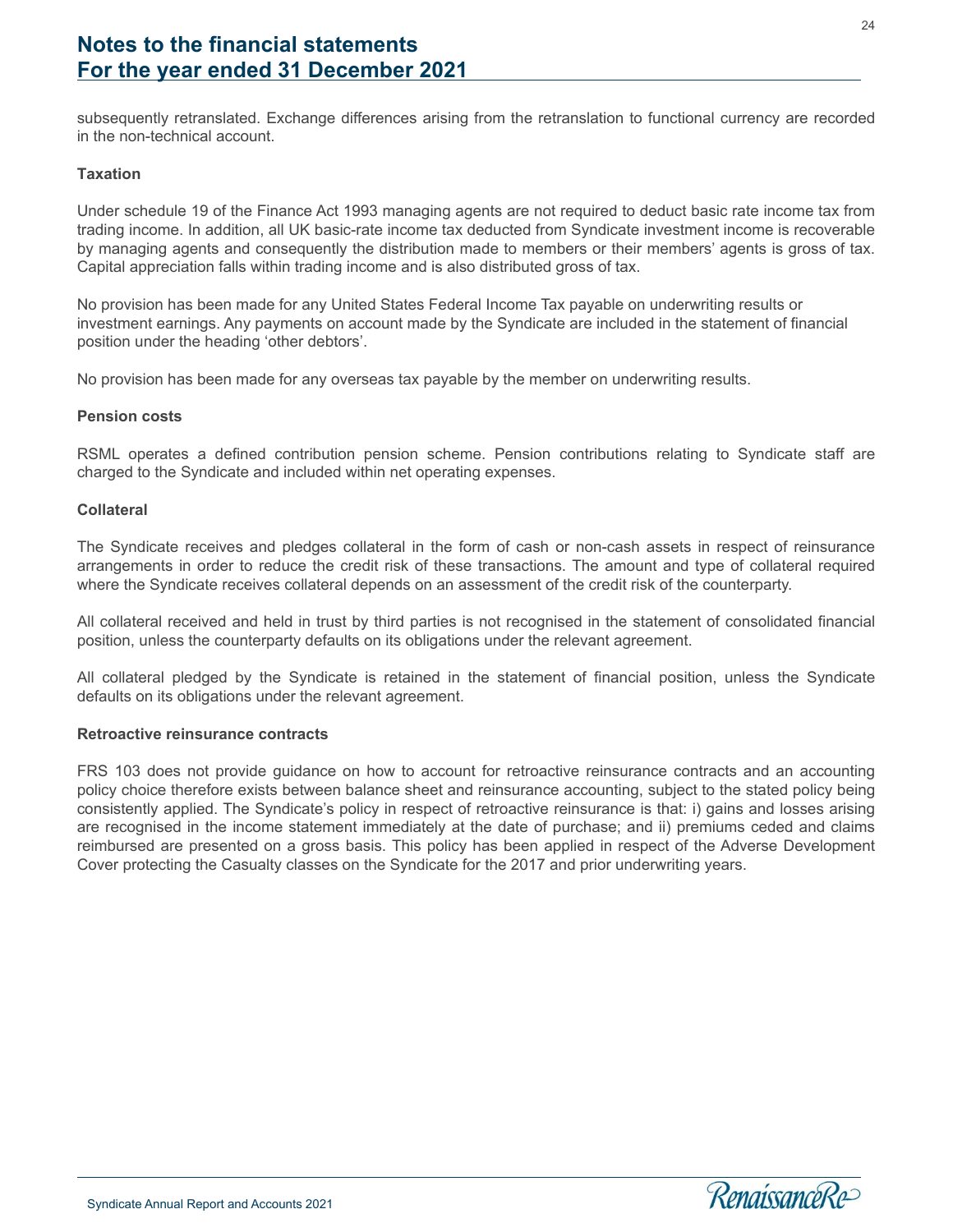# **2. Segmental analysis**

An analysis of the underwriting result before investment return is set out below:

|                                   | Gross<br>premiums<br>written | Gross<br>premiums<br>earned | Gross claims<br>incurred | Gross<br>operating<br>expenses | Reinsurance<br>balance | Total        |
|-----------------------------------|------------------------------|-----------------------------|--------------------------|--------------------------------|------------------------|--------------|
|                                   | \$                           | \$                          | \$                       | \$                             | \$                     | \$           |
| 2021                              |                              |                             |                          |                                |                        |              |
| Direct insurance                  |                              |                             |                          |                                |                        |              |
| Fire and other damage to property | 514,500,973                  | 416,469,794                 | (227, 383, 452)          | (129,319,642)                  | (92, 482, 965)         | (32,716,265) |
| Third party liability             | 306,944,968                  | 276,645,932                 | (200, 422, 371)          | (91, 635, 763)                 | 14,647,280             | (764, 922)   |
| Marine, Aviation and Transport    | 19,755,850                   | 8,771,964                   | (6,312,117)              | (2,242,562)                    | 579,294                | 796,579      |
| <b>Miscellaneous</b>              | 7,346,589                    | 11,020,341                  | (8, 243, 873)            | (2,375,879)                    | (1,638,358)            | (1,237,769)  |
|                                   | 848,548,380                  | 712,908,031                 | (442, 361, 813)          | (225, 573, 846)                | (78, 894, 749)         | (33,922,377) |
| Reinsurance                       | 284,640,997                  | 299,803,153                 | (199, 175, 703)          | (62, 136, 111)                 | (43, 429, 655)         | (4,938,316)  |
|                                   | 1,133,189,377                | 1,012,711,184               | (641, 537, 516)          | (287, 709, 957)                | (122, 324, 404)        | (38,860,693) |

During 2021 the Syndicate changed the presentation of the Segmental Analysis to better align with how the business is managed. Results have been allocated to segments based on Lloyd's classes of business which are closely monitored internally. Previously, results were allocated to segments based on Lloyd's risk codes. The 2020 comparative has been restated below and a comparison of the change has been included. The overall impact is a reclassification between Direct insurance and Reinsurance. The restatement did not change the 2020 financial results.

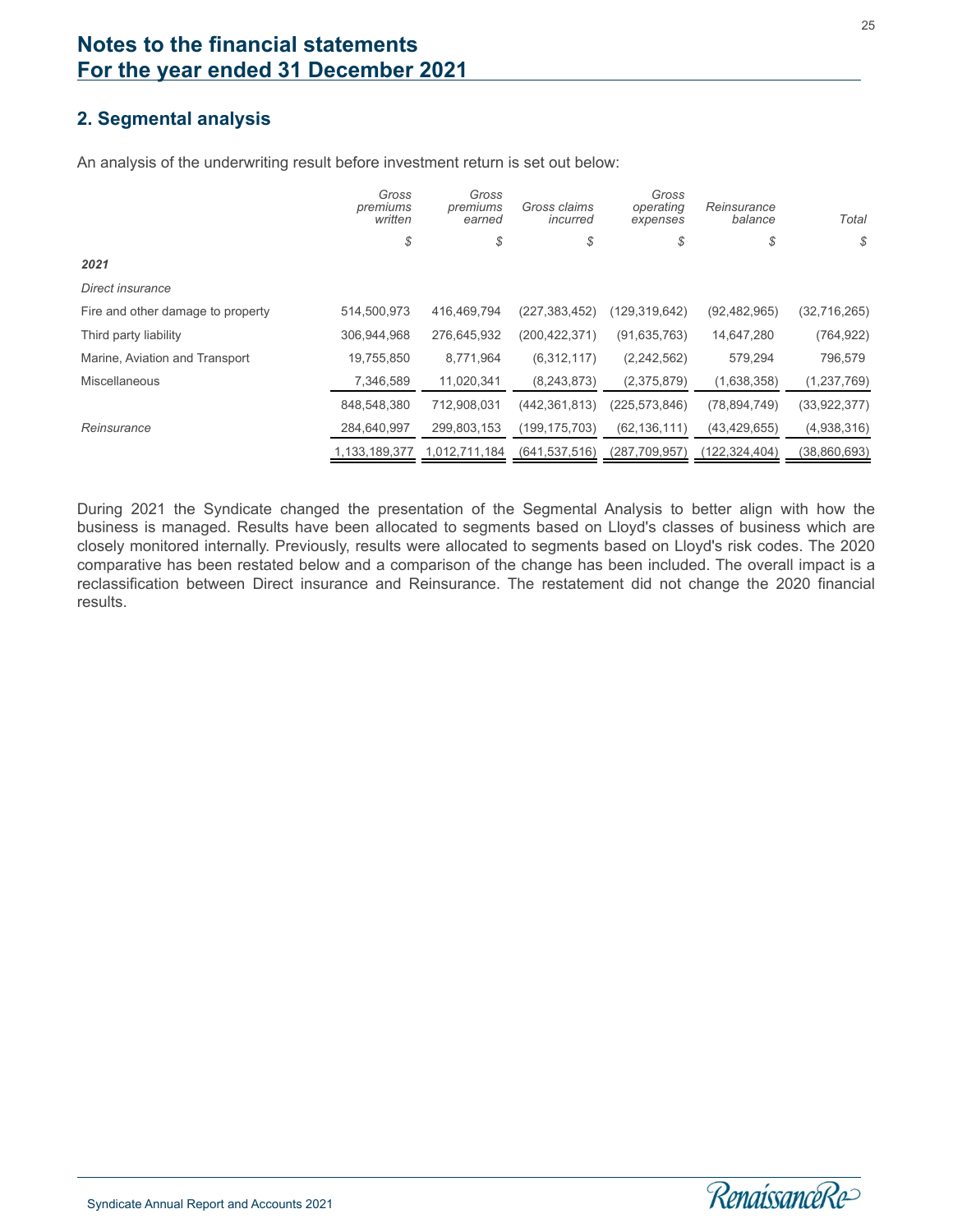|                                      | Gross<br>premiums<br>written | Gross<br>premiums<br>earned | Gross claims<br>incurred | Gross<br>operating<br>expenses | Reinsurance<br>balance | Total          |
|--------------------------------------|------------------------------|-----------------------------|--------------------------|--------------------------------|------------------------|----------------|
|                                      | \$                           | \$                          | \$                       | \$                             | \$                     | \$             |
| 2020 Restated                        |                              |                             |                          |                                |                        |                |
| Direct insurance                     |                              |                             |                          |                                |                        |                |
| Fire and other damage to property    | 316,211,551                  | 239,794,729                 | (197, 054, 427)          | (69, 335, 366)                 | 14,712,021             | (11,883,043)   |
| Third party liability                | 258,621,966                  | 259,552,908                 | (221, 432, 610)          | (84, 226, 666)                 | 24,394,846             | (21, 711, 522) |
| Marine, Aviation and Transport       | 577,569                      | 6,440,448                   | (9,903,282)              | (1,343,849)                    | 3,578,326              | (1,228,357)    |
| Miscellaneous                        | (502, 752)                   | 9,129,789                   | (20, 594, 669)           | (2,742,863)                    | 6,645,448              | (7, 562, 295)  |
|                                      | 574,908,334                  | 514,917,874                 | (448, 984, 988)          | (157, 648, 744)                | 49,330,641             | (42, 385, 217) |
| Reinsurance                          | 379,907,600                  | 412,316,884                 | (306, 752, 129)          | (94,067,897)                   | (35,010,526)           | (23, 513, 668) |
|                                      | 954,815,934                  | 927,234,758                 | (755, 737, 117)          | (251, 716, 641)                | 14,320,115             | (65,898,885)   |
|                                      | Gross<br>premiums<br>written | Gross<br>premiums<br>earned | Gross claims<br>incurred | Gross<br>operating<br>expenses | Reinsurance<br>balance | Total          |
|                                      | \$                           | \$                          | \$                       | \$                             | \$                     | \$             |
| 2020 Change to previous presentation |                              |                             |                          |                                |                        |                |
| Direct insurance                     |                              |                             |                          |                                |                        |                |
| Fire and other damage to property    | (7,664,271)                  | (10,679,416)                | 17,567,141               | 3,760,856                      | (11, 475, 888)         | (827, 307)     |
| Third party liability                | (24, 192, 976)               | (42, 638, 069)              | 34, 193, 138             | 13,840,366                     | (12, 364, 445)         | (6,969,010)    |
| Marine, Aviation and Transport       | (8, 269, 052)                | (5,947,401)                 | 3,920,041                | 2,144,335                      | (223, 631)             | (106, 656)     |
| Miscellaneous                        | (16,680,743)                 | (14, 504, 507)              | 61,624                   | 9,966,258                      | 878,299                | (3,598,326)    |
|                                      | (56,807,042)                 | (73, 769, 393)              | 55,741,944               | 29,711,815                     | (23, 185, 665)         | (11,501,299)   |
| Reinsurance                          | 56,807,042                   | 73,769,393                  | (55, 741, 944)           | (16, 931, 850)                 | 10,405,700             | 11,501,299     |
|                                      |                              |                             |                          | 12,779,965                     | (12, 779, 965)         |                |

*The above table shows the change that 2020 restated amounts have increased/(decreased) compared to previous presentation.*

Commissions on direct insurance gross premiums earned during 2021 were \$171.3m (2020 restated - \$113.3m).

The reinsurance balance is the aggregate total of all those items included in the technical account which relate to reinsurance outwards transactions including items recorded as reinsurance commissions and profit participation. The reinsurance balance includes reinsurance commission receivable.

All premiums were concluded in the UK.

The geographical analysis of premiums by destination (or by situs of the risk) is as follows:

|               | 2021          | 2020        |
|---------------|---------------|-------------|
|               | S             | \$          |
| UK            | 11,021,160    | 6,914,618   |
| EU countries  | 17,733,680    | 14,451,241  |
| US and Canada | 1,048,853,607 | 872,606,366 |
| Other         | 55,580,930    | 60,843,709  |
|               | 1,133,189,377 | 954,815,934 |

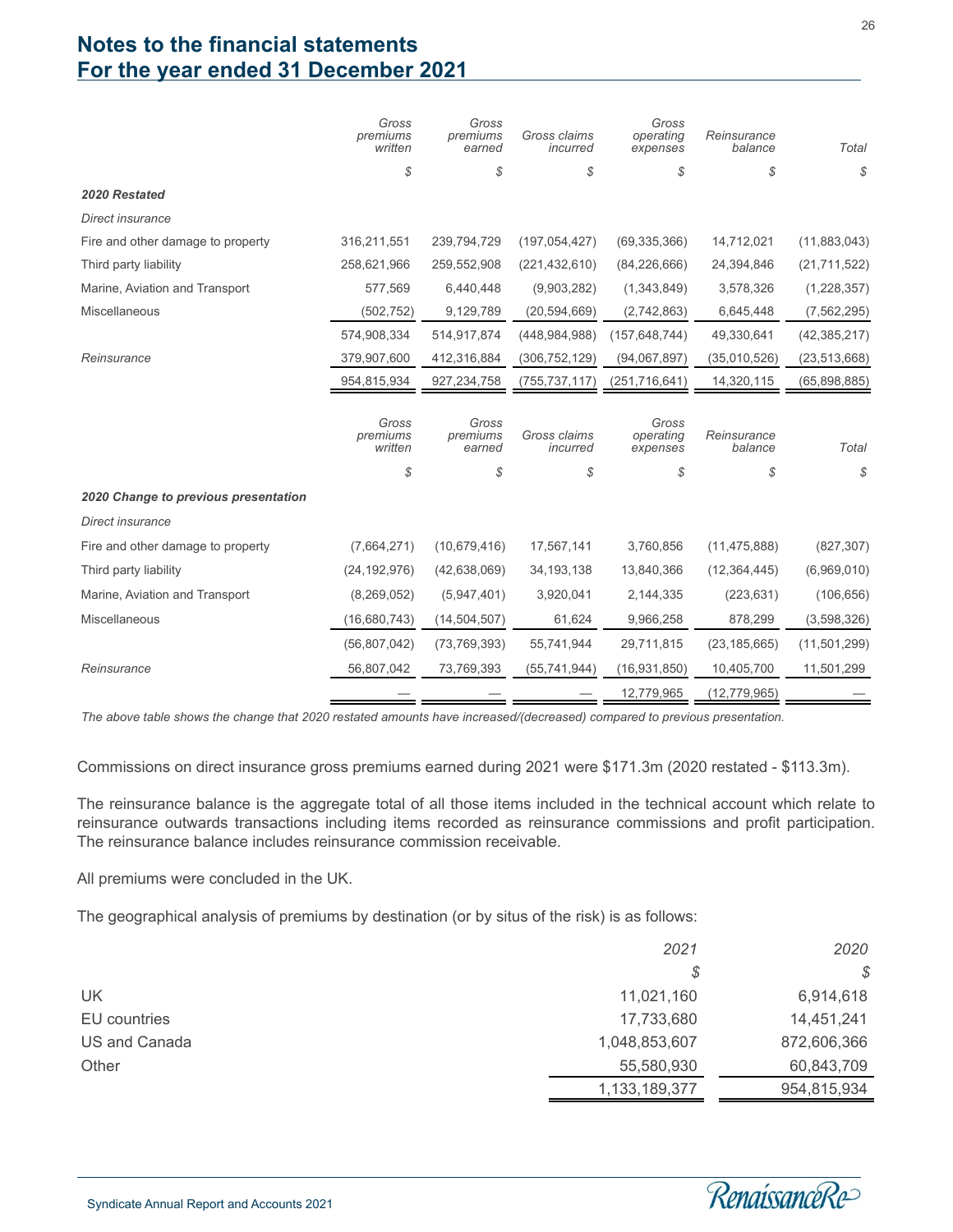# **3. Claims outstanding**

|                                 | Gross           | Reinsurers' share | Net             |
|---------------------------------|-----------------|-------------------|-----------------|
|                                 | S               | S                 | S               |
| At 1 January 2021               | 1,754,687,976   | (903, 014, 794)   | 851,673,182     |
| Claims incurred during the year | 641,537,516     | (214, 211, 650)   | 427,325,866     |
| Claims paid during the year     | (477, 025, 652) | 122, 135, 158     | (354, 890, 494) |
| Foreign exchange                | (3,730,829)     | (479.847)         | (4,210,676)     |
| At 31 December 2021             | 1,915,469,011   | (995, 571, 133)   | 919,897,878     |

|                                 | Gross           | Reinsurers' share | Net             |
|---------------------------------|-----------------|-------------------|-----------------|
|                                 | S               | S                 | S.              |
| At 1 January 2020               | 1,393,122,464   | (552, 632, 618)   | 840,489,846     |
| Claims incurred during the year | 755,737,117     | (479, 958, 582)   | 275,778,535     |
| Claims paid during the year     | (405, 407, 907) | 130,126,094       | (275, 281, 813) |
| Foreign exchange                | 11,236,302      | (549,688)         | 10,686,614      |
| At 31 December 2020             | 1,754,687,976   | (903,014,794)     | 851,673,182     |

### **4. Provision for unearned premiums**

|                              | Gross           | Reinsurers' share | Net             |
|------------------------------|-----------------|-------------------|-----------------|
|                              | \$              | S                 | S               |
| At 1 January 2021            | 460,486,284     | (156, 701, 753)   | 303,784,531     |
| Premiums written in the year | 1,133,189,377   | (341, 291, 141)   | 791,898,236     |
| Premiums earned in the year  | (1,012,711,184) | 390,623,260       | (622,087,924)   |
| Foreign exchange             | (2,953,453)     | 426,690           | (2,526,763)     |
| At 31 December 2021          | 578,011,024     | (106, 942, 944)   | 471,068,080     |
|                              |                 |                   |                 |
|                              | Gross           | Reinsurers' share | Net             |
|                              | \$              | S                 | S               |
| At 1 January 2020            | 430,843,415     | (152, 778, 204)   | 278,065,211     |
| Premiums written in the year | 954,815,934     | (544,007,604)     | 410,808,330     |
| Premiums earned in the year  | (927, 234, 758) | 540,652,296       | (386, 582, 462) |
| Foreign exchange             | 2,061,693       | (568, 241)        | 1,493,452       |
| At 31 December 2020          | 460,486,284     | (156, 701, 753)   | 303,784,531     |

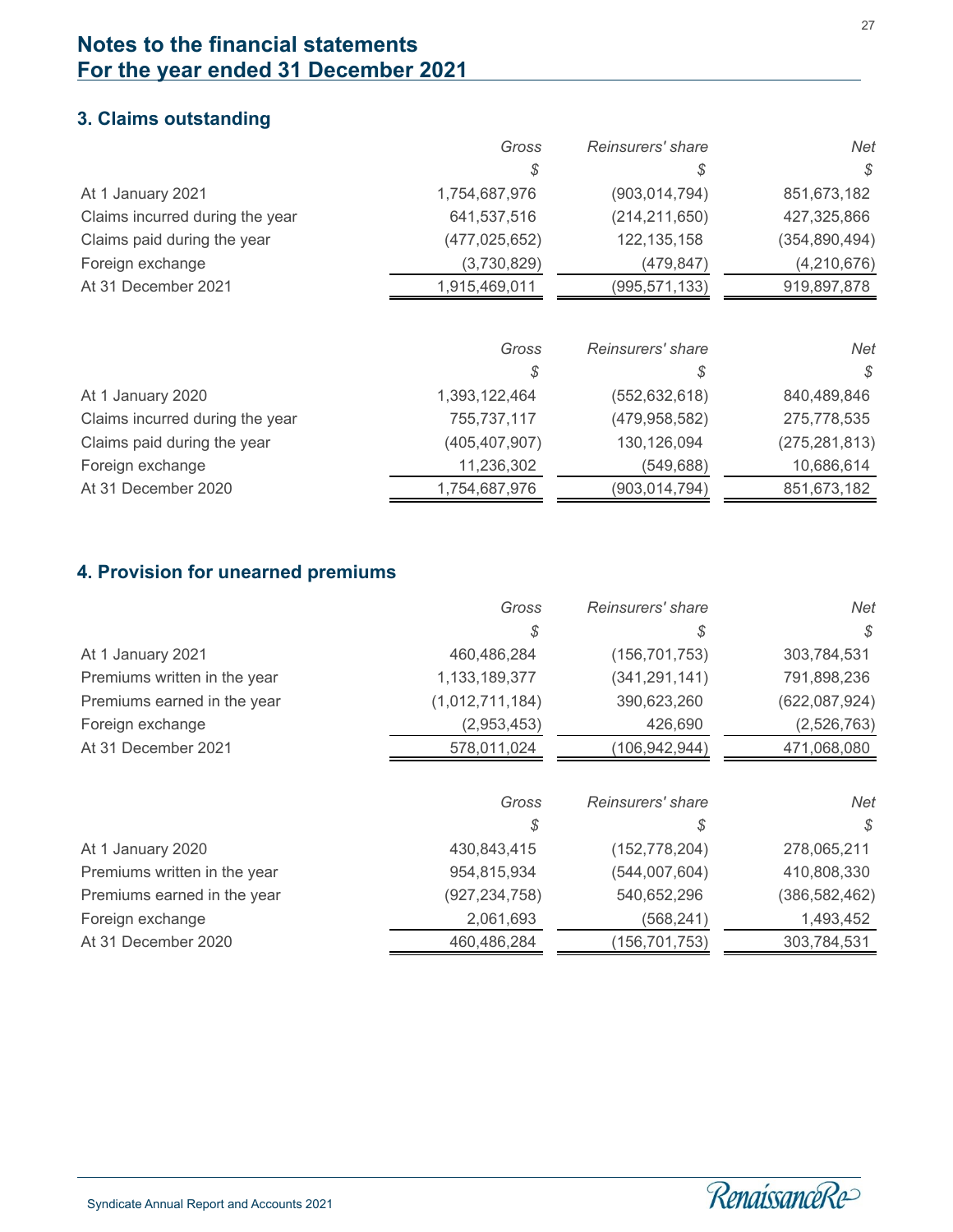### **5. Deferred acquisition costs**

|                                      | Gross       | Reinsurers' share | Net         |
|--------------------------------------|-------------|-------------------|-------------|
|                                      |             | S                 | S           |
| At 1 January 2021                    | 110,282,449 | (37, 781, 198)    | 72,501,251  |
| Change in deferred acquisition costs | 32,913,989  | 10,829,124        | 43,743,113  |
| Foreign exchange                     | (726, 879)  | 129,530           | (597,349)   |
| At 31 December 2021                  | 142,469,559 | (26, 822, 544)    | 115,647,015 |
|                                      |             |                   |             |
|                                      | Gross       | Reinsurers' share | Net         |
|                                      | \$          | \$                | S.          |
| At 1 January 2020                    | 106,131,669 | (38, 916, 023)    | 67,215,646  |
| Change in deferred acquisition costs | 3,550,090   | 1,312,807         | 4,862,897   |
| Foreign exchange                     | 600,690     | (177, 982)        | 422,708     |
| At 31 December 2020                  | 110,282,449 | (37, 781, 198)    | 72,501,251  |
|                                      |             |                   |             |

Reinsurers' share of deferred acquisition costs are separately included in accruals and deferred income on the statement of financial position.

### **6. Net operating expenses**

l

|                                                  | Technical account - General business |                |
|--------------------------------------------------|--------------------------------------|----------------|
|                                                  | 2021                                 | 2020           |
|                                                  | S                                    | S              |
| Acquisition costs                                | 260,709,017                          | 216,051,416    |
| Change in deferred acquisition costs             | (32, 913, 989)                       | (3,550,090)    |
| Administrative expenses                          | 59,907,073                           | 39,215,220     |
| Reinsurance commissions and profit participation | (54,079,350)                         | (75, 013, 734) |
|                                                  | 233,622,751                          | 176,702,812    |

Reinsurers' share of change in deferred acquisition costs are separately included in reinsurance commissions and profit participation.

Member's standard personal expenses amounting to \$18.3m (2020 - \$9.9m) are included in administrative expenses. Member's standard personal expenses include Lloyd's subscriptions, New Central Fund contributions, managing agent fees and profit commission.

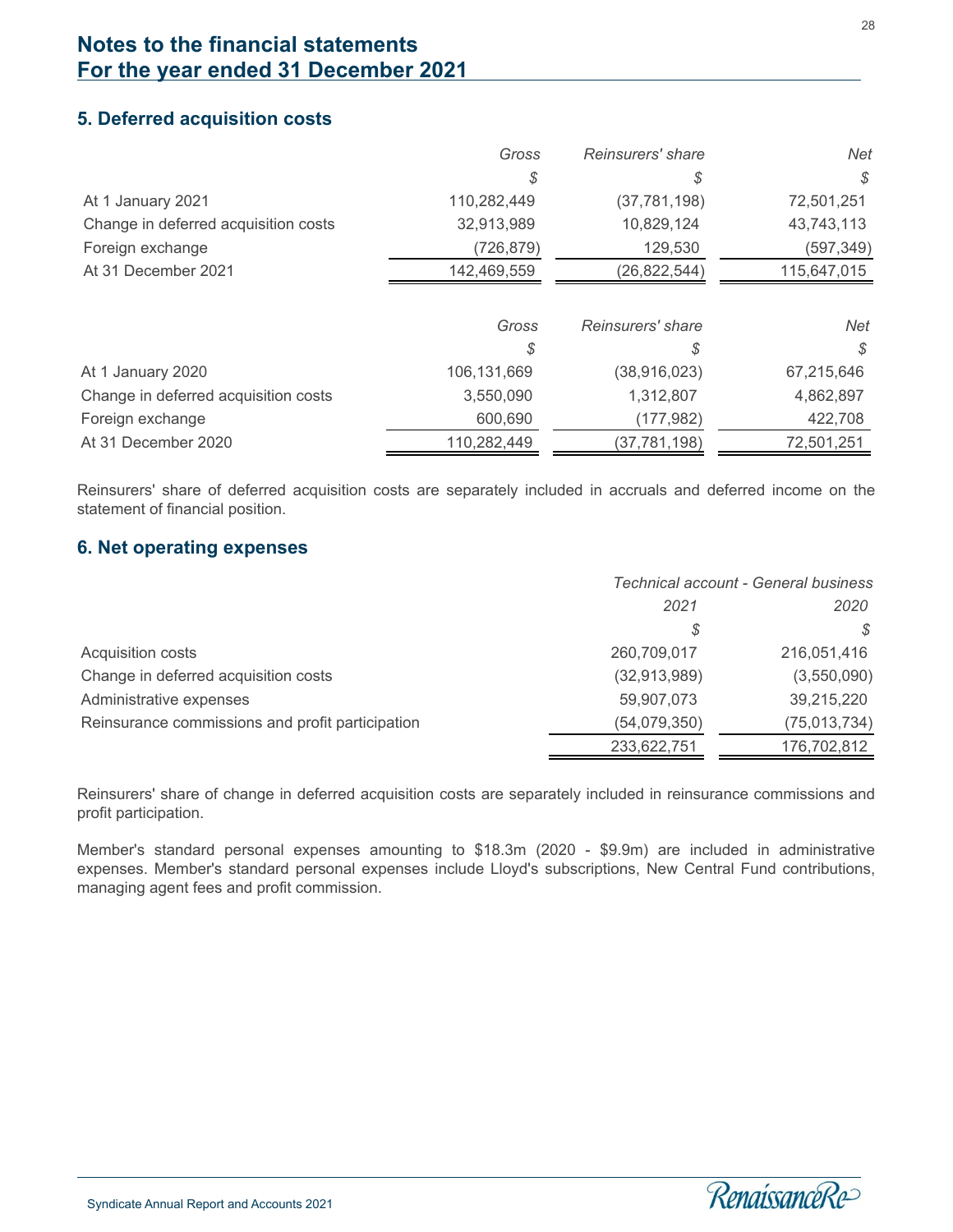# **7. Staff costs**

The following amounts were recharged to the Syndicate in respect of salary costs:

|                                  | 2021       | 2020       |
|----------------------------------|------------|------------|
|                                  | S          | \$         |
| Salaries and related costs       | 12,360,201 | 14,161,550 |
| Health and social security costs | 1,655,226  | 1,275,975  |
| Other pension costs              | 679.741    | 648,646    |
|                                  | 14,695,168 | 16,086,171 |

The average monthly number of employees of RenaissanceRe Services (UK) Limited that worked for the Syndicate during the year were as follows:

|                            | 2021 | 2020 |
|----------------------------|------|------|
| Administration and finance | 72   |      |
| Underwriting               | 41   | 40   |
| Claims                     | 14   | 12   |
|                            | 127  | 123  |

### **8. Auditor's remuneration**

|                                                            | 2021    | 2020    |
|------------------------------------------------------------|---------|---------|
|                                                            |         | S.      |
| Audit of the Syndicate annual accounts                     | 330.168 | 301,670 |
| Other services pursuant to Regulations and Lloyd's Byelaws | 169.788 | 155,456 |
| Other assurance fees                                       | 35.768  | 32.093  |
|                                                            | 535,724 | 489,219 |

Auditor's remuneration is included as part of the administrative expenses in note 6 to the financial statements.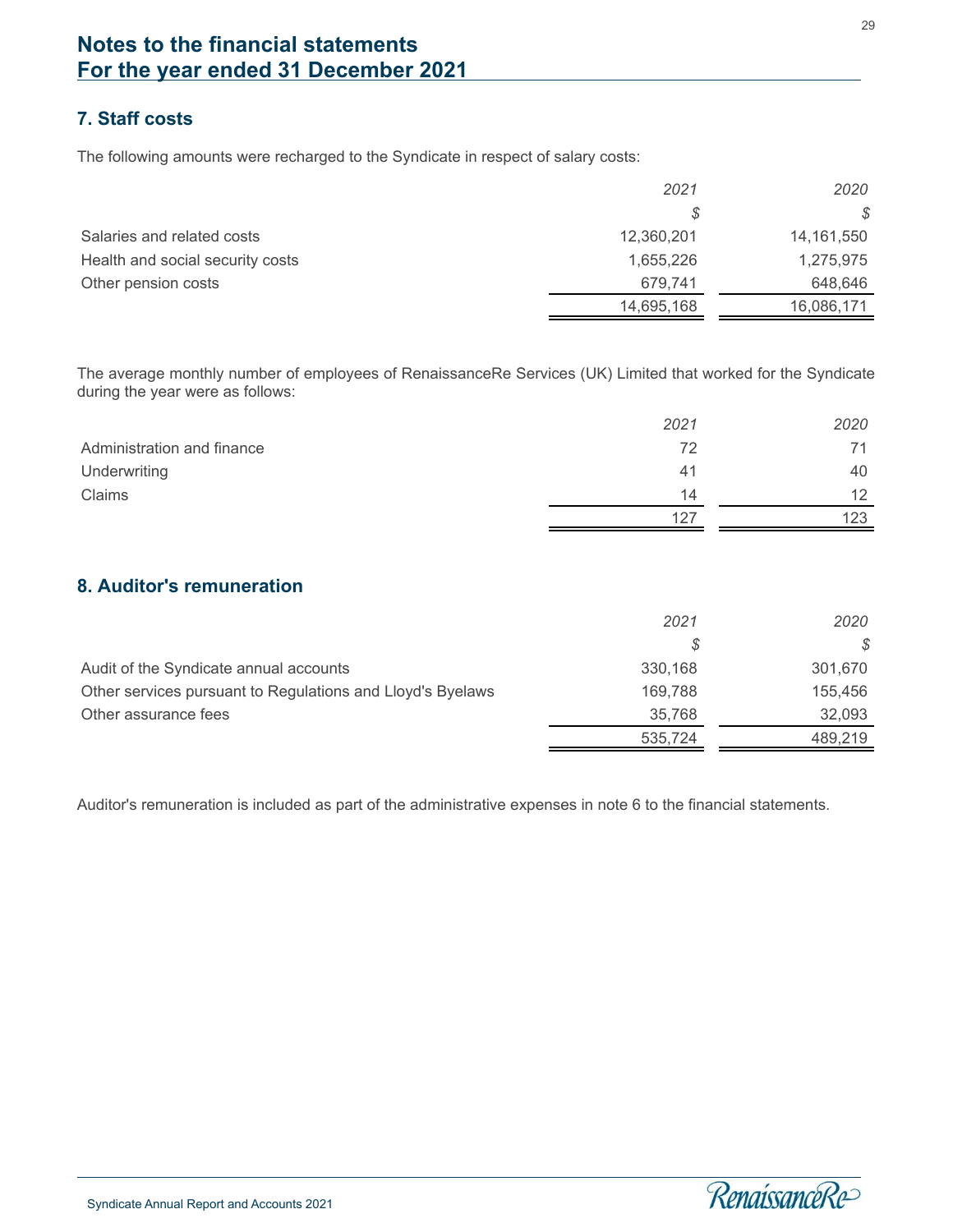### **9. Emoluments of the directors of RSML and active underwriter role**

4 directors (2020 - 6) of RSML received the following aggregate remuneration charged to the Syndicate and included within net operating expenses:

|                                                          | 2021      | 2020      |
|----------------------------------------------------------|-----------|-----------|
|                                                          |           |           |
| Aggregate remuneration in respect of qualifying services | 1,262,943 | 2,380,980 |

The following aggregate remuneration pertaining to the active underwriter role was charged to the Syndicate and is included within net operating expenses:

|            | 2021    | 2020    |
|------------|---------|---------|
|            | Ψ       | \$      |
| Emoluments | 494,589 | 701,200 |

### **10. Investment return**

|                                                                            | 2021<br>\$     | 2020<br>S  |
|----------------------------------------------------------------------------|----------------|------------|
| Income from other financial investments                                    | 10,392,807     | 7,367,633  |
| Net gains on realisation of investments                                    |                |            |
| - Fair value through profit or loss designated upon initial<br>recognition | 1,636,339      | 17,775,059 |
| Net unrealised (losses)/gains on investments                               |                |            |
| - Fair value through profit or loss designated upon initial                |                |            |
| recognition                                                                | (24, 785, 295) | 8,502,052  |
| Investment expenses and charges                                            | (734, 162)     | (566,670)  |
|                                                                            | (13, 490, 311) | 33,078,074 |

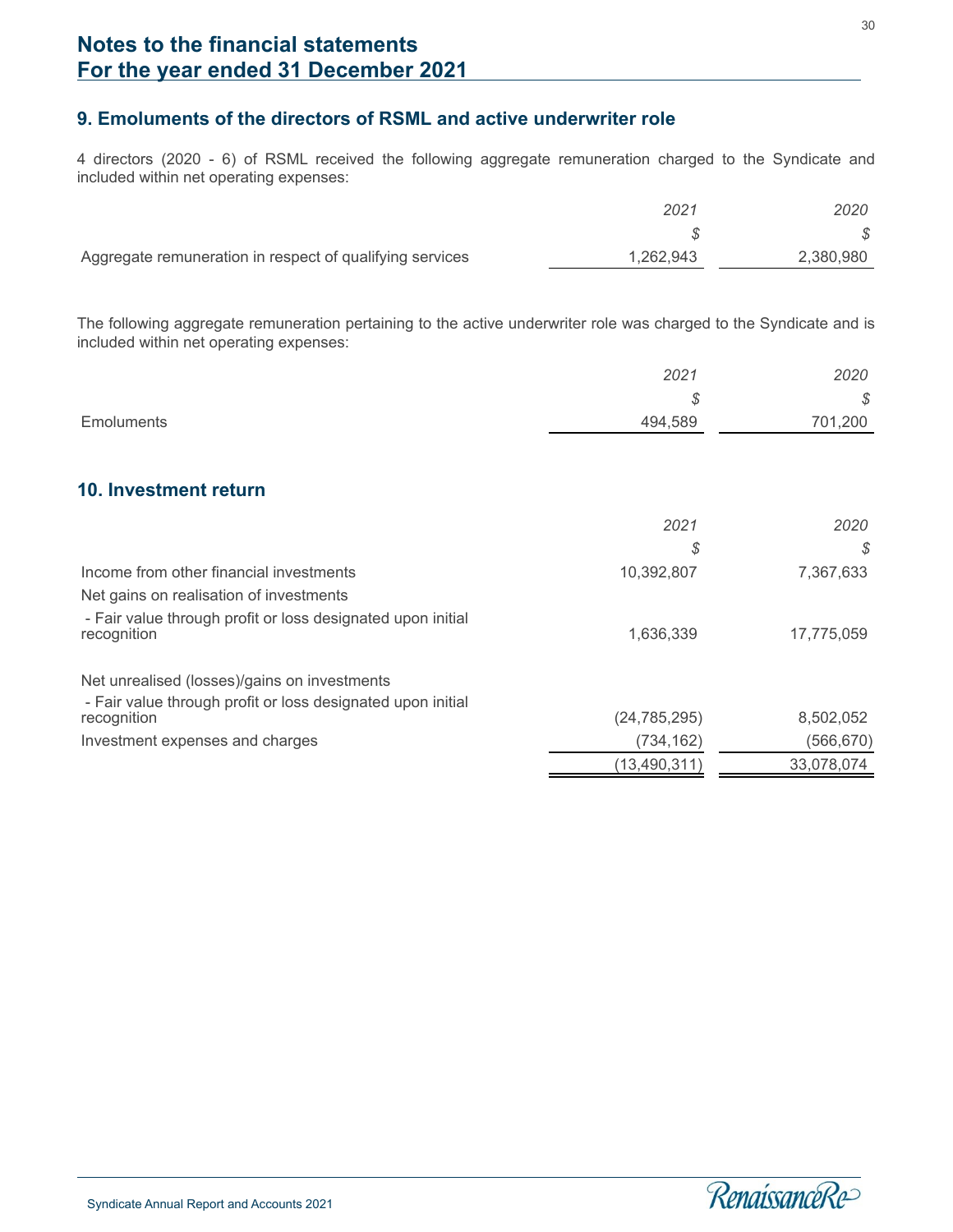Average amount of funds available for investment: *2021 2020*

|                                       | \$          | $\mathcal{L}$ |
|---------------------------------------|-------------|---------------|
| Sterling                              | 15,897,969  | 12,847,743    |
| US dollars                            | 864,269,830 | 777, 142, 475 |
| Canadian dollars                      | 89,121,970  | 76,642,974    |
| Euro                                  | 3,166,519   | 3,687,640     |
| Combined in US dollars                | 972,456,288 | 870,320,832   |
| Gross calendar year investment yield: |             |               |
| Sterling                              | 0.9%        | $0.5 \%$      |
| US dollars                            | 0.8%        | 0.6%          |
| Canadian dollars                      | 0.5%        | $0.3 \%$      |
| Euro                                  | $-$ %       | $-$ %         |
| Combined                              | 0.7%        | 0.6%          |

"Average amount of funds" is the average of bank balances, overseas deposits and investments held at the end of each quarter during the calendar year. For this purpose, investments are revalued at quarter-end market prices, which include accrued income where appropriate.

### **11. Financial Investments**

|                                                                        |                | 2021           |             |
|------------------------------------------------------------------------|----------------|----------------|-------------|
|                                                                        | Carrying value | Purchase price | Listed      |
|                                                                        | \$             | S              | S           |
| Shares and other variable yield securities and units in<br>unit trusts |                |                |             |
| - Designated at fair value through profit or loss                      | 50,345,147     | 51,737,235     | 38,772,283  |
| Debt securities and other fixed income securities                      |                |                |             |
| - Designated at fair value through profit or loss                      | 858,361,304    | 862,292,318    | 573,974,113 |
|                                                                        | 908,706,451    | 914,029,553    | 612,746,396 |
|                                                                        |                |                |             |
|                                                                        |                | 2020           |             |
|                                                                        | Carrying value | Purchase price | Listed      |
|                                                                        | \$             | \$             | \$          |
| Shares and other variable yield securities and units in<br>unit trusts |                |                |             |
| - Designated at fair value through profit or loss                      | 68,495,955     | 68,394,263     |             |
| Debt securities and other fixed income securities                      |                |                |             |
| - Designated at fair value through profit or loss                      | 776,223,022    | 756,032,779    | 468,549,189 |
|                                                                        | 844,718,977    | 824,427,042    | 468,549,189 |

Included within debt securities and other fixed income securities is collateral pledged on assumed business of \$37.16m (2020 - \$35.32m).

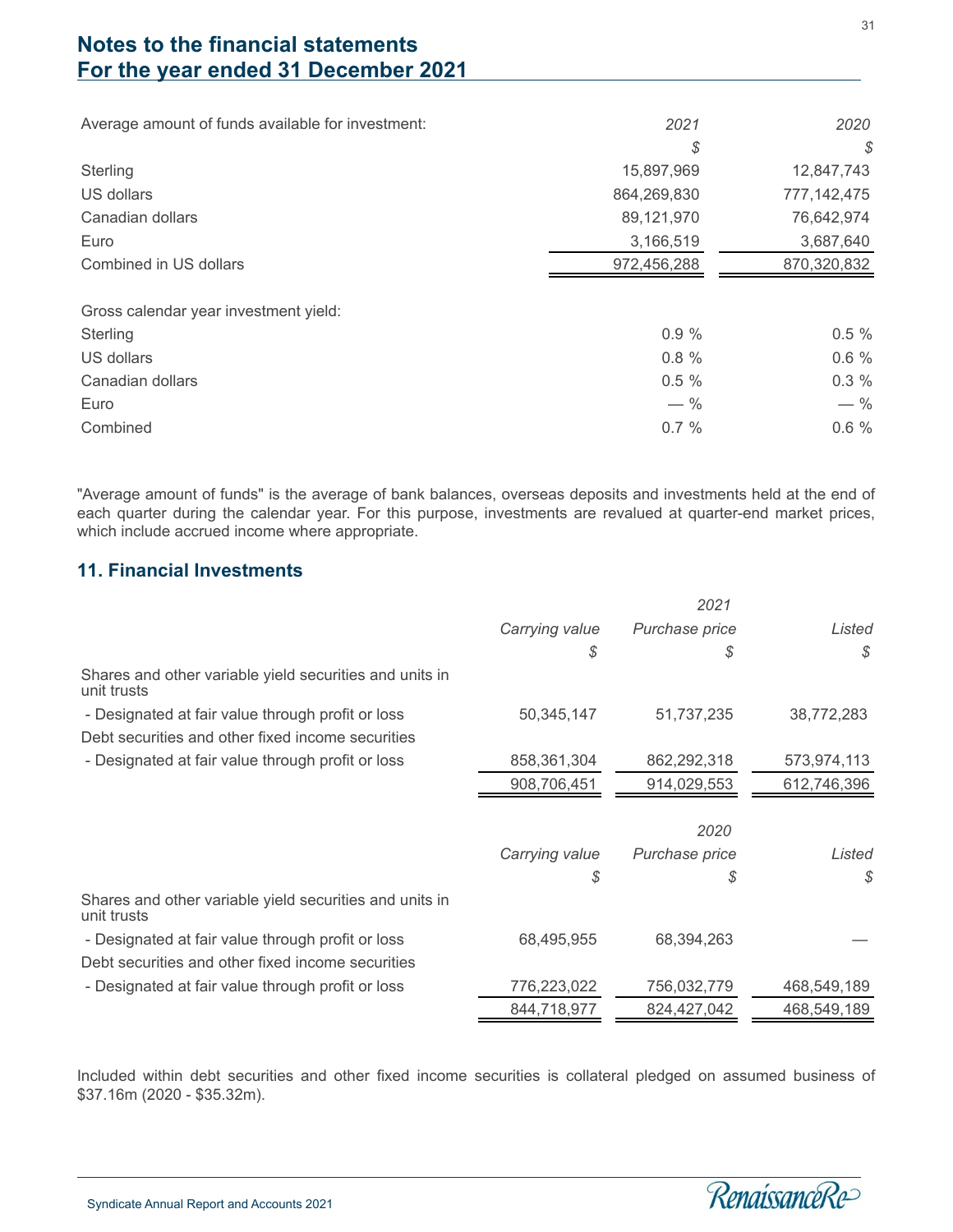The following table shows financial investments recorded at fair value analysed between the three levels in the fair value hierarchy.

|                                                                                            | Level 1     | Level 2     | Level 3    | Total       |
|--------------------------------------------------------------------------------------------|-------------|-------------|------------|-------------|
|                                                                                            | \$          | \$          | \$         | \$          |
| 31 December 2021                                                                           |             |             |            |             |
| Shares and other variable yield securities<br>and units in unit trusts                     | 38,772,283  |             | 11,572,864 | 50,345,147  |
| Debt securities and other fixed income<br>securities                                       | 573,974,113 | 284,387,191 |            | 858,361,304 |
| Overseas deposits                                                                          | 6,227,724   | 36,686,838  |            | 42,914,562  |
|                                                                                            | 618,974,120 | 321,074,029 | 11,572,864 | 951,621,013 |
| 31 December 2020<br>Shares and other variable yield securities<br>and units in unit trusts |             | 55,297,094  | 13,198,861 | 68,495,955  |
| Debt securities and other fixed income                                                     |             |             |            |             |
| securities                                                                                 | 468,549,189 | 307,673,833 |            | 776,223,022 |
| Overseas deposits                                                                          | 10,162,621  | 28,532,982  |            | 38,695,603  |
|                                                                                            | 478,711,810 | 391,503,909 | 13,198,861 | 883.414.580 |

Level 3 investments comprise the syndicate loans provided to the Lloyd's Central Fund in respect of the 2019 and 2020 underwriting years. These investments are not tradeable and are valued using discounted cash flow models at fair value based on management's analysis of \$11.6m as at 31 December 2021 (2020: \$13.2m). Management's analysis considered the Lloyd's valuation and assessed the likelihood of a full repayment of these loans. Based on this assessment an impairment of \$1.6m has been recorded against unrealised losses on investments. The Syndicate Loans have been classified as Level 3 investments as the valuation approach includes significant unobservable inputs.

### **12. Debtors arising out of reinsurance operations**

|                                                                             | 2021        | 2020        |
|-----------------------------------------------------------------------------|-------------|-------------|
|                                                                             | S           | S           |
| Due from ceding insurers and intermediaries under reinsurance<br>business   | 445,226,382 | 386,702,682 |
| Due from reinsurers and intermediaries under reinsurance<br>contracts ceded | 20,364,203  | 34,744,153  |
|                                                                             | 465,590,585 | 421.446.835 |
|                                                                             |             |             |

#### **13. Other assets**

l

Other assets comprise overseas deposits which are lodged as a condition of conducting underwriting business in certain countries.

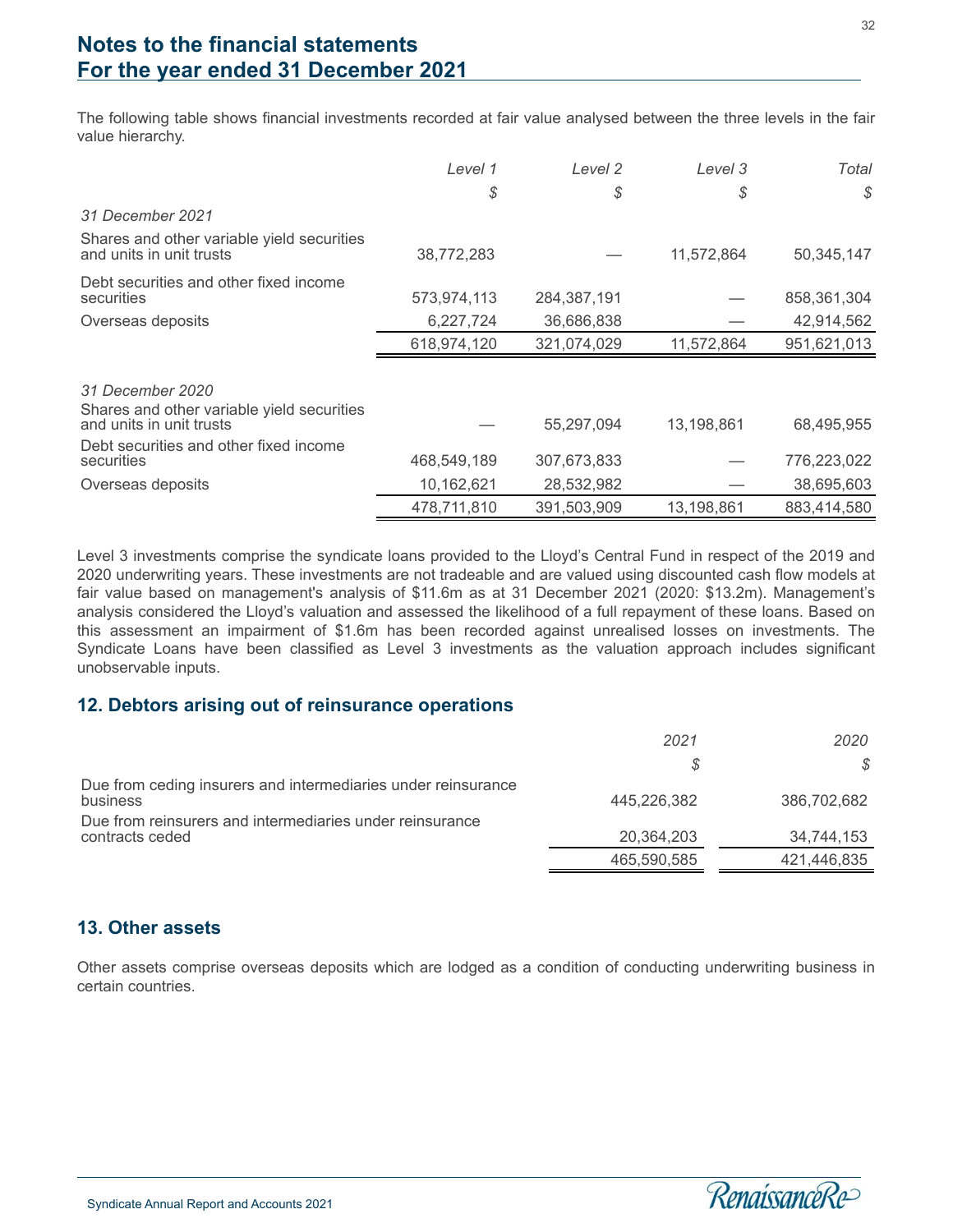### **14. Cash and cash equivalents**

|                                                 | 2021       | 2020       |
|-------------------------------------------------|------------|------------|
|                                                 | S          | S          |
| Cash at bank and in hand                        | 5,711,693  | 11,173,079 |
| Short term deposits with financial institutions | 38,772,285 | 55,297,094 |
| Overseas deposits as other assets               | 4,418,525  | 2,101,465  |
|                                                 | 48,902,503 | 68,571,638 |

Short term deposits with financial institutions are included within financial investments as shares and other variable yield securities and units in unit trusts. Overseas deposits as other assets are included within Other assets. These are classified as cash and cash equivalents as they are readily convertible or have a maturity of less than 3 months.

### **15. Other creditors**

|                                | 2021       | 2020       |
|--------------------------------|------------|------------|
|                                | \$         | \$         |
| Amounts due within one year    |            |            |
| Amounts due to related parties | 8,869,707  | 24,565,265 |
| Unsettled investment trades    | 12,040,569 | 6,845,180  |
| Other payables                 | 779,611    | 2,799,568  |
|                                | 21,689,887 | 34,210,013 |
| Amounts due after one year     |            |            |
| Amounts due to related parties | 2,710,939  | 33,500,008 |
|                                | 24,400,826 | 67,710,021 |
|                                |            |            |

### **16. Related parties**

#### **RenaissanceRe Holdings Ltd**

In the prior year, the Syndicate received a loan of \$33.5m from RenaissanceRe Holdings Ltd, the ultimate parent company. This has subsequently been repaid in full.

#### **Renaissance Reinsurance Ltd**

Renaissance Reinsurance Ltd ("RRL") is a wholly owned subsidiary of RenaissanceRe Holdings Ltd, the ultimate parent company.

The Syndicate has intercompany balances from RRL relating to group quota share reinsurance contracts whereby settlements to counterparties are transacted by RRL on behalf of the group and subsequently settled internally. The Syndicate has an intercompany debtor balance of \$3.4m within other debtors (2020 - \$0.7m).

The Syndicate has entered into Whole Account Stop Loss arrangements with RRL for the 2017 to 2019 underwriting years. The Syndicate recorded ceded net written premium of \$0.2m (2020 - \$1.5m) and has an intercompany debtor balance of \$1.3m within debtors arising out of reinsurance operations (2020 - \$6.5m).

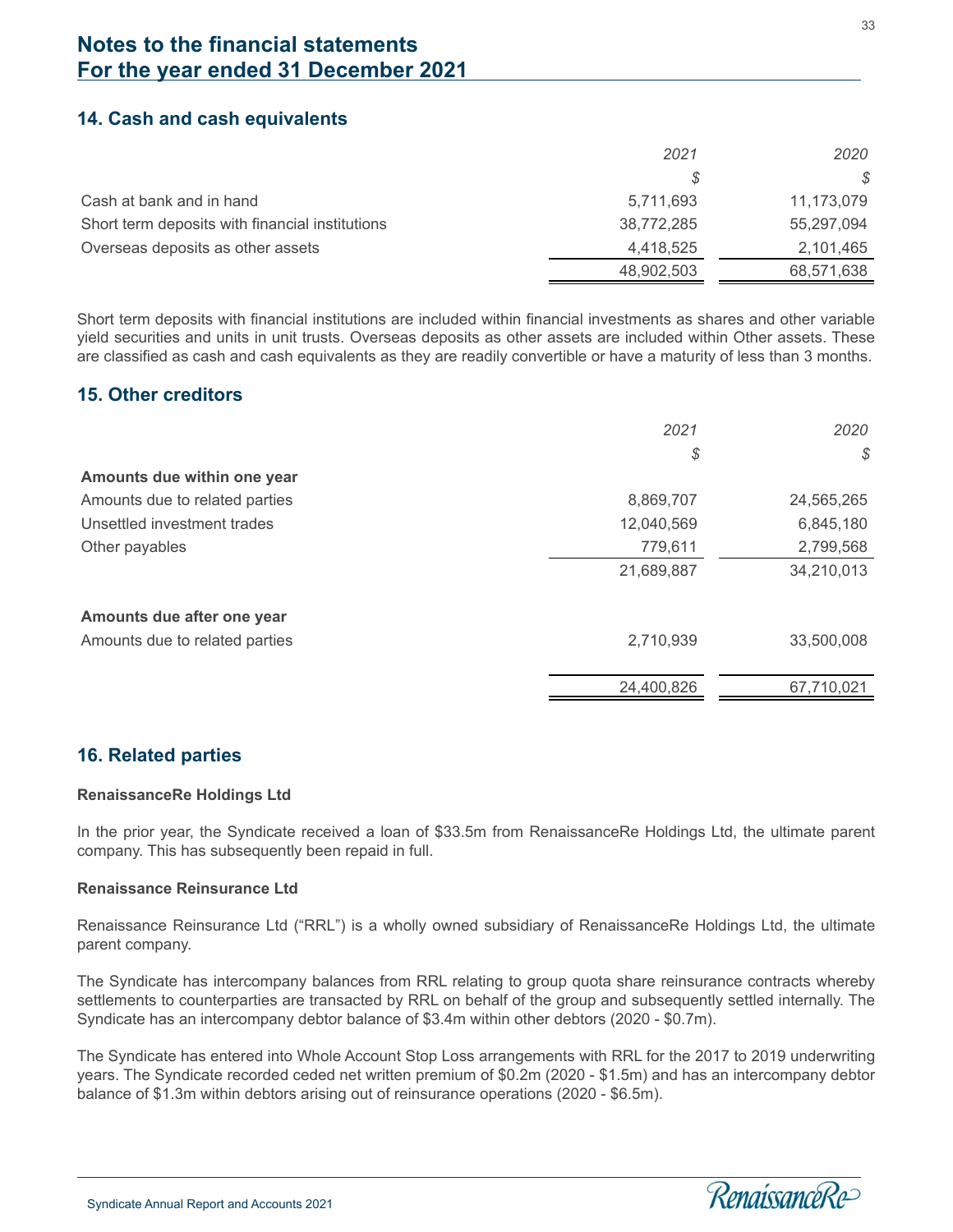The Syndicate has entered into a quota share arrangement with RRL to cover specific contracts on a facultative basis. In the prior year, the Syndicate recorded ceded net written premium of \$9.0m. In the current year, the Syndicate has an intercompany creditor balance of \$1.9m within creditors arising out of reinsurance operations (2020 - \$8.7m).

The Syndicate has entered into Whole Account Quota Share arrangements with RRL for the 2019 underwriting year. The Syndicate recorded a ceded recovery of \$0.1m (2020 - ceded net written premium of \$26.8m) during the year and has an intercompany creditor balance of \$78.9m within creditors arising out of reinsurance operations (2020 - \$78.6m) at the year end.

The Syndicate has entered into an excess of loss contract with RRL from January to May 2019, within the property line of business, with ceded spend of \$3.1m. In the prior year, the balance of \$3.1m was outstanding within creditors arising out of reinsurance operations at the year end. This has subsequently been settled in full.

#### **RenaissanceRe Europe AG**

RenaissanceRe Europe AG ("RREAG") is a wholly owned subsidiary of RenaissanceRe Specialty Holdings (UK) Limited, which is a wholly owned subsidiary of RenaissanceRe Holdings Ltd, the ultimate parent company.

The Syndicate has entered into Whole Account Stop Loss arrangements with RREAG for the 2020 and 2021 underwriting years. The Syndicate recorded ceded net written premium of \$25.2m (2020 - \$6.2m) and has an intercompany debtor balance of \$4.4m within debtors arising out of reinsurance operations (2020 - \$0.4m) at the year end.

The Syndicate has entered into Whole Account Quota Share arrangements with RREAG for the 2020 underwriting year. The Syndicate ceded \$18.4m (2020 - \$87.5m) during the year and has an intercompany creditor balance of \$79.2m within creditors arising out of reinsurance operations (2020 - \$65.3m) at the year end.

The Syndicate entered into a new quota share arrangement with RREAG during the year in relation to certain property contracts. The Syndicate recorded ceded net written premium of \$16.0m (2020 - nil) and has an intercompany creditor balance of \$3.9m within creditors arising out of reinsurance operations (2020 - nil) at the year end.

In the prior year, the Syndicate was charged \$8.6m by RREAG for its share of operating expenses incurred. The Syndicate has an intercompany debtor balance from RREAG of \$2.8m within other debtors (2020 - \$2.6m) at year end.

#### **Upsilon RFO Re Ltd**

Upsilon RFO Re Ltd ("Upsilon") is a managed joint venture and consolidated within the group financial statements of RenaissanceRe Holdings Ltd, the ultimate parent company.

In the prior year, the Syndicate entered into a quota share arrangement with Upsilon with ceded net written premium of \$33.5m. The Syndicate has an intercompany debtor balance of \$5.8m within debtors arising out of reinsurance operations (2020 - \$4.4m intercompany creditor balance within creditors arising out of reinsurance operations) at the year end.

#### **RenaissanceRe Services Ltd**

RenaissanceRe Services Ltd ("RSL") is a wholly owned subsidiary of RenaissanceRe Holdings Ltd, the ultimate parent company.

During the year, the Syndicate was charged \$11.3m (2020 - \$10.3m) by RSL for its share of global expenses incurred centrally by the group at cost. The Syndicate has an intercompany creditor balance to RSL of \$3.9m within other creditors (2020 - \$4.1m).

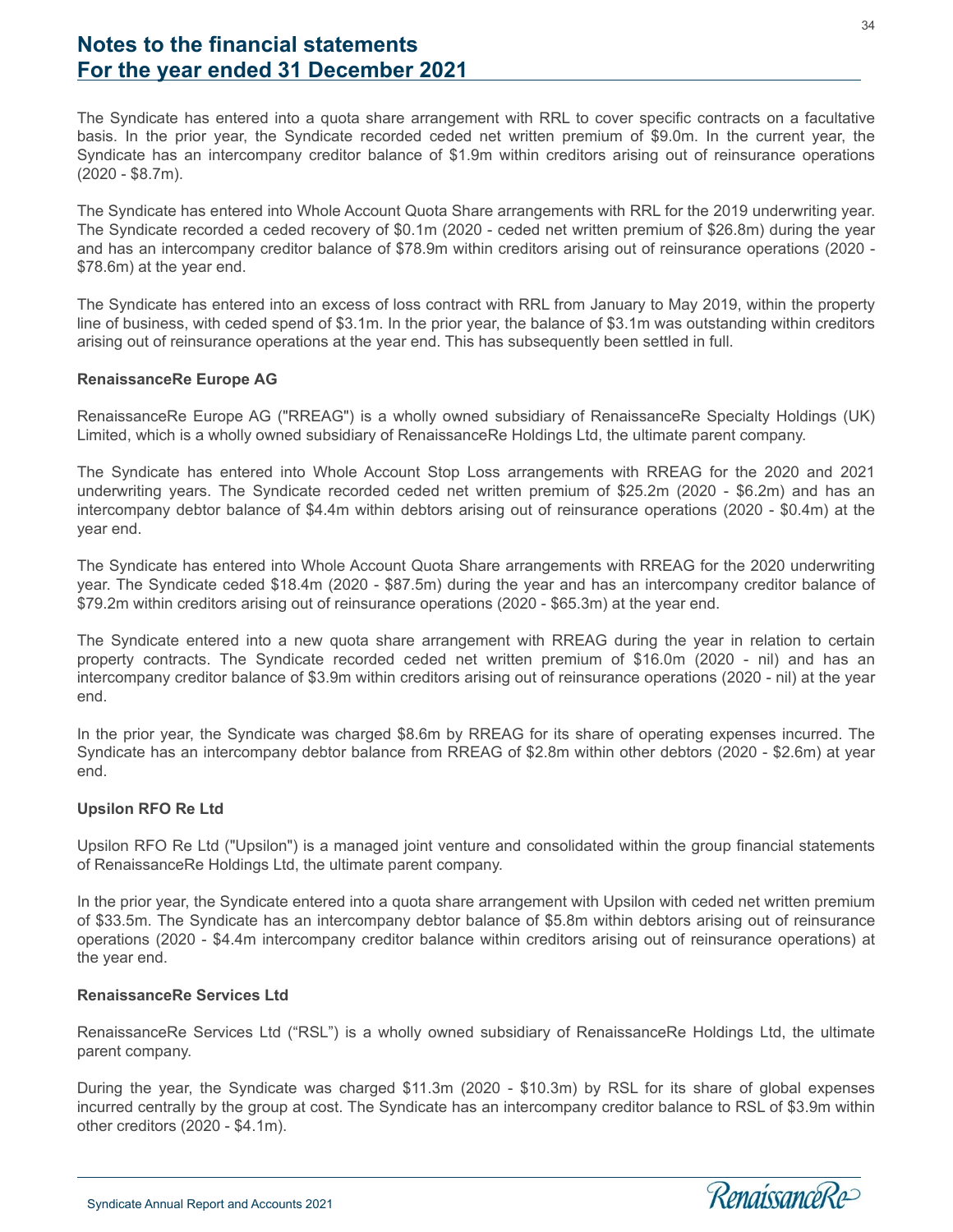#### **RenaissanceRe Services (UK) Limited**

RenaissanceRe Services (UK) Limited ("RSUKL") is a wholly owned subsidiary of RenaissanceRe European Holdings Limited, which is a wholly owned subsidiary of RenaissanceRe Holdings Ltd, the ultimate parent company.

RSUKL is a UK service company, operating on behalf of the Syndicate, via a service level agreement with RSML. Total recharged expenses for the period were \$20.9m (2020 - \$21.1m). The Syndicate has an overall intercompany creditor balance to RSUKL of \$2.7m within other creditors (2020 - \$12.2m) at the year end.

#### **RenaissanceRe Syndicate Management Limited**

RSML is a wholly owned subsidiary of RenaissanceRe European Holdings Limited, which is a wholly owned subsidiary of RenaissanceRe Holdings Ltd, the ultimate parent company.

Under the terms of the managing agency agreement between RSML and the Syndicate, RSML is entitled to charge the Syndicate a management fee based on the Syndicate capacity and a flat management fee. In 2021 RSML charged management fees of \$6.4m to the Syndicate (2020 - \$4.8m).

During the year, the Syndicate was charged \$2.7m (2020 - release of \$0.4m) by RSML in respect of profit commission in respect of the 2020 YOA. Profit commission is not actually paid until the year of account closes, normally at 36 months.

The Syndicate has an overall intercompany creditor balance to RSML of \$4.3m within other creditors (2020 - \$2.4m).

#### **RenaissanceRe Corporate Capital (UK) Limited**

RenaissanceRe Corporate Capital (UK) Limited ("RCC") is a wholly owned subsidiary of RRL, which is a wholly owned subsidiary of RenaissanceRe Holdings Ltd, the ultimate parent company.

During the year, the Syndicate was charged \$0.2m (2020 - income of \$0.1m) by RCC for its share of operating expenses incurred. In prior year, the Syndicate had an intercompany creditor balance of \$0.3m within other creditors at year end.

#### **RenaissanceRe IP UK Limited**

RenaissanceRe IP UK Limited ("RIPUK") is a wholly owned subsidiary of RenaissanceRe IP Holdings Ltd, which is a wholly owned subsidiary of RenaissanceRe Holdings Ltd, the ultimate parent company.

During the year, the Syndicate was charged \$3.3m (2020 - \$1.6m) by RIPUK for for its share of global expenses incurred centrally by the group and has an intercompany creditor balance of \$0.7m within other creditors (2020 - \$1.6m) at year end.

#### **Tower Hill Companies**

l

Tower Hill Companies is an equity interest of RenaissanceRe Holdings Ltd, the ultimate parent company.

During the year the Syndicate entered into reinsurance arrangements with certain subsidiaries and affiliates of Tower Hill with respect to business produced by the Tower Hill Companies.

During 2021 the Syndicate recorded \$14.8m (2020 - \$11.8m) of net written premium from Tower Hill and its subsidiaries and affiliates. The Syndicate has a net related outstanding receivable balance of \$6.5m within debtors arising out of reinsurance operations (2020 - \$3.1m) and a reserve for claims and claims expenses of \$2.5m (2020 - \$2.0m).

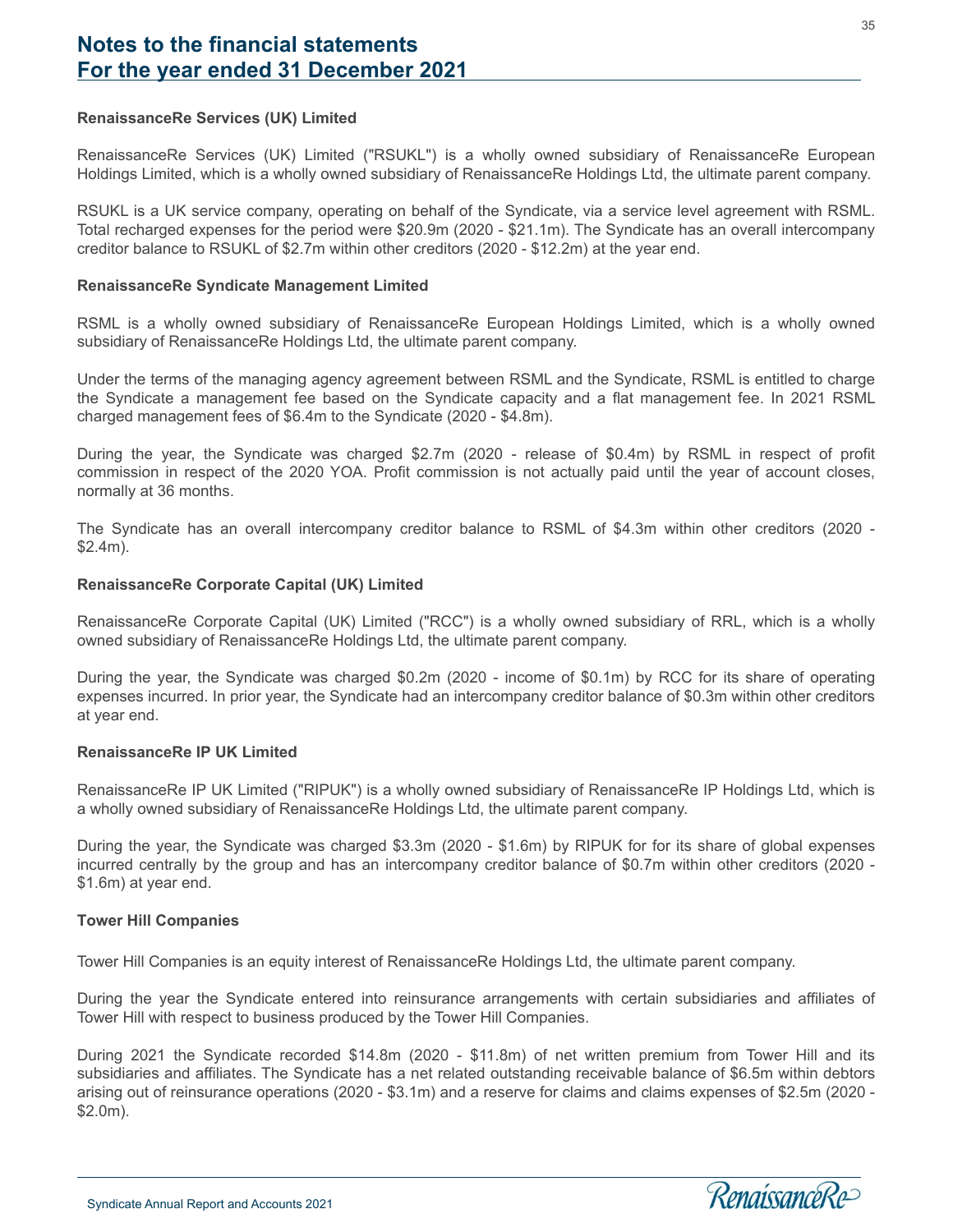# **17. Funds at Lloyd's**

Underwriting capacity of a member of Lloyd's must be supported by providing a deposit in the form of cash, securities or letters of credit, which are referred to as Funds at Lloyd's ("FAL"). This amount is determined by Lloyd's and is based on the Syndicate's solvency and capital requirement as calculated through the Syndicate's internal model. In addition, if the FAL are not sufficient to cover all losses, the Lloyd's Central Fund provides an additional level of security for policyholders. Since FAL is not under the management of the managing agent, no amounts have been shown in these annual accounts by way of such capital resource. However, the managing agent is able to make a call on member's FAL to meet liquidity requirements or settle losses.

#### **18. Off-balance sheet items**

The Syndicate has not been party to any other arrangement, which is not reflected in its statement of financial position, where material risks and benefits arise for the Syndicate, other than FAL (note 17) and Collateral (notes 1 and 19 (d)(1)).

### **19. Risk management**

(a) Governance framework

The primary objective of the Syndicate's risk and financial management framework is to protect the Syndicate's member from events that hinder the sustainable achievement of financial performance objectives, including failing to exploit opportunities. Management recognise the critical importance of having efficient and effective risk management systems in place.

The managing agent has established a risk management function with clear terms of reference from the board of directors. This is supported by a clear organisational structure with documented delegated authorities and responsibilities from the board of directors to executive management committees and senior managers. Lastly, a risk policy framework which sets out the risk appetite, risk management processes and control framework for the Syndicate's operations has been put in place. Each policy has a member of senior management charged with overseeing compliance with the policy throughout the Syndicate.

The board of directors delegates approval of the risk management policies to the relevant committee regularly to approve any commercial, regulatory and organisational requirements of such policies. These policies define the identification of risk and its interpretation to ensure there is a constant understanding of risk which assists the alignment of the underwriting and reinsurance strategy to the Syndicate goals, and they also specify reporting requirements. Significant emphasis is placed on assessment and documentation of risks and controls, including the articulation of 'risk appetite'.

As described in the managing agent's report, the Coronavirus Pandemic does not pose a material risk to the syndicate.

- (b) Capital management objectives, policies and approach
- Capital framework at Lloyd's

Lloyd's is a regulated undertaking and subject to the supervision of the PRA under the Financial Services and Markets Act 2000.

Within the supervisory framework, Lloyd's applies capital requirements at member level and centrally to ensure that Lloyd's complies with Solvency II capital requirements, and beyond that to meet its own financial strength, license and ratings objectives.

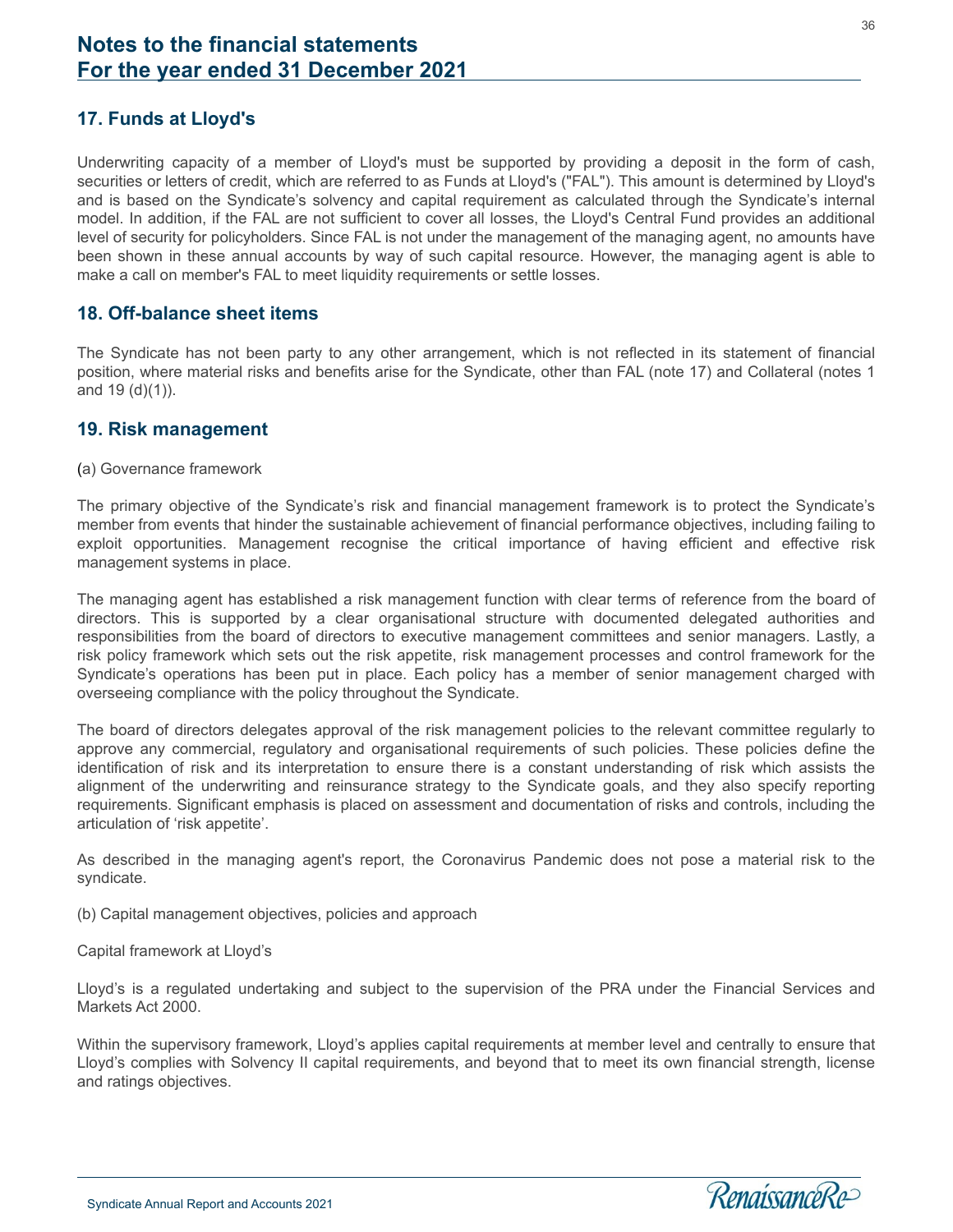Although Lloyd's capital setting processes use a capital requirement set at Syndicate level as a starting point, the requirement to meet Solvency II and Lloyd's capital requirements apply at overall and member level only respectively, not at Syndicate level. Accordingly the capital requirement in respect of Syndicate 1458 is not disclosed in these annual accounts.

#### Lloyd's capital setting process

In order to meet Lloyd's requirements, each Syndicate is required to calculate its Solvency Capital Requirement ("SCR") for the prospective underwriting year. This amount must be sufficient to cover a 1 in 200 year loss, reflecting uncertainty in the ultimate run-off of underwriting liabilities (SCR 'to ultimate'). The Syndicate must also calculate its SCR at the same confidence level but reflecting uncertainty over a one year time horizon (one year SCR) for Lloyd's to use in meeting Solvency II requirements. The SCRs of each Syndicate are subject to review by Lloyd's and approval by the Lloyd's Capital and Planning Group.

A Syndicate may be comprised of one or more underwriting members of Lloyd's. Each member is liable for its own share of underwriting liabilities on the Syndicate on which it participates but not other members' shares. Accordingly, the capital requirement that Lloyd's sets for each member operates on a similar basis. Each member's SCR shall thus be determined by the sum of the member's share of the Syndicate SCR 'to ultimate'. Where a member participates on more than one Syndicate, a credit for diversification is provided to reflect the spread of risk, but consistent with determining an SCR which reflects the capital requirement to cover a 1 in 200 year loss 'to ultimate' for that member. Over and above this, Lloyd's applies a capital uplift to the member's capital requirement, known as the Economic Capital Assessment ("ECA"). The purpose of this uplift, which is a Lloyd's not a Solvency II requirement, is to meet Lloyd's financial strength, licence and ratings objectives. The capital uplift applied is 35% of the member's SCR 'to ultimate'.

#### Provision of capital by members

Each member may provide capital to meet its ECA either by assets held in trust by Lloyd's specifically for that member (Funds at Lloyd's), held within and managed within a Syndicate (Funds in Syndicate) or as the member's share of the members' balances on each Syndicate on which it participates.

Accordingly all of the assets less liabilities of the Syndicate, as represented in the member's balances reported on the statement of financial position represent resources available to meet the member's and Lloyd's capital requirements.

#### (c) Insurance risk

Underwriting risk is the risk that is assumed into or ceded from the Syndicate as a result of its underwriting activities during the time period of interest, in particular the risk of incurring claims in excess of expectations and the associated reduction in profits and/or erosion of capital. Risk related to previously earned premium, including that on expired underwriting contracts, is considered as part of reserve risk. Underwriting and reserve risks are the most material components of RSML's risk management framework. RSML has articulated the underwriting risk tolerance of the Syndicate as well as associated processes and policies in the Insurance Risk Policy. Further, annually the Syndicate articulates its business plan, setting out targets for volumes, pricing, line sizes and retentions by class of business. Performance against the business plan is monitored on an ongoing basis.

The Syndicate's claims and claim expense reserves reflect its estimates, using actuarial and statistical projections at a given point in time, of its expectations of the ultimate settlement and administration costs of claims incurred. Although the Syndicate uses actuarial and computer models as well as historical reinsurance and insurance industry loss statistics, it also relies heavily on management's experience and judgement to assist in the establishment of appropriate claims and claim expense reserves.

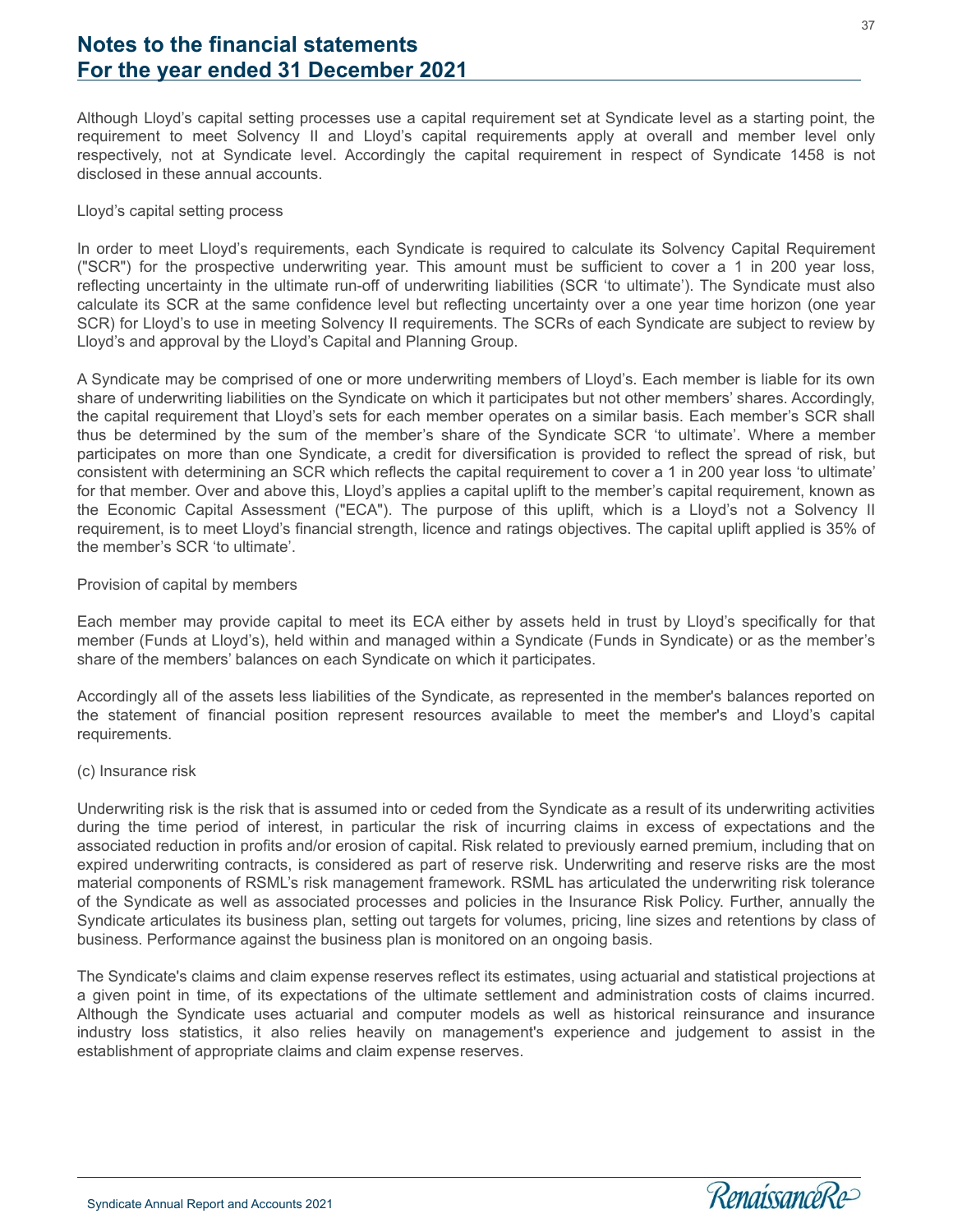Reserve risk is the risk that claims and claim expense reserves subsequently prove to be insufficient to cover eventual claims. Deterioration in reserves can originate from frequency of claims being more than expected, severity of claims being higher than expected and difference between timing of claims payments versus expected. Reserve risk relates to all business earned at the valuation date. Risk relating to claims on unearned and future business is considered as part of underwriting risk. Reserve adequacy is monitored through quarterly review of reserves by the RSML Actuarial Function as well as through an annual assessment performed by the Syndicate's Independent Actuary.

The above risk exposures are mitigated by diversification across a large portfolio of insurance and reinsurance contracts and geographical areas. The variability of risks, including exposure to catastrophic events, is also mitigated by the use of reinsurance arrangements.

As a further guide to the level of catastrophe exposure written by the Syndicate, the following table shows top five claims arising for various realistic disaster scenarios based on the Syndicate's risk exposures during 2021.

| Realistic disaster scenarios                            | <b>Industry loss</b> | <b>Estimated gross</b><br>claims | Estimated net<br>claims |
|---------------------------------------------------------|----------------------|----------------------------------|-------------------------|
|                                                         | $\mathcal{S}m$       | $\mathcal{S}m$                   | Sm                      |
| Two events (North East Windstorm, followed by Carolinas |                      |                                  |                         |
| Windstorm)                                              | 120,000              | 838.6                            | 162.2                   |
| Florida Windstorm - Miami-Dade                          | 131.000              | 798.9                            | 87.9                    |
| Florida Windstorm - Pinellas                            | 134,000              | 745.9                            | 90.4                    |
| Gulf of Mexico Windstorm - Galveston, Texas             | 118,100              | 726.7                            | 100.3                   |
| California Earthquake - Los Angeles                     | 78,000               | 693.9                            | 68.9                    |

The geographical analysis of claims outstanding by destination (or by situs of risk) is noted below.

|                | 31 December 2021     |                                                  |             | 31 December 2020          |                               |                 |
|----------------|----------------------|--------------------------------------------------|-------------|---------------------------|-------------------------------|-----------------|
|                | Gross<br>liabilities | Reinsurance<br>of liabilities<br>Net liabilities |             | Gross<br>liabilities      | Reinsurance<br>of liabilities | Net liabilities |
|                | \$                   | \$                                               | \$          | \$                        | \$                            | $\mathcal{S}$   |
| United Kingdom | 21,204,524           | 11,021,136                                       | 10,183,388  | 17,744,476                | 9,131,848                     | 8,612,628       |
| EU             | 21,717,774           | 11,287,900                                       | 10,429,874  | 20,799,813                | 10,704,218                    | 10,095,595      |
| US and Canada  | 1,689,115,435        | 877,924,515                                      | 811,190,920 | 1,509,512,108             | 776,840,984                   | 732,671,124     |
| Other          | 183,431,278          | 95,337,582                                       | 88,093,696  | 206,631,579               | 106,337,744                   | 100,293,835     |
| Total          | 1,915,469,011        | 995,571,133                                      |             | 919,897,878 1,754,687,976 | 903,014,794                   | 851,673,182     |

38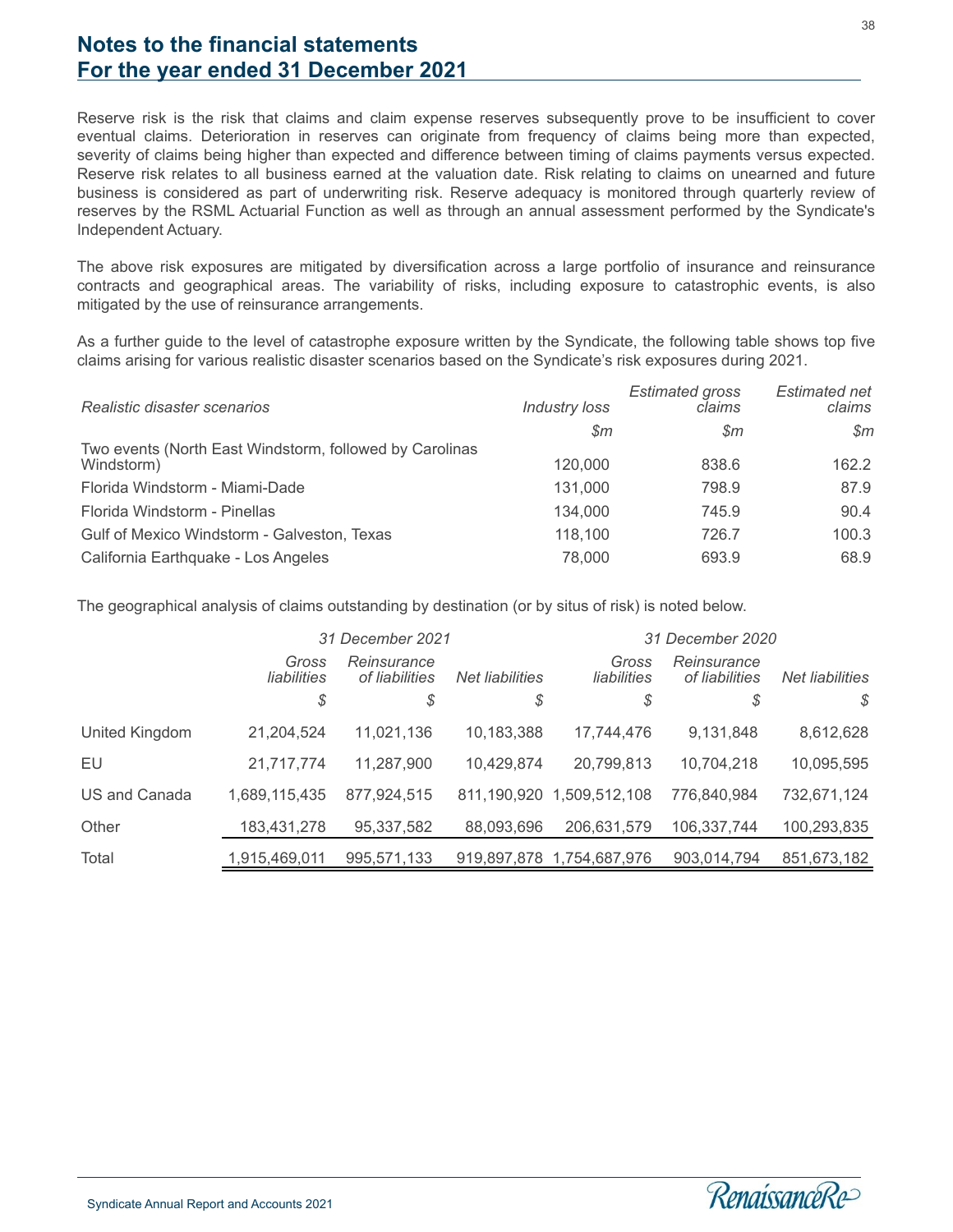|                                      | 31 December 2021     |                               |                 | 31 December 2020 (Restated) |                               |                 |
|--------------------------------------|----------------------|-------------------------------|-----------------|-----------------------------|-------------------------------|-----------------|
|                                      | Gross<br>liabilities | Reinsurance<br>of liabilities | Net liabilities | Gross<br>liabilities        | Reinsurance<br>of liabilities | Net liabilities |
|                                      | \$                   | \$                            | \$              | \$                          | \$                            | \$              |
| Direct insurance                     |                      |                               |                 |                             |                               |                 |
| Fire and other<br>damage to property | 309,823,957          | 156,084,289                   | 153,739,668     | 227, 143, 274               | 136,475,292                   | 90,667,982      |
| Third party liability                | 659,561,617          | 357,281,509                   | 302,280,108     | 565,776,789                 | 286,016,337                   | 279,760,452     |
| Marine, Aviation<br>and Transport    | 12,230,405           | 5,097,683                     | 7,132,722       | 7,642,449                   | 5,682,846                     | 1,959,603       |
| Miscellaneous                        | 30,872,276           | 15,923,193                    | 14,949,083      | 29,899,749                  | 15,017,814                    | 14,881,935      |
|                                      | 1,012,488,255        | 534,386,674                   | 478,101,581     | 830,462,261                 | 443,192,289                   | 387,269,972     |
| Reinsurance                          | 902,980,756          | 461,184,459                   | 441,796,297     | 924,225,715                 | 459,822,505                   | 464,403,210     |
| Total                                | 1,915,469,011        | 995,571,133                   | 919,897,878     | 1,754,687,976               | 903,014,794                   | 851,673,182     |

The table below sets out the concentration of outstanding claim liabilities by type of contract:

During 2021 the Syndicate changed the presentation of the Segmental Analysis to better align with how the business is managed. Results have been allocated to segments based on Lloyd's classes of business which are closely monitored internally. Previously, results were allocated to segments based on Lloyd's risk codes.

The restatement resulted in the following adjustments to outstanding claims liabilities by type of contract. The overall impact is a reclassification between Direct insurance and Reinsurance. The restatement did not change the outstanding claims liabilities position as at 31 December 2020.

The below table shows the change that 2020 restated amounts have increased/(decreased) compared to previous presentation.

|                                      | 31 December 2020 (Change to previous<br><i>presentation</i> ) |                               |                 |  |  |
|--------------------------------------|---------------------------------------------------------------|-------------------------------|-----------------|--|--|
|                                      | Gross<br>liabilities                                          | Reinsurance<br>of liabilities | Net liabilities |  |  |
|                                      | \$                                                            | S                             | S               |  |  |
| Direct insurance                     |                                                               |                               |                 |  |  |
| Fire and other<br>damage to property | (20, 190, 646)                                                | (21, 792, 149)                | 1,601,503       |  |  |
| Third party liability                | (149, 505, 353)                                               | (59, 137, 877)                | (90, 367, 476)  |  |  |
| Marine, Aviation<br>and Transport    | (1,319,118)                                                   | 780,628                       | (2,099,746)     |  |  |
| Miscellaneous                        | (27,846,532)                                                  | (9,742,280)                   | (18, 104, 252)  |  |  |
|                                      | (198, 861, 649)                                               | (89, 891, 678)                | (108, 969, 971) |  |  |
| Reinsurance                          | 198,861,649                                                   | 89,891,678                    | 108,969,971     |  |  |
| Total                                |                                                               |                               |                 |  |  |

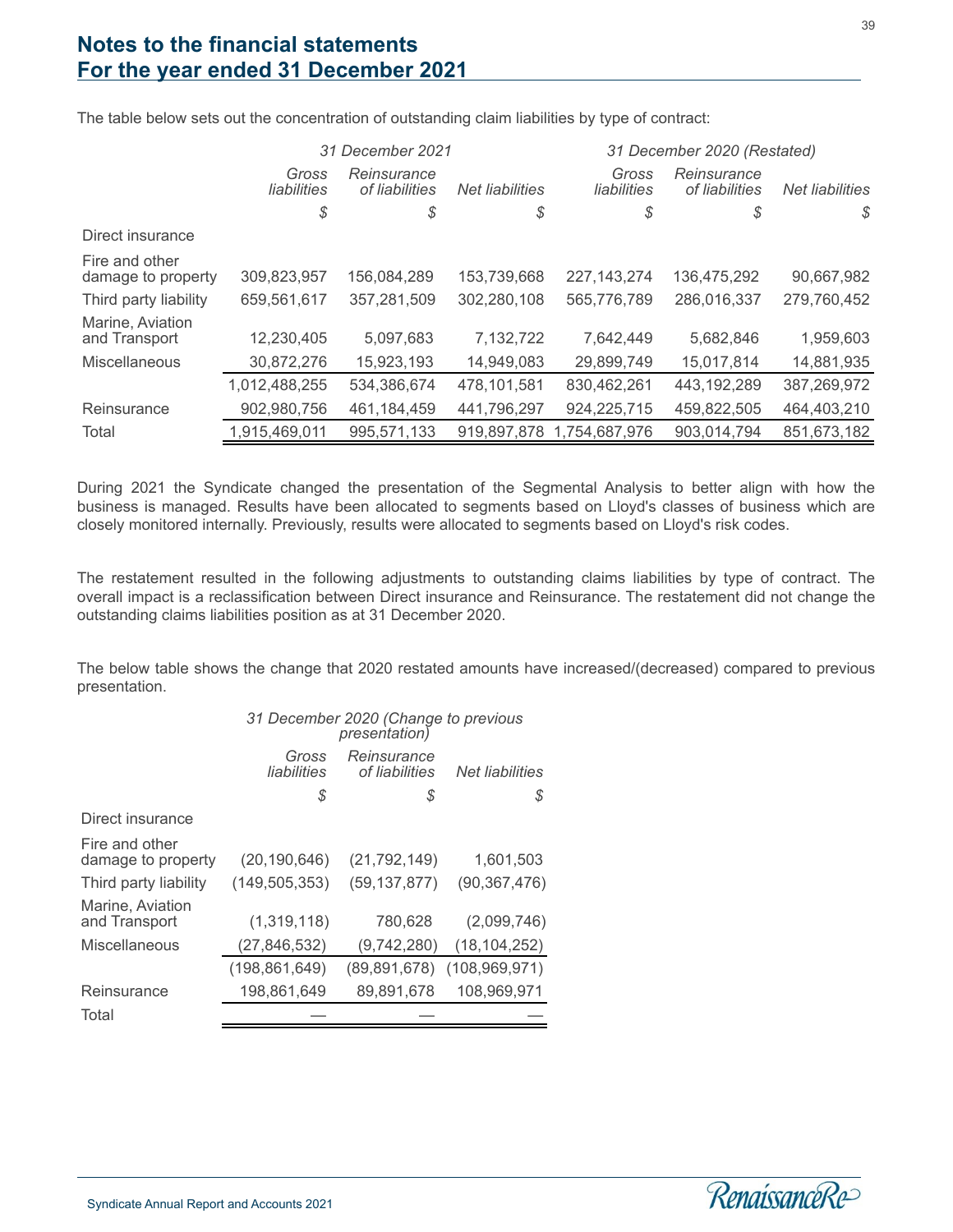#### **Sensitivities**

Catastrophe reinsurance claim liabilities sensitivity analysis

The tables below show the impact on the Syndicate's ultimate claims and claim expenses, profit and member's balances of reasonably likely changes to its estimates of ultimate losses for claims and claim expenses incurred from catastrophic events associated with reinsurance business. The reasonably likely changes are based on a historical analysis of the period-to-period variability of its gross ultimate costs to settle claims from catastrophic events, giving due consideration to changes in its reserving practices over time.

#### *31 December 2021*

|          | \$ Gross ultimate<br>claims incurred | \$ Impact on gross<br>ultimate claims<br>incurred | % Impact on<br>gross claims<br>outstanding | % Impact on<br>profit | % Impact on<br>member's<br>balances |
|----------|--------------------------------------|---------------------------------------------------|--------------------------------------------|-----------------------|-------------------------------------|
| Higher   | 1,254,843,221                        | 24,455,778                                        | $1.3\%$                                    | $(52.8)\%$            | $(19.4)\%$                          |
| Recorded | 1,230,387,443                        |                                                   | $-$ %                                      | $-$ %                 | $-$ %                               |
| Lower    | 1,212,936,239                        | (17, 451, 204)                                    | (0.9)%                                     | 37.6%                 | 13.9%                               |

#### *31 December 2020*

|          | \$ Gross ultimate<br>claims incurred | \$ Impact on gross<br>ultimate claims<br>incurred | % Impact on<br>gross claims<br>outstanding | % Impact on<br>profit | % Impact on<br>member's<br>balances |
|----------|--------------------------------------|---------------------------------------------------|--------------------------------------------|-----------------------|-------------------------------------|
| Higher   | 1,011,054,297                        | 22,980,830                                        | $1.3\%$                                    | $(61.4)\%$            | $(30.4)\%$                          |
| Recorded | 988,073,466                          |                                                   | $-$ %                                      | $-$ %                 | $-$ %                               |
| Lower    | 971,969,744                          | (16, 103, 722)                                    | (0.9)%                                     | 43.0 $%$              | 21.3%                               |

#### Attritional claim liabilities sensitivity analysis

*31 December 2021*

|                                                            | <b>Estimated</b><br>loss reporting<br>pattern | \$ Impact on<br>gross claims<br>outstanding | % Impact on<br>gross claims<br>outstanding | % Impact on<br>profit | % Impact on<br>member's<br>balances |
|------------------------------------------------------------|-----------------------------------------------|---------------------------------------------|--------------------------------------------|-----------------------|-------------------------------------|
| Increase expected claims and<br>claim expense ratio by 10% | Slower<br>reporting                           | 183,648,356                                 | 9.6%                                       | $(396.2)\%$           | $(145.8)\%$                         |
| Increase expected claims and<br>claim expense ratio by 10% | Expected<br>reporting                         | 91,317,669                                  | 4.8 %                                      | $(197.0)\%$           | $(72.5)\%$                          |
| Increase expected claims and<br>claim expense ratio by 10% | Faster<br>reporting                           | 15,702,418                                  | 0.8%                                       | $(33.9)\%$            | $(12.5)\%$                          |
| Expected claims and claim<br>expense ratio                 | Slower<br>reporting                           | 83,936,989                                  | 4.4%                                       | $(181.1)\%$           | $(66.6)\%$                          |
| Expected claims and claim<br>expense ratio                 | Expected<br>reporting                         |                                             | $-$ %                                      | $-$ %                 | $-$ %                               |
| Expected claims and claim<br>expense ratio                 | Faster<br>reporting                           | (68, 741, 137)                              | $(3.6)\%$                                  | 148.3 %               | 54.6 %                              |
| Decrease expected claims and<br>claim expense ratio by 10% | Slower<br>reporting                           | (15, 774, 379)                              | $(0.8)\%$                                  | 34.0 %                | 12.5 %                              |
| Decrease expected claims and<br>claim expense ratio by 10% | Expected<br>reporting                         | (91, 317, 669)                              | $(4.8)\%$                                  | 197.0 %               | 72.5 %                              |
| Decrease expected claims and<br>claim expense ratio by 10% | Faster<br>reporting                           | (153, 184, 692)                             | $(8.0)\%$                                  | 330.5 %               | 121.6 %                             |

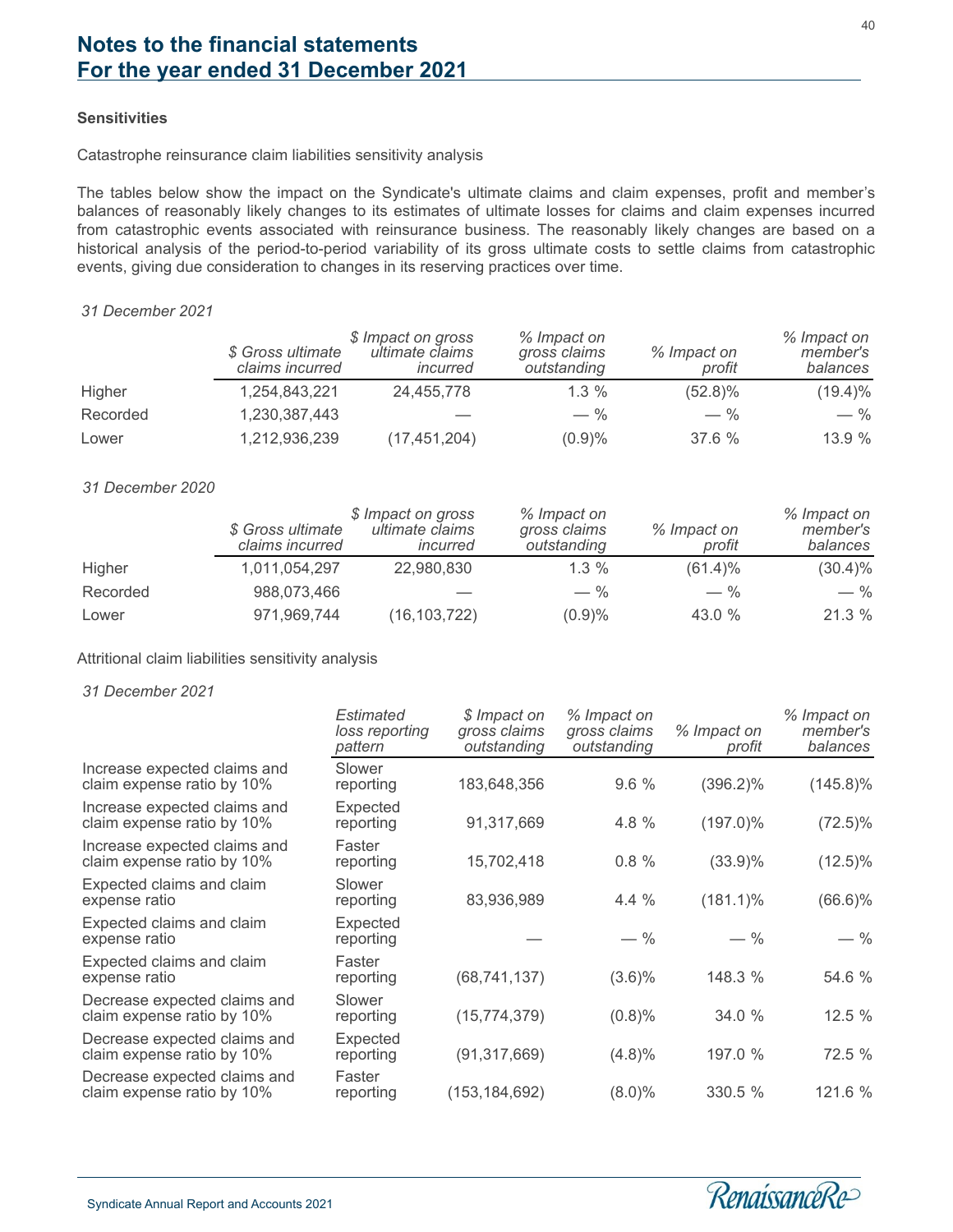*31 December 2020*

|                                                            | Estimated<br>loss reporting<br>pattern | \$ Impact on<br>gross claims<br>outstanding | % Impact on<br>gross claims<br>outstanding | % Impact on<br>profit | % Impact on<br>member's<br>balances |
|------------------------------------------------------------|----------------------------------------|---------------------------------------------|--------------------------------------------|-----------------------|-------------------------------------|
| Increase expected claims and<br>claim expense ratio by 10% | Slower<br>reporting                    | 139,187,966                                 | 7.9%                                       | $(371.9)\%$           | $(183.8)\%$                         |
| Increase expected claims and<br>claim expense ratio by 10% | Expected<br>reporting                  | 83,215,066                                  | 4.7%                                       | $(222.3)\%$           | $(109.9)\%$                         |
| Increase expected claims and<br>claim expense ratio by 10% | Faster<br>reporting                    | 39,734,834                                  | 2.3%                                       | $(106.2)\%$           | $(52.5)\%$                          |
| Expected claims and claim<br>expense ratio                 | Slower<br>reporting                    | 50,884,455                                  | 2.9%                                       | $(136.0)\%$           | $(67.2)\%$                          |
| Expected claims and claim<br>expense ratio                 | Expected<br>reporting                  |                                             | $-$ %                                      | $-$ %                 | $-$ %                               |
| Expected claims and claim<br>expense ratio                 | Faster<br>reporting                    | (39,527,484)                                | $(2.3)\%$                                  | 105.6 %               | 52.2 %                              |
| Decrease expected claims and<br>claim expense ratio by 10% | Slower<br>reporting                    | (37, 419, 058)                              | $(2.1)\%$                                  | 100.0 %               | 49.4 %                              |
| Decrease expected claims and<br>claim expense ratio by 10% | Expected<br>reporting                  | (83, 215, 066)                              | (4.7)%                                     | 222.3 %               | 109.9 %                             |
| Decrease expected claims and<br>claim expense ratio by 10% | Faster<br>reporting                    | (118, 789, 802)                             | (6.8)%                                     | 317.4 %               | 156.9 %                             |

The Syndicate believes that ultimate claims and claim expense ratios 10.0 percentage points above or below its estimated assumptions constitute reasonably likely outcomes based on its experience to date and future expectations. In addition, the Syndicate believes that the adjustments it made to speed up or slow down its estimated loss reporting patterns by 6 months are reasonably likely changes.

#### Claims development table

The following tables show the estimates of cumulative incurred claims, including both claims notified and IBNR for each successive calendar year at each reporting date, together with cumulative payments to date. The cumulative claims estimates and cumulative payments are translated at the current year end rate.

41

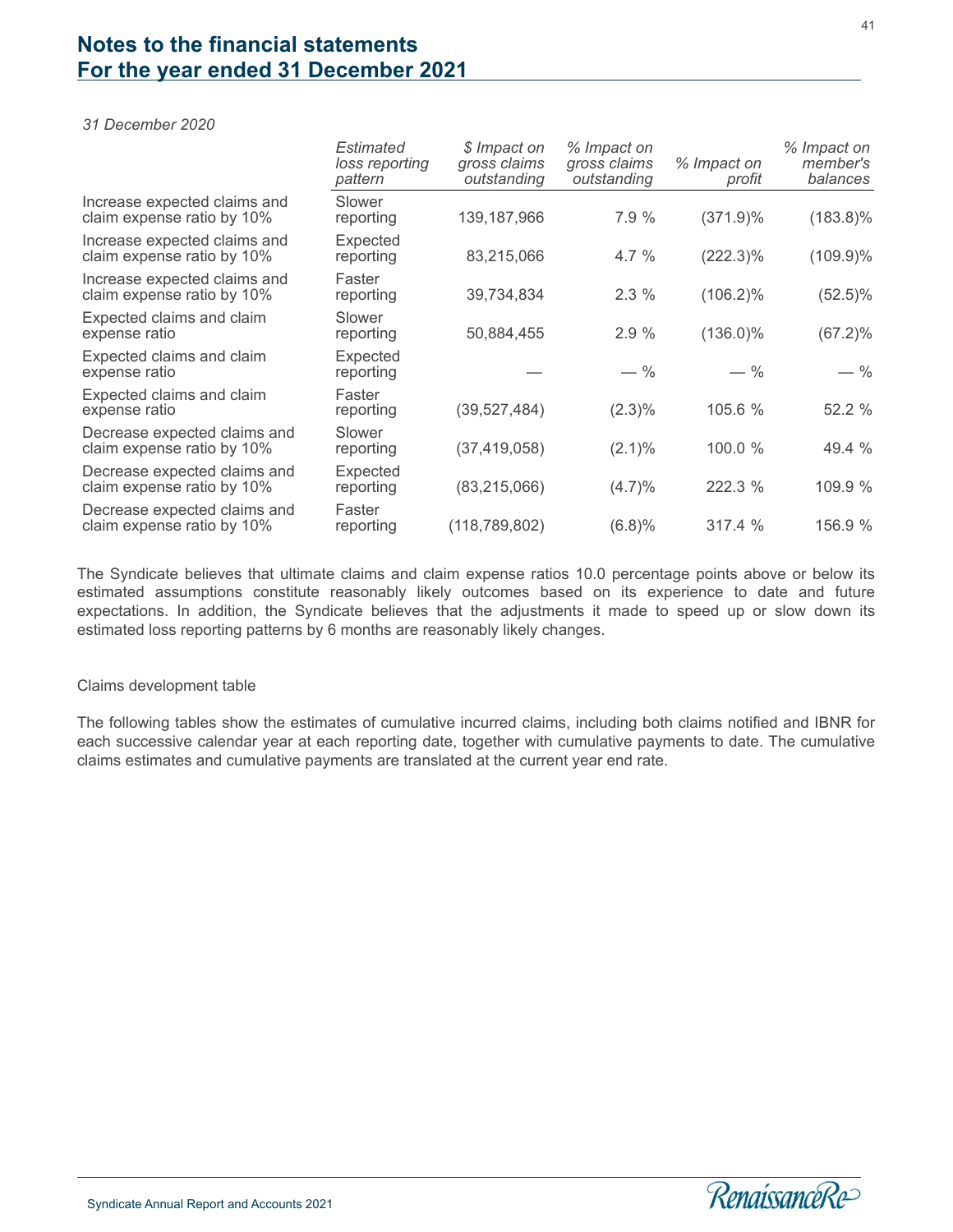Gross insurance contract outstanding claims provision as at 31 December 2021:

| Underwriting year<br>(u/w year)                                        | Earlier        | 2012           | 2013           | 2014                                     | 2015                                                                           | 2016          | 2017           | 2018                                                                                             | 2019        | 2020            | 2021           | Total                                                     |
|------------------------------------------------------------------------|----------------|----------------|----------------|------------------------------------------|--------------------------------------------------------------------------------|---------------|----------------|--------------------------------------------------------------------------------------------------|-------------|-----------------|----------------|-----------------------------------------------------------|
|                                                                        |                | \$             | \$<br>S        | \$                                       | \$                                                                             | \$            | \$             | \$                                                                                               | S           | \$              | \$             | $\mathcal{S}% _{M_{1},M_{2}}^{\alpha,\beta}(\varepsilon)$ |
| Estimate of cumulative claims incurred                                 |                |                |                |                                          |                                                                                |               |                |                                                                                                  |             |                 |                |                                                           |
| At end of u/w year                                                     |                | 66,065,572     | 69,994,863     | 89,639,289                               | 93,023,639                                                                     | 103,333,648   | 501,853,506    | 295,444,366                                                                                      | 217,994,065 | 382,887,313     | 365,077,791    |                                                           |
| 12 months later                                                        |                | 86,033,421     | 107, 125, 676  | 148,657,222                              | 197,086,166                                                                    | 255,023,491   | 656,857,087    | 513,640,009                                                                                      | 528,676,487 | 603,525,172     |                |                                                           |
| 24 months later                                                        |                | 80,909,625     | 105,792,827    | 156,768,380                              | 235, 313, 133                                                                  | 300,220,233   | 686,687,157    | 569,632,494                                                                                      | 614,862,383 |                 |                |                                                           |
| 36 months later                                                        |                | 78,898,690     | 95,886,508     | 149,865,789                              | 240,875,699                                                                    | 338,302,283   | 665,334,919    | 548,635,465                                                                                      |             |                 |                |                                                           |
| 48 months later                                                        |                | 76,263,206     | 98,186,957     | 145,761,956                              | 240,069,539                                                                    | 363,213,389   | 636,468,721    |                                                                                                  |             |                 |                |                                                           |
| 60 months later                                                        |                | 75,179,864     | 93,501,775     | 149,106,548                              | 244,261,197                                                                    | 373,540,963   |                |                                                                                                  |             |                 |                |                                                           |
| 72 months later                                                        |                | 73,259,831     | 95,769,505     | 151,484,722                              | 249,773,135                                                                    |               |                |                                                                                                  |             |                 |                |                                                           |
| 84 months later                                                        |                | 77,161,189     | 94,907,980     | 156,492,704                              |                                                                                |               |                |                                                                                                  |             |                 |                |                                                           |
| 96 months later                                                        |                | 75,461,079     | 93,963,529     |                                          |                                                                                |               |                |                                                                                                  |             |                 |                |                                                           |
| 108 months later                                                       |                | 76,836,203     |                |                                          |                                                                                |               |                |                                                                                                  |             |                 |                |                                                           |
| Current estimate of<br>cumulative claims<br>incurred                   | 122,017,776    | 76,836,203     | 93,963,529     | 156,492,704                              | 249,773,135                                                                    | 373,540,963   | 636,468,721    | 548,635,465                                                                                      | 614,862,383 | 603,525,172     | 365,077,791    |                                                           |
| Cumulative claims<br>paid                                              |                |                |                |                                          |                                                                                |               |                |                                                                                                  |             |                 |                |                                                           |
| At end of u/w year                                                     |                | (3,890,439)    | (2,577,222)    | (14, 474, 977)                           | (8, 296, 883)                                                                  | (5, 175, 511) | (63, 577, 651) | (17, 854, 259)                                                                                   | (6,604,692) | (16,834,550)    | (57, 725, 068) |                                                           |
| 12 months later                                                        |                | (14,664,936)   | (16, 390, 169) | (28, 852, 587)                           | (29, 137, 228)                                                                 | (47,990,740)  |                | (171,633,558) (128,640,375) (106,687,009) (153,253,091)                                          |             |                 |                |                                                           |
| 24 months later                                                        |                | (21, 923, 326) | (29, 127, 221) | (48, 420, 037)                           |                                                                                |               |                | (78,432,115) (106,522,413) (290,196,634) (217,971,786) (213,346,723)                             |             |                 |                |                                                           |
| 36 months later                                                        |                | (31, 554, 416) | (39, 145, 881) |                                          | $(69,856,518)$ $(119,508,559)$ $(159,458,256)$ $(383,518,290)$ $(272,142,223)$ |               |                |                                                                                                  |             |                 |                |                                                           |
| 48 months later                                                        |                | (39, 370, 386) | (48, 529, 891) |                                          | $(81,083,417)$ $(147,378,821)$ $(215,645,742)$ $(428,447,455)$                 |               |                |                                                                                                  |             |                 |                |                                                           |
| 60 months later                                                        |                | (46, 130, 661) | (59, 585, 560) |                                          | $(99, 720, 179)$ $(169, 783, 257)$ $(246, 218, 039)$                           |               |                |                                                                                                  |             |                 |                |                                                           |
| 72 months later                                                        |                | (50, 588, 387) |                | (67,504,462) (112,301,800) (193,189,013) |                                                                                |               |                |                                                                                                  |             |                 |                |                                                           |
| 84 months later                                                        |                | (57, 743, 723) |                | (74,638,362) (122,735,419)               |                                                                                |               |                |                                                                                                  |             |                 |                |                                                           |
| 96 months later                                                        |                | (62, 356, 183) | (80,088,181)   |                                          |                                                                                |               |                |                                                                                                  |             |                 |                |                                                           |
| 108 months later                                                       |                | (64, 136, 006) |                |                                          |                                                                                |               |                |                                                                                                  |             |                 |                |                                                           |
| Cumulative<br>payments to date                                         | (94, 443, 613) | (64, 136, 006) |                |                                          |                                                                                |               |                | (80,088,181) (122,735,419) (193,189,013) (246,218,039) (428,447,455) (272,142,223) (213,346,723) |             | (153, 253, 091) | (57, 725, 068) |                                                           |
| Total gross<br>outstanding claims<br>provision per the<br>statement of |                |                |                |                                          |                                                                                |               |                |                                                                                                  |             |                 |                |                                                           |
| financial position                                                     | 27,574,163     | 12,700,197     | 13,875,348     | 33,757,285                               | 56,584,122                                                                     | 127,322,924   | 208,021,266    | 276,493,242                                                                                      | 401,515,660 | 450,272,081     |                | 307, 352, 723 1, 915, 469, 011                            |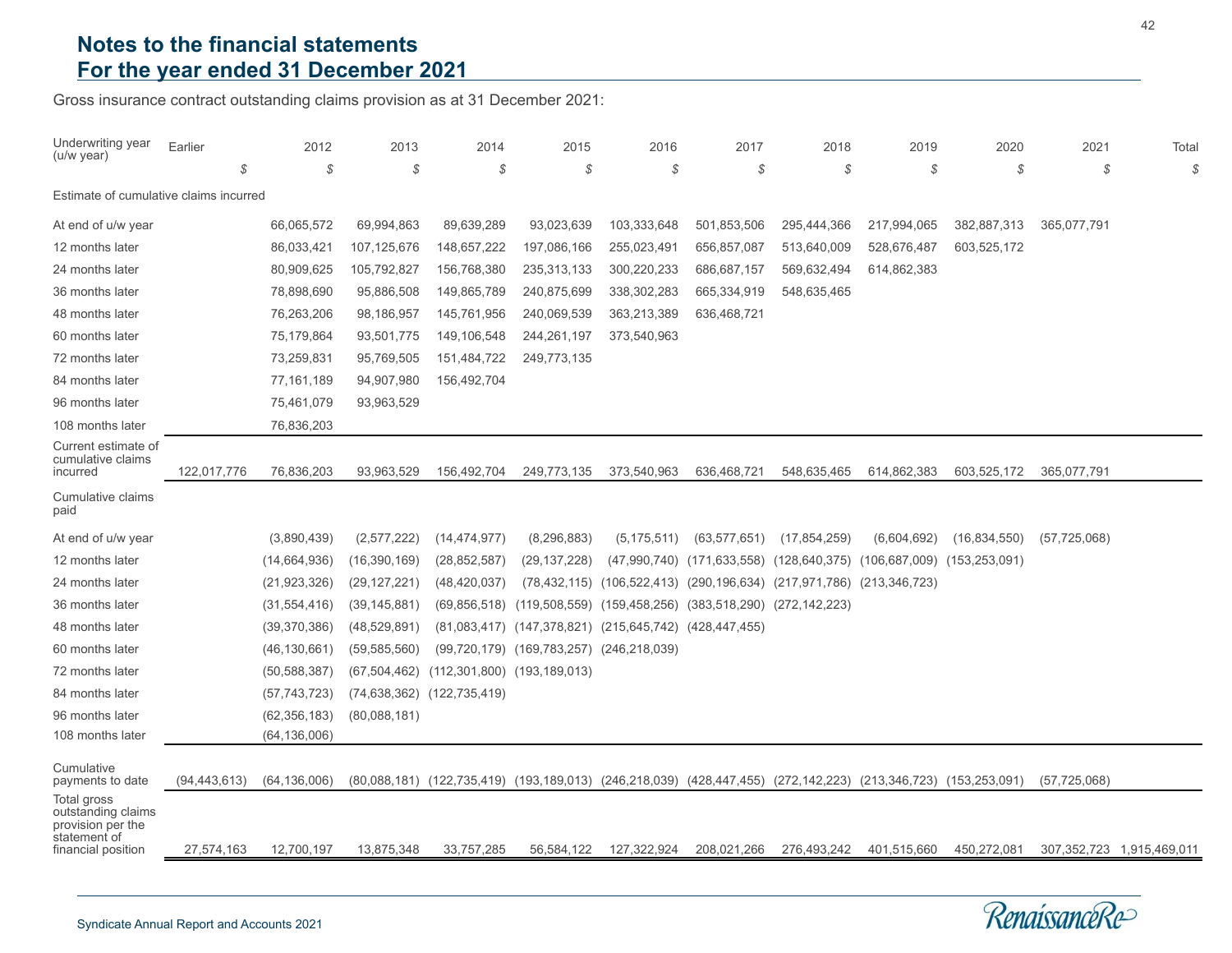Net insurance contract outstanding claims provision as at 31 December 2021:

| Underwriting year<br>(u/w year)                                                                   | Earlier<br>$\mathcal{S}$ | 2012<br>\$                        | 2013<br>\$                    | 2014<br>- \$    | 2015<br>S       | 2016<br>S       | 2017<br>\$      | 2018<br>\$      | 2019<br>S       | 2020<br>\$      | 2021<br>S      | Total<br>\$ |
|---------------------------------------------------------------------------------------------------|--------------------------|-----------------------------------|-------------------------------|-----------------|-----------------|-----------------|-----------------|-----------------|-----------------|-----------------|----------------|-------------|
| Estimate of cumulative claims incurred                                                            |                          |                                   |                               |                 |                 |                 |                 |                 |                 |                 |                |             |
| At end of u/w year                                                                                |                          | 65,064,323                        | 69,910,832                    | 81,719,663      | 77,894,417      | 78,117,193      | 161,628,304     | 149,777,303     | 140,911,592     | 154,495,867     | 269,753,948    |             |
| 12 months later                                                                                   |                          | 85,975,107                        | 105,711,667                   | 132,248,634     | 155,527,984     | 190,790,690     | 278,796,294     | 292,926,330     | 324,628,036     | 259,801,017     |                |             |
| 24 months later                                                                                   |                          | 79,948,635                        | 104,169,662                   | 136,768,036     | 184,619,816     | 222,815,128     | 326,609,845     | 335,797,531     | 374,950,671     |                 |                |             |
| 36 months later                                                                                   |                          | 77,924,121                        | 94,996,050                    | 129,771,888     | 183,066,887     | 249,369,370     | 289,423,208     | 342,408,411     |                 |                 |                |             |
| 48 months later                                                                                   |                          | 75,563,235                        | 96,040,316                    | 125,279,475     | 176,905,511     | 226,503,845     | 280, 163, 923   |                 |                 |                 |                |             |
| 60 months later                                                                                   |                          | 74,370,657                        | 91,321,864                    | 129,229,946     | 167,340,283     | 229,467,811     |                 |                 |                 |                 |                |             |
| 72 months later                                                                                   |                          | 72,551,960                        | 92,605,699                    | 117,262,039     | 169,546,927     |                 |                 |                 |                 |                 |                |             |
| 84 months later                                                                                   |                          | 76,429,844                        | 84,935,514                    | 117,687,629     |                 |                 |                 |                 |                 |                 |                |             |
| 96 months later                                                                                   |                          | 70,438,581                        | 84,764,908                    |                 |                 |                 |                 |                 |                 |                 |                |             |
| 108 months later                                                                                  |                          | 70,519,432                        |                               |                 |                 |                 |                 |                 |                 |                 |                |             |
| Current estimate of<br>cumulative claims<br>incurred                                              | 109,590,316              | 70,519,432                        | 84,764,908                    | 117,687,629     | 169,546,927     | 229,467,811     | 280, 163, 923   | 342,408,411     | 374,950,671     | 259,801,017     | 269,753,948    |             |
| Cumulative claims<br>paid                                                                         |                          |                                   |                               |                 |                 |                 |                 |                 |                 |                 |                |             |
| At end of u/w year                                                                                |                          | (389, 439)                        | (2,577,222)                   | (9,571,826)     | (7,949,670)     | (4,660,019)     | (58, 994, 504)  | (13, 566, 018)  | (4,974,273)     | (14, 466, 768)  | (57,637,888)   |             |
| 12 months later                                                                                   |                          | (14,607,748)                      | (16, 390, 169)                | (23, 676, 226)  | (26,999,751)    | (41,503,126)    | (62, 261, 773)  | (84, 409, 441)  | (80, 171, 832)  | (122, 751, 255) |                |             |
| 24 months later                                                                                   |                          | $(21, 271, 115)$ $(28, 847, 243)$ |                               | (42,300,648)    | (69, 257, 223)  | (87, 737, 431)  | (130, 960, 467) | (144, 436, 575) | (175, 104, 570) |                 |                |             |
| 36 months later                                                                                   |                          | (30, 859, 419)                    | (38,529,911)                  | (60, 140, 660)  | (101, 613, 186) | (125, 642, 923) | (179, 921, 745) | (187, 424, 104) |                 |                 |                |             |
| 48 months later                                                                                   |                          | (38,675,390) (47,913,922)         |                               | (70, 055, 306)  | (121, 916, 844) | (162, 724, 496) | (176,001,200)   |                 |                 |                 |                |             |
| 60 months later                                                                                   |                          | $(45, 435, 664)$ $(58, 486, 391)$ |                               | (85, 432, 574)  | (136, 341, 356) | (184, 598, 820) |                 |                 |                 |                 |                |             |
| 72 months later                                                                                   |                          | (49,887,105) (65,562,889)         |                               | (95,966,201)    | (150, 108, 870) |                 |                 |                 |                 |                 |                |             |
| 84 months later                                                                                   |                          |                                   | $(57,047,116)$ $(72,614,053)$ | (103, 861, 394) |                 |                 |                 |                 |                 |                 |                |             |
| 96 months later                                                                                   |                          | $(61,659,576)$ $(76,703,908)$     |                               |                 |                 |                 |                 |                 |                 |                 |                |             |
| 108 months later                                                                                  |                          | (63, 439, 399)                    |                               |                 |                 |                 |                 |                 |                 |                 |                |             |
| Cumulative<br>payments to date                                                                    | (91, 125, 707)           | (63, 439, 399)                    | (76, 703, 908)                | (103, 861, 394) | (150,108,870)   | (184, 598, 820) | (176,001,200)   | (187, 424, 104) | (175, 104, 570) | (122, 751, 255) | (57, 637, 888) |             |
| <b>Total net</b><br>outstanding claims<br>provision per the<br>statement of<br>financial position | 18,464,609               | 7,080,033                         | 8,061,000                     | 13,826,235      | 19,438,057      | 44,868,991      | 104, 162, 723   | 154,984,307     | 199,846,101     | 137,049,762     | 212,116,060    | 919,897,878 |

During 2020 an Adverse Development Cover was purchased protecting the Casualty classes on the Syndicate for the 2017 and prior underwriting years.

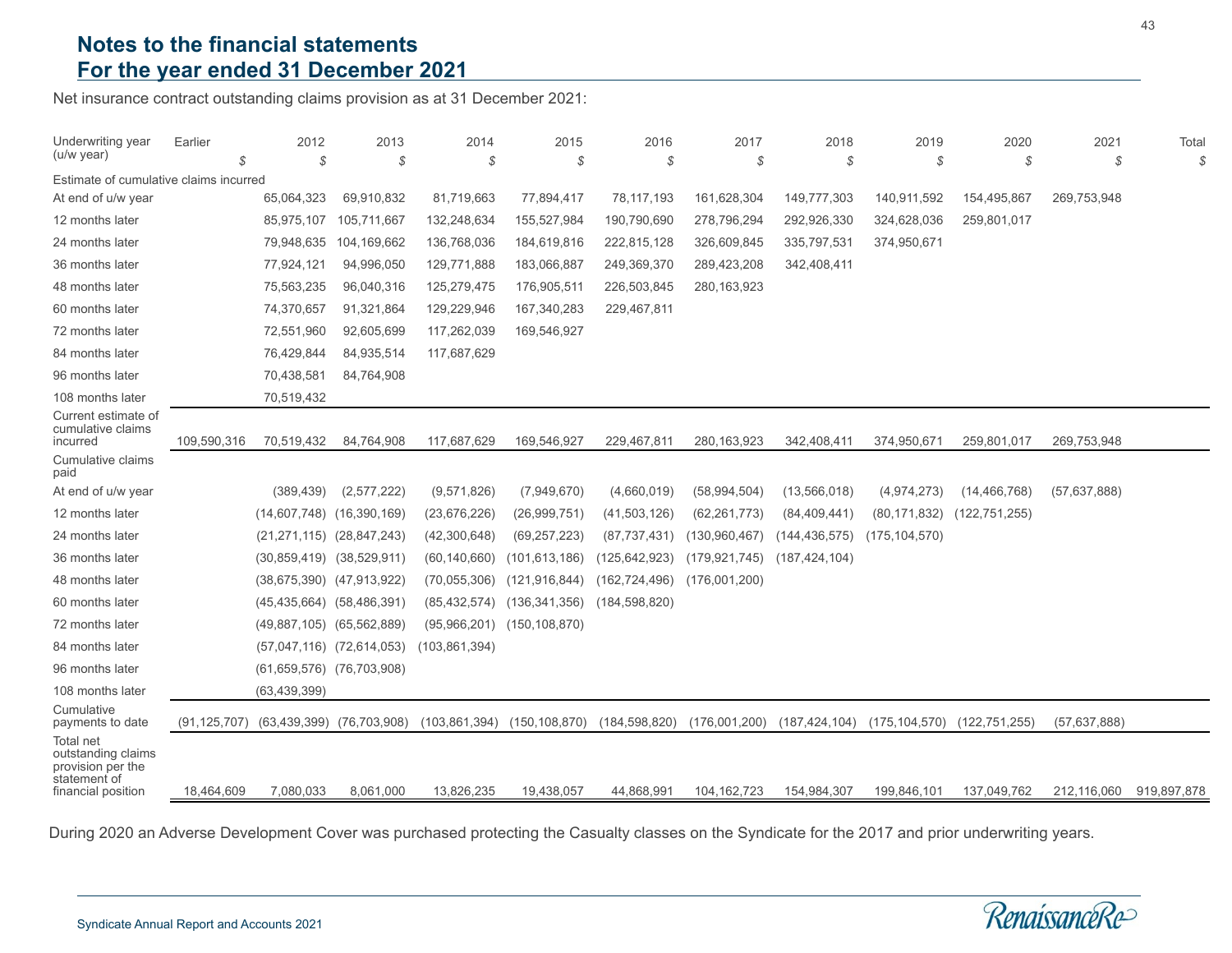(d) Financial risk

(1) Credit risk

Credit risk is the risk of loss in the value of financial assets due to counterparties failing to meet part or all of their obligations or failing to meet them in a timely manner, as well as adverse changes in the market value of assets caused by changed perceptions of the creditworthiness of counterparties. For Syndicate 1458, key counterparties with whom the Syndicate is exposed to credit risk include reinsurers, brokers, insureds, reinsureds, coverholders and investment counterparties.

The Syndicate has a graded tolerance for accepting credit risk associated with its outwards reinsurance activities. As part of the underwriting decision to purchase outwards reinsurance, the creditworthiness of the reinsurer is one of the many variables that is considered.

The Syndicate has established counterparty credit rating guidelines which assist in this process by providing a suggested maximum limit to be exposed to individual reinsurers based on their credit rating. The guidelines are mostly aimed at core, strategic reinsurance purchases and are not aimed at more tactical, facultative reinsurance transactions entered into occasionally, on an opportunistic basis.

The tables below show the maximum exposure to credit risk (including an analysis of financial assets exposed to credit risk) for the components of the statement of financial position.

As at 31 December 2021, the Syndicate holds collateral of \$275.5m (2020 - \$310.3m) which mitigates the credit risk pertaining to \$479.0m (2020 - \$494.6m) of reinsurers' share of claims outstanding and reinsurance debtors of certain reinsurers. Collateral held can be in the form of cash and cash equivalents and debt securities, other fixed income securities and letters of credit.

| 31 December 2021                                      | Neither past due<br>nor impaired | Past due  | <i>Impaired</i> | Total         |
|-------------------------------------------------------|----------------------------------|-----------|-----------------|---------------|
|                                                       | S                                | \$        | S               | S.            |
| Other financial investments                           |                                  |           |                 |               |
| - Debt securities                                     | 858,361,304                      |           |                 | 858,361,304   |
| Shares and other variable yield securities            | 50,345,147                       |           |                 | 50,345,147    |
| Overseas deposits as investments                      | 42,914,562                       |           |                 | 42,914,562    |
| Deposits with ceding undertakings                     | 64,574,922                       |           |                 | 64,574,922    |
| Reinsurers' share of claims outstanding               | 995,571,133                      |           |                 | 995,571,133   |
| Debtors arising out of direct insurance<br>operations | 14,276,476                       | 380,882   |                 | 14,657,358    |
| Debtors arising out of reinsurance<br>contracts       | 458,636,339                      | 6,954,246 |                 | 465,590,585   |
| Other debtors                                         | 264,200,288                      |           |                 | 264,200,288   |
| Cash at bank and in hand                              | 5,711,693                        |           |                 | 5,711,693     |
|                                                       | 2,754,591,864                    | 7,335,128 |                 | 2,761,926,992 |

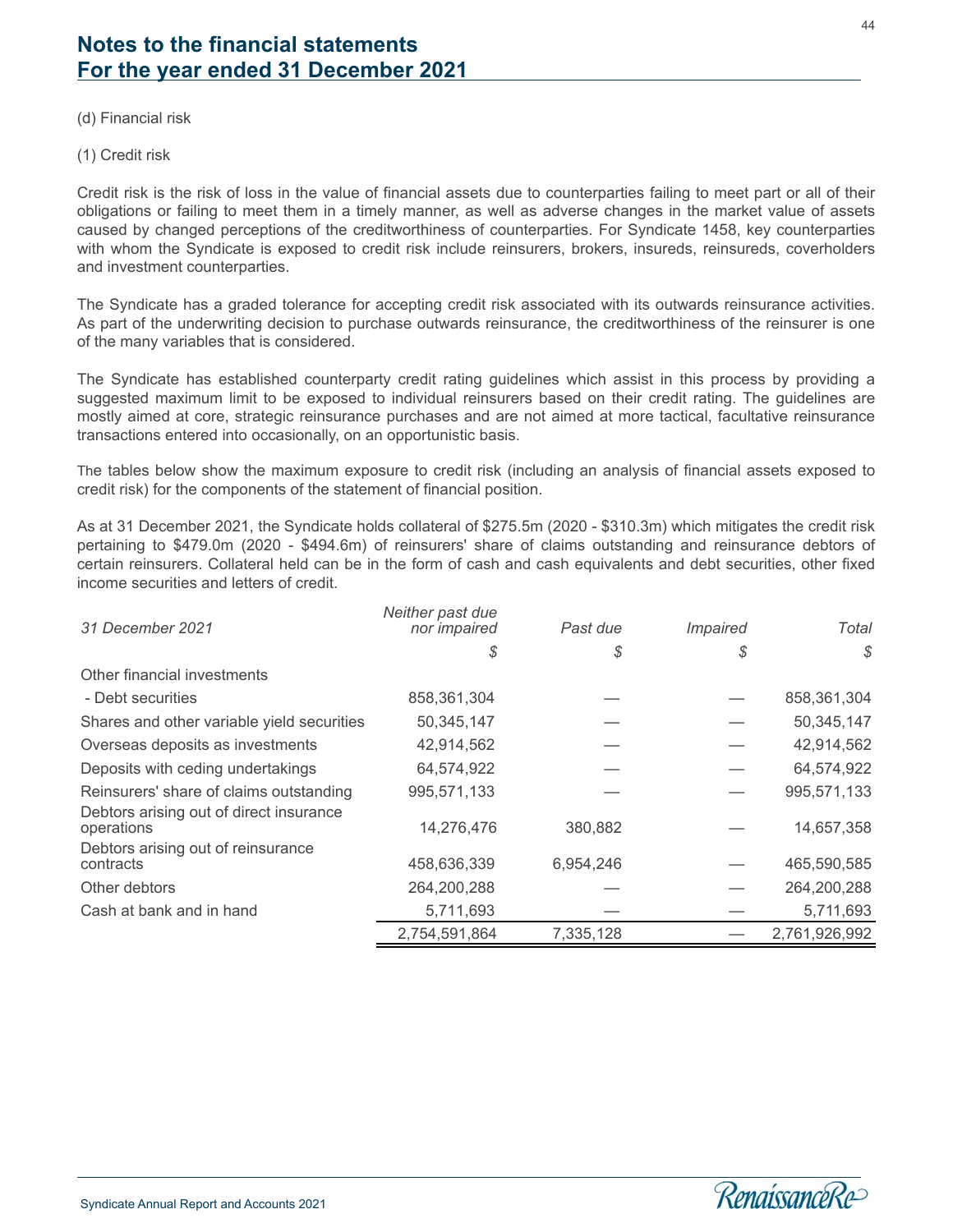| 31 December 2020                                      | Neither past due<br>nor <i>impaired</i> | Past due  | <i>Impaired</i> | Total         |
|-------------------------------------------------------|-----------------------------------------|-----------|-----------------|---------------|
|                                                       | S                                       | \$        | \$              | \$            |
| Other financial investments                           |                                         |           |                 |               |
| - Debt securities                                     | 776,223,022                             |           |                 | 776,223,022   |
| Shares and other variable yield securities            | 68,495,955                              |           |                 | 68,495,955    |
| Overseas deposits as investments                      | 38,695,603                              |           |                 | 38,695,603    |
| Deposits with ceding undertakings                     | 41,283,528                              |           |                 | 41,283,528    |
| Reinsurers' share of claims outstanding               | 903,014,794                             |           |                 | 903,014,794   |
| Debtors arising out of direct insurance<br>operations | 15,711,443                              | 484,658   |                 | 16,196,101    |
| Debtors arising out of reinsurance<br>contracts       | 414,954,981                             | 6,491,854 |                 | 421,446,835   |
| Other debtors                                         | 278,648,223                             |           |                 | 278,648,223   |
| Cash at bank and in hand                              | 11,173,079                              |           |                 | 11,173,079    |
|                                                       | 2,548,200,628                           | 6,976,512 |                 | 2,555,177,140 |

The tables below provide information regarding the credit risk exposure of the Syndicate by classifying assets which are neither due nor impaired, according to Standard & Poor's and A M Best credit ratings of the counterparties. AAA is the highest possible rating. Assets that fall outside the range of AAA to BBB are classified as speculative grade and have not been rated. Debtors, other than amounts due from reinsurance contracts ceded, have been excluded from the table as these are not rated or not readily available. The Syndicate manages the risk of default through quality control procedures to ensure the management of credit risk in relation to brokers and other relevant counterparties.

| 31 December 2021                                              | AAA        | AA          | A           | <b>BBB</b> | <b>BBB</b> or<br>less | Not readily<br>available/not<br>rated | Total         |
|---------------------------------------------------------------|------------|-------------|-------------|------------|-----------------------|---------------------------------------|---------------|
|                                                               | \$         | \$          | \$          | \$         | \$                    | \$                                    | \$            |
| Shares and other variable yield<br>securities and unit trusts | 15.878.430 |             | 34,466,717  |            |                       |                                       | 50,345,147    |
| Other financial investments                                   |            |             |             |            |                       |                                       |               |
| - Debt securities                                             | 62,451,953 | 627,447,612 | 130,697,513 | 37,764,226 |                       |                                       | 858,361,304   |
| Overseas deposits as investments                              | 19,961,337 | 10.449.359  | 4,278,776   | 4,878,478  |                       | 3,346,612                             | 42,914,562    |
| Deposits with ceding undertakings                             |            |             | 35,744,816  |            |                       | 28,830,106                            | 64,574,922    |
| Reinsurers' share of claims outstanding                       |            | 18.808.353  | 734.026.334 | 418,986    |                       | 242,317,460                           | 995,571,133   |
| Debtors arising out of reinsurance<br>contracts ceded         |            | 84.989      | 16,223,312  |            |                       | 4,055,902                             | 20,364,203    |
| Cash at bank and in hand                                      |            |             | 3,673,496   | 2,038,197  |                       |                                       | 5,711,693     |
|                                                               | 98.291.720 | 656.790.313 | 959.110.964 | 45.099.887 |                       | 278,550,080                           | 2,037,842,964 |

Included in investments rated AA above are certain assets that are rated AA+ that have been included within this rating categorisation in line with the classification applied by the investment managers. In the previous year, \$449.2m of AA+ assets have been categorised within AAA.

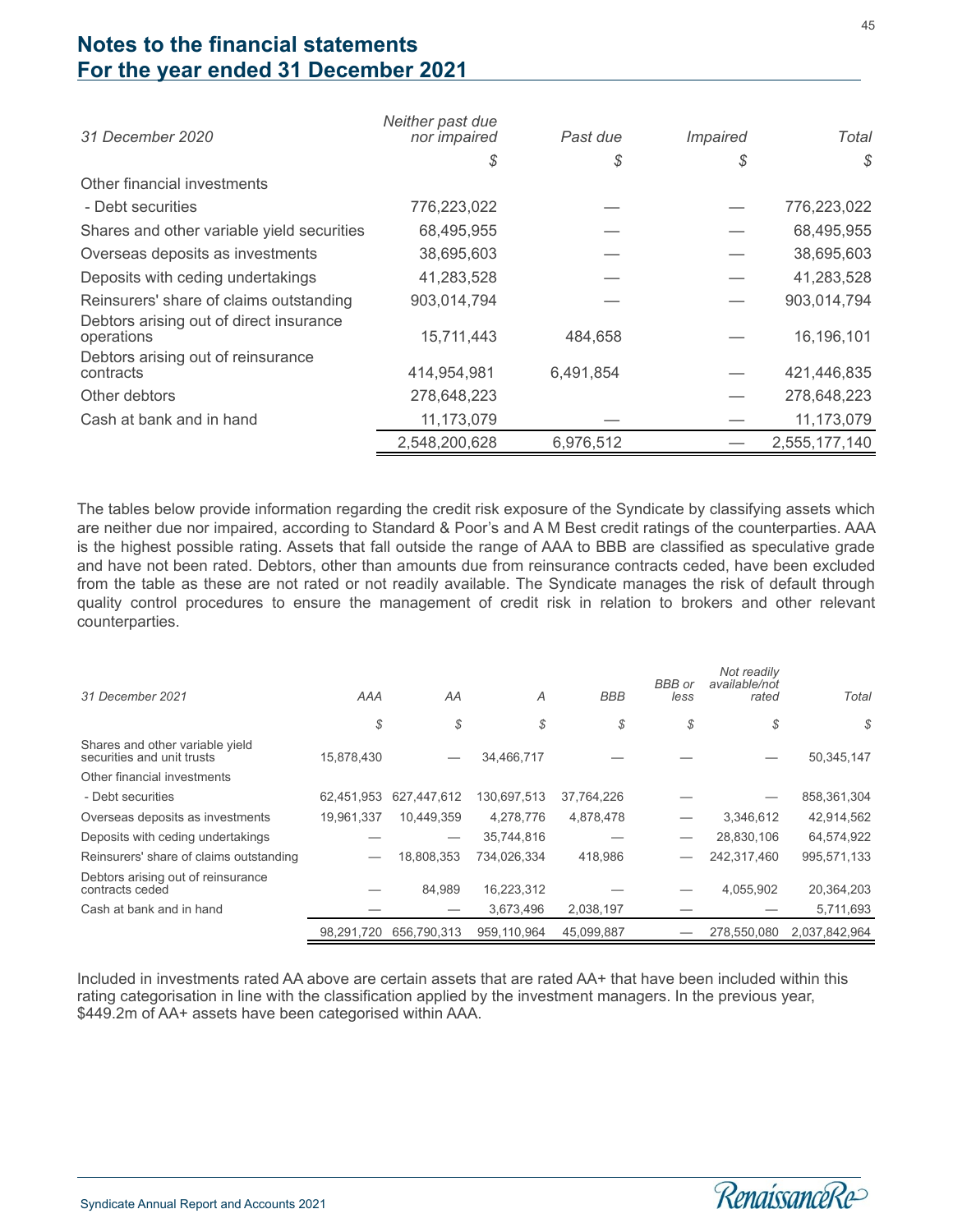| 31 December 2020                                              | AAA         | AA          | Α           | <b>BBB</b> | <b>BBB</b> or less | Not readily<br>available/not<br>rated | Total         |
|---------------------------------------------------------------|-------------|-------------|-------------|------------|--------------------|---------------------------------------|---------------|
|                                                               | \$          | \$          | \$          | \$         | \$                 | \$                                    | \$            |
| Shares and other variable yield<br>securities and unit trusts | 30.738.715  |             | 37,691,722  |            |                    | 65.518                                | 68,495,955    |
| Other financial investments                                   |             |             |             |            |                    |                                       |               |
| - Debt securities                                             | 578,531,921 | 29,537,550  | 166,082,060 |            |                    | 2,071,491                             | 776,223,022   |
| Overseas deposits as investments                              | 16,005,965  | 11.913.741  | 3.996.686   | 4,677,746  |                    | 2,101,465                             | 38,695,603    |
| Deposits with ceding undertakings                             |             |             | 7,808,487   |            |                    | 33,475,041                            | 41,283,528    |
| Reinsurers' share of claims outstanding                       |             | 85,807,386  | 569.425.739 | 513,252    |                    | 247,268,417                           | 903,014,794   |
| Debtors arising out of reinsurance<br>contracts ceded         |             | 420.201     | 21,821,153  |            |                    | 12,502,799                            | 34,744,153    |
| Cash at bank and in hand                                      | 309,743     |             |             | 10,863,336 |                    |                                       | 11,173,079    |
|                                                               | 625,586,344 | 127.678.878 | 806,825,847 | 16.054.334 |                    | 297.484.731                           | 1,873,630,134 |

#### (2) Liquidity risk

Liquidity risk is the risk that the Syndicate, although solvent, might not have sufficient available liquid resources to enable it to meet its obligations as they fall due, or could secure them only at excessive cost. The liquidity objective is to preserve capital and provide adequate liquidity to support the Syndicate's underwriting and day-to-day operations.

The Syndicate has no tolerance to be operationally illiquid for any time period. Operational illiquidity does not include illiquidity after large loss events, which is addressed below.

To ensure the liquidity requirements of the Syndicate are satisfied, the investment portfolio will be positioned in very high quality fixed income securities, which will allow a strong platform for the Syndicate to assume insurance related exposure. The Syndicate's philosophy of generating strong risk adjusted returns in the investment portfolio will be balanced by liquidity, credit quality, market volatility as well as other considerations to accommodate present and future insurance underwriting.

The investment portfolio is subject to a set of tight guidelines, as set out in the Syndicate's Investment Management Agreements, with a largely high quality and short term focus thereby providing sufficient liquidity for prompt payment of claims and short term obligations.

In addition, RenaissanceRe Corporate Capital (UK) Limited which acts as the Syndicate's corporate name has agreed a short term funding arrangement with RenaissanceRe Holdings Ltd, whereby the latter company will make available funds on a short-term basis, in loan format. The arrangement has been agreed by both parties in principle to expedite its execution following the occurrence of any large loss event which might materially increase the liquidity risk faced by the Syndicate. It is expected that such an increase in liquidity risk would be temporary in nature and would arise due to the need to potentially fund situs requirements and also related claims payments.

During 2021, the Syndicate became a participant of a cash pooling arrangement with certain subsidiaries of the group to facilitate liquidity management. Cash pooling is a centralized cash management strategy to concentrate and centralize cash balances across accounts of a group's subsidiaries. Excess cash balances in the pool can be used to meet short term liquidity needs across participants. The Syndicate is a beneficiary to the cash pooling arrangement but not a contributor.

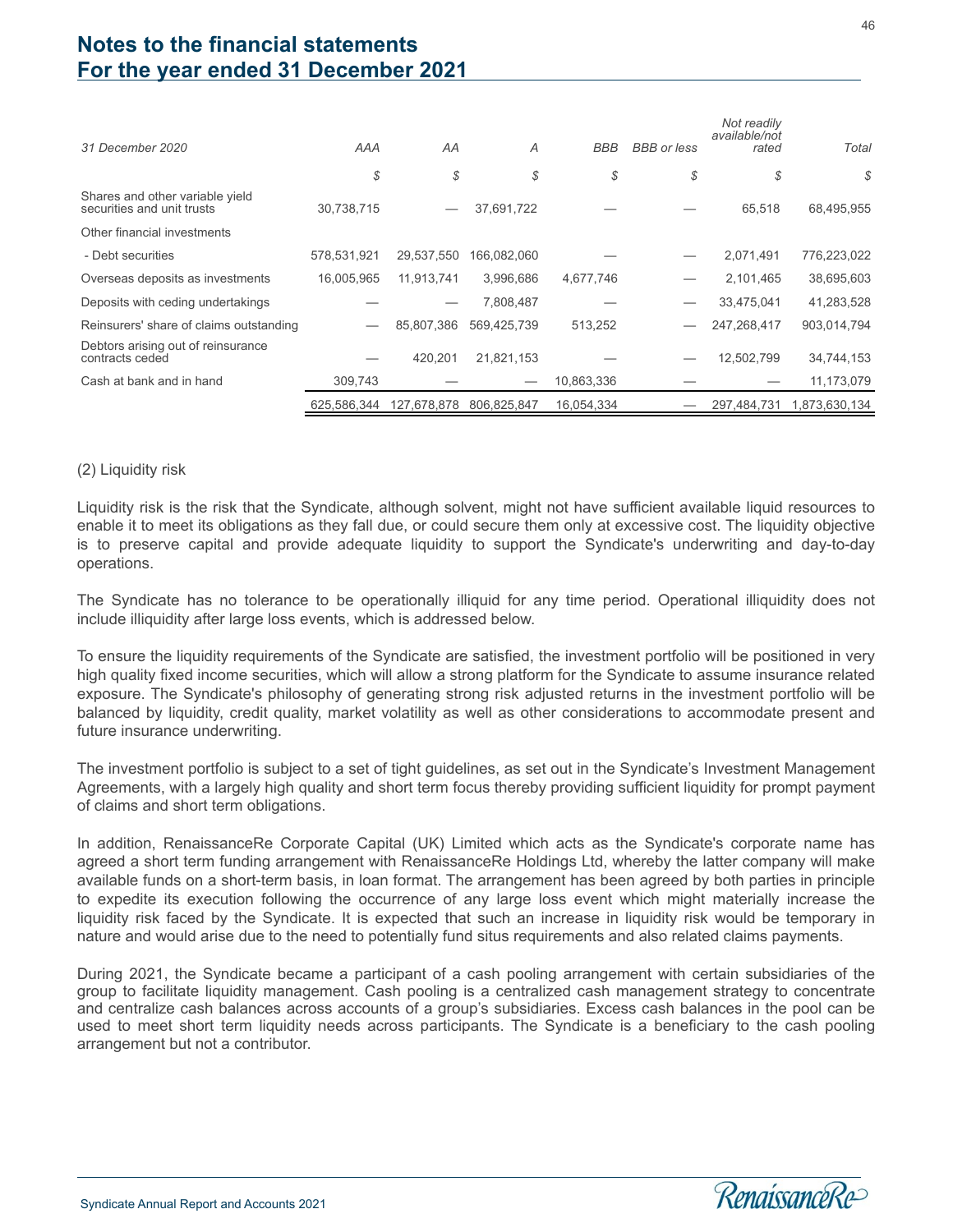#### Maturity profiles

The tables below summarises the maturity profile of the Syndicate's creditors balances based on remaining undiscounted contractual obligations and claims outstanding based on the estimated timing of claim payments resulting from recognised insurance liabilities.

|                                  | Carrying<br>amount<br>\$ | Up to a year<br>\$ | 1-3 years<br>\$ | 3-5 years<br>\$ | $> 5$ years<br>S | Total<br>\$               |
|----------------------------------|--------------------------|--------------------|-----------------|-----------------|------------------|---------------------------|
| 31 December 2021<br>Claims       |                          |                    |                 |                 |                  |                           |
| outstanding<br>Deposits received | 1,915,469,011            | 595,841,675        | 678,422,310     | 333,223,990     |                  | 307,981,036 1,915,469,011 |
| from reinsurers                  | 3,872,148                | 1,204,502          | 1,371,440       | 673,618         | 622,588          | 3,872,148                 |
| Creditors                        | 362,672,864              | 280,013,301        | 82,659,563      |                 |                  | 362,672,864               |
|                                  | Carrying<br>amount       | Up to a year       | 1-3 years       | 3-5 years       | $> 5$ years      | Total                     |
|                                  | \$                       | \$                 | \$              | \$              | \$               | $\mathcal{S}$             |
| 31 December 2020<br>Claims       |                          |                    |                 |                 |                  |                           |
| outstanding<br>Deposits received | 1,754,687,976            | 541,374,446        | 623,308,182     | 304,722,305     |                  | 285,283,043 1,754,687,976 |
| from reinsurers                  | 3,857,006                | 1,190,003          | 1,370,103       | 669,815         | 627,085          | 3,857,006                 |
| Creditors                        | 373,746,558              | 193,598,885        | 180, 147, 673   |                 |                  | 373,746,558               |

#### (3) Market risk

Market risk is the risk of financial loss due to movements in market risk factors. For the Syndicate, this can manifest through movements in securities' prices, interest rates, or foreign exchange rates.

Currently, the Syndicate holds a mix of cash and cash equivalents (including collective investment schemes), fixed and variable income investments (the "investment portfolio"). The investment policy of the Syndicate is to manage and maintain an investment portfolio which will be positioned in high quality fixed income securities, which will allow a strong platform for the Syndicate to assume underwriting risk. The Syndicate's philosophy of generating strong risk adjusted returns in the investment portfolio will be balanced by liquidity, credit quality, market volatility as well as other considerations to accommodate present and future underwriting. The investment portfolio must also comply with FCA and US Situs fund asset admissibility criteria.

In terms of its investment portfolio, the Syndicate has a tolerance for holding only investment grade fixed income securities and cash. The Syndicate has no tolerance to invest in securities with a rating less than A3 (Moody's), A- (S&P) or A- (Fitch). If two ratings are provided, the lower of the two ratings will apply.

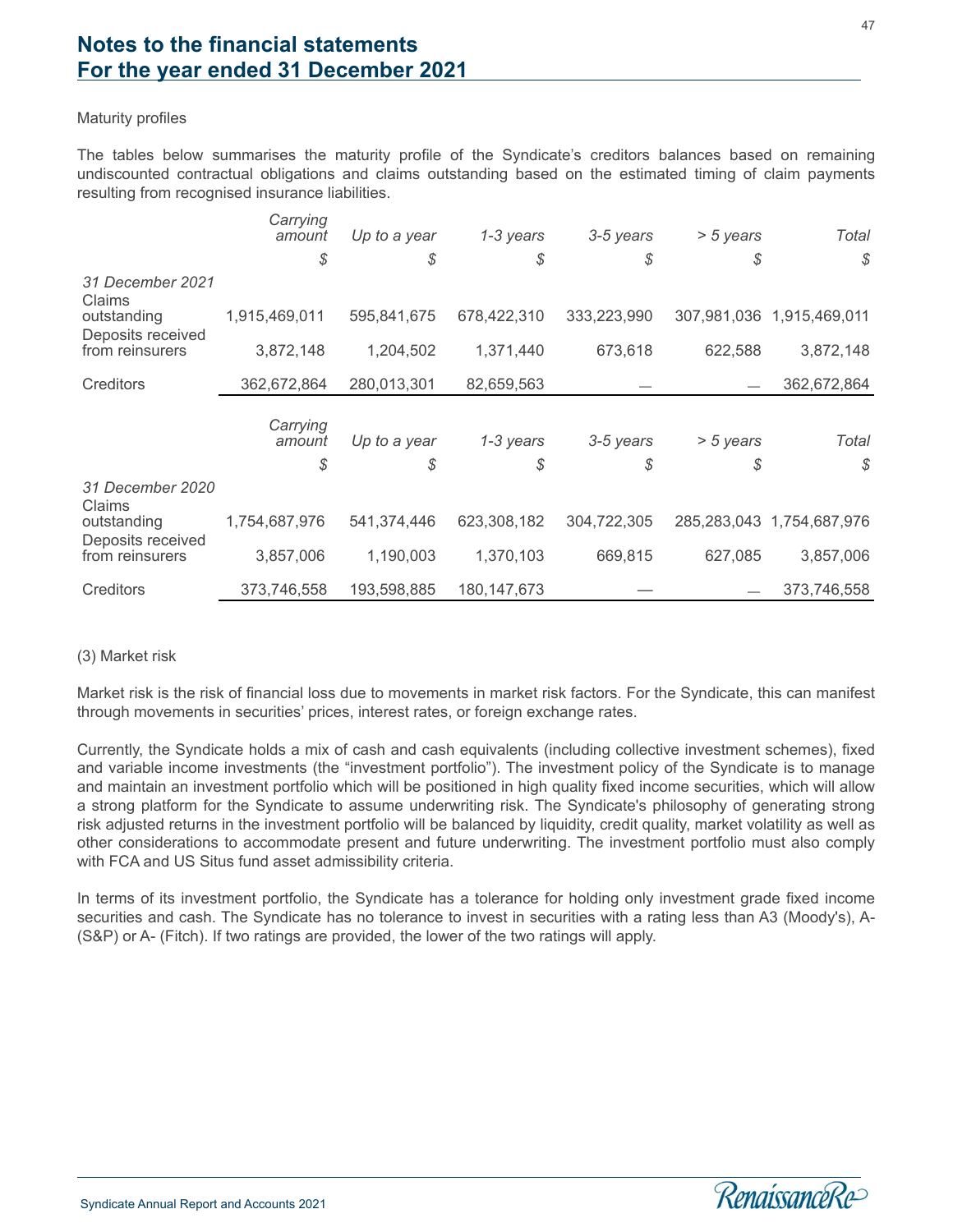Market risk comprises two types of risk:

#### (3)(a) Currency risk

Currency risk is the risk that the fair value of future cash flows of a financial instrument will fluctuate because of changes in foreign exchange rates.

The table below summarises the exposure of the financial assets and liabilities to foreign currency exchange risk at the reporting date, as follows:

| Converted \$             | <b>GBP</b>      | <b>USD</b>      | <b>EUR</b>     | CAD            | <b>AUD</b> | OTH                             | Total           |
|--------------------------|-----------------|-----------------|----------------|----------------|------------|---------------------------------|-----------------|
|                          |                 |                 |                |                |            |                                 |                 |
| 31 December 2021         |                 |                 |                |                |            |                                 |                 |
| Total assets             | 74,280,026      | 2,580,199,511   | 19,614,905     | 87,832,550     |            |                                 | 2,761,926,992   |
| <b>Total liabilities</b> | (168, 585, 879) | (2,602,998,877) | (67, 556, 276) | (48, 746, 996) |            |                                 | (2,887,888,028) |
| Net assets               | (94, 305, 853)  | (22, 799, 366)  | (47, 941, 371) | 39,085,554     |            |                                 | (125, 961, 036) |
|                          |                 |                 |                |                |            |                                 |                 |
| 31 December 2020         |                 |                 |                |                |            |                                 |                 |
| Total assets             | 69,230,809      | 2,364,898,210   | 31,213,066     | 89,765,329     | 69,726     |                                 | 2,555,177,140   |
| <b>Total liabilities</b> | (165, 626, 856) | (2,359,100,644) | (59, 541, 239) | (46,625,850)   |            | $\hspace{0.1mm}-\hspace{0.1mm}$ | (2,630,894,589) |
| Net assets               | (96, 396, 047)  | 5,797,566       | (28, 328, 173) | 43,139,479     | 69,726     |                                 | (75, 717, 449)  |

#### Sensitivity to changes in foreign exchange rates

The table below gives an indication of the impact on profit and member's balances of a percentage change in the relative strength of US dollar against other currencies. The analysis is based on the information as at 31 December.

|                              | Impact on profit |             | Impact on member's balances |             |  |
|------------------------------|------------------|-------------|-----------------------------|-------------|--|
|                              | 2021<br>2020     |             | 2021                        | 2020        |  |
|                              | S                | \$          | \$                          | S           |  |
| US dollar weakens            |                  |             |                             |             |  |
| 10% against other currencies | (11, 767, 757)   | (9,924,786) | (11, 767, 757)              | (9,924,786) |  |
|                              |                  |             |                             |             |  |
| US dollar strengthens        |                  |             |                             |             |  |
| 10% against other currencies | 11,767,757       | 9,924,786   | 11,767,757                  | 9,924,786   |  |

#### (3)(b) Interest rate risk

l

The analysis below is performed for reasonably possible movements in interest rates with all other variables held constant, showing the impact on profit and member's balances of the effects of changes in interest rates on fixed rate financial assets.

The analysis assesses the impact on profit or loss for the year and on the member's balances that would arise from a 50 basis point change in interest rates at the reporting date on fixed rate financial assets at the period end.